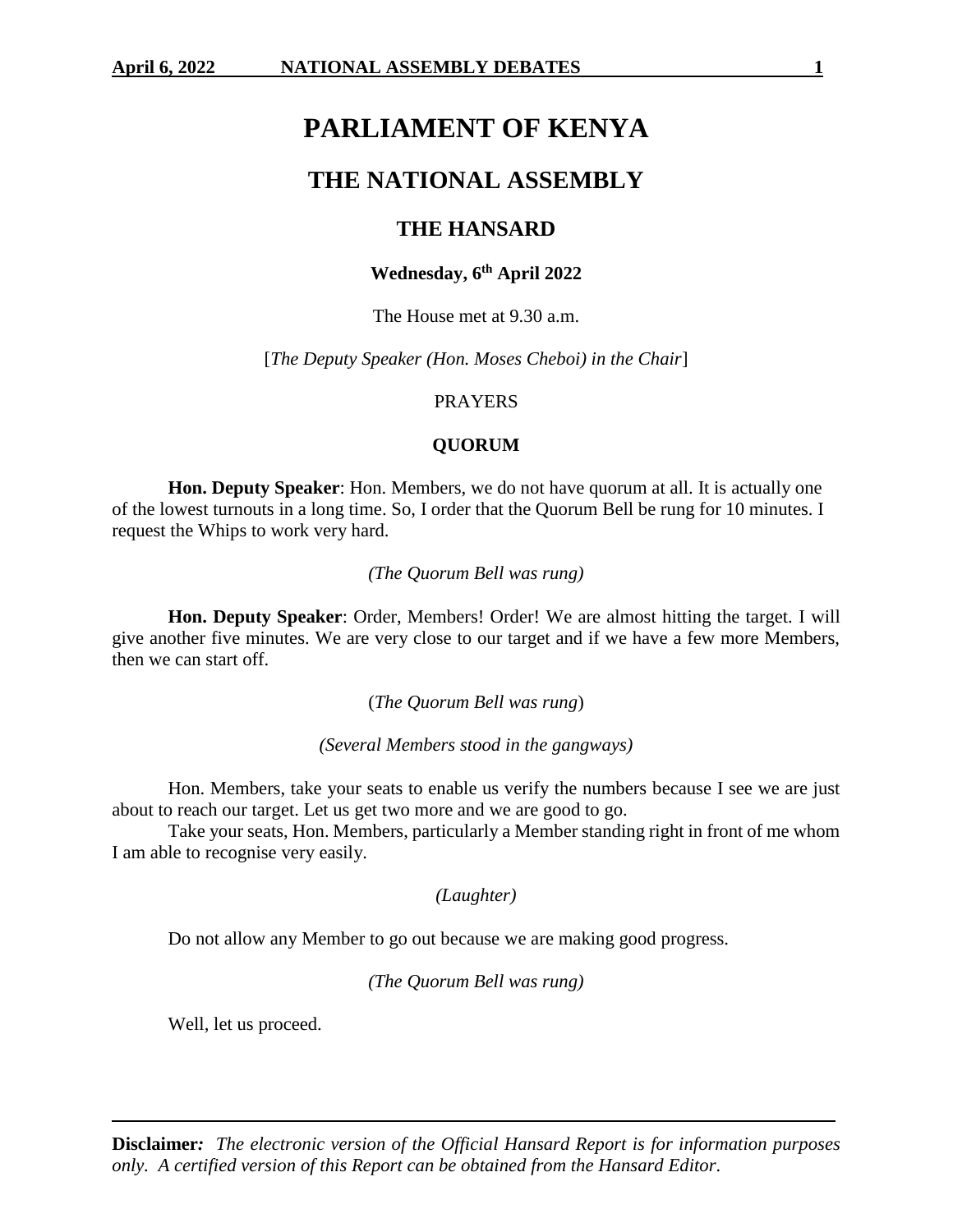## **PAPERS LAID**

**Hon. Deputy Speaker**: Chairman of the Departmental Committee on Administration and National Security, Hon. Mwathi.

**Hon. Peter Mwathi** (Limuru, JP): Hon. Deputy Speaker, I beg to lay the following Paper on the Table of the House:

Report of the Departmental Committee on Administration and National Security on its consideration of the Huduma Bill (National Assembly Bill No. 57 of 2021) and the annexures.

I thank you.

**Hon. Deputy Speaker**: Very well. Is that the only Paper you have?

**Hon. Peter Mwathi** (Limuru, JP): Yes

**Hon. Deputy Speaker**:Are you sure?

**Hon. Peter Mwathi** (Limuru, JP): Yes

**Hon. Deputy Speaker**: Okay. So let us proceed. Next Order!

## **BILLS**

#### *Second Readings*

## THE ICT PRACTITIONERS BILL

*(Hon. Godfrey Osotsi on 2.3.2022 – Morning Sitting)*

*(Debate concluded on 30.3.2022)*

*(Question put and agreed to)*

*(The Bill was read a Second Time and committed to a Committee of the whole House tomorrow)*

THE INSURANCE PROFESSIONALS REGISTRATION BILL

*(Hon. Benjamin Washiali on 30.3. 2022 – Morning Sitting)*

*(Debate concluded on 30.3.2022)*

*(Question put and agreed to)*

*(The Bill was read a Second Time and committed to a Committee of the whole House tomorrow)*

## **BILLS**

*First Readings*

THE PUBLIC AUDIT (AMENDMENT) BILL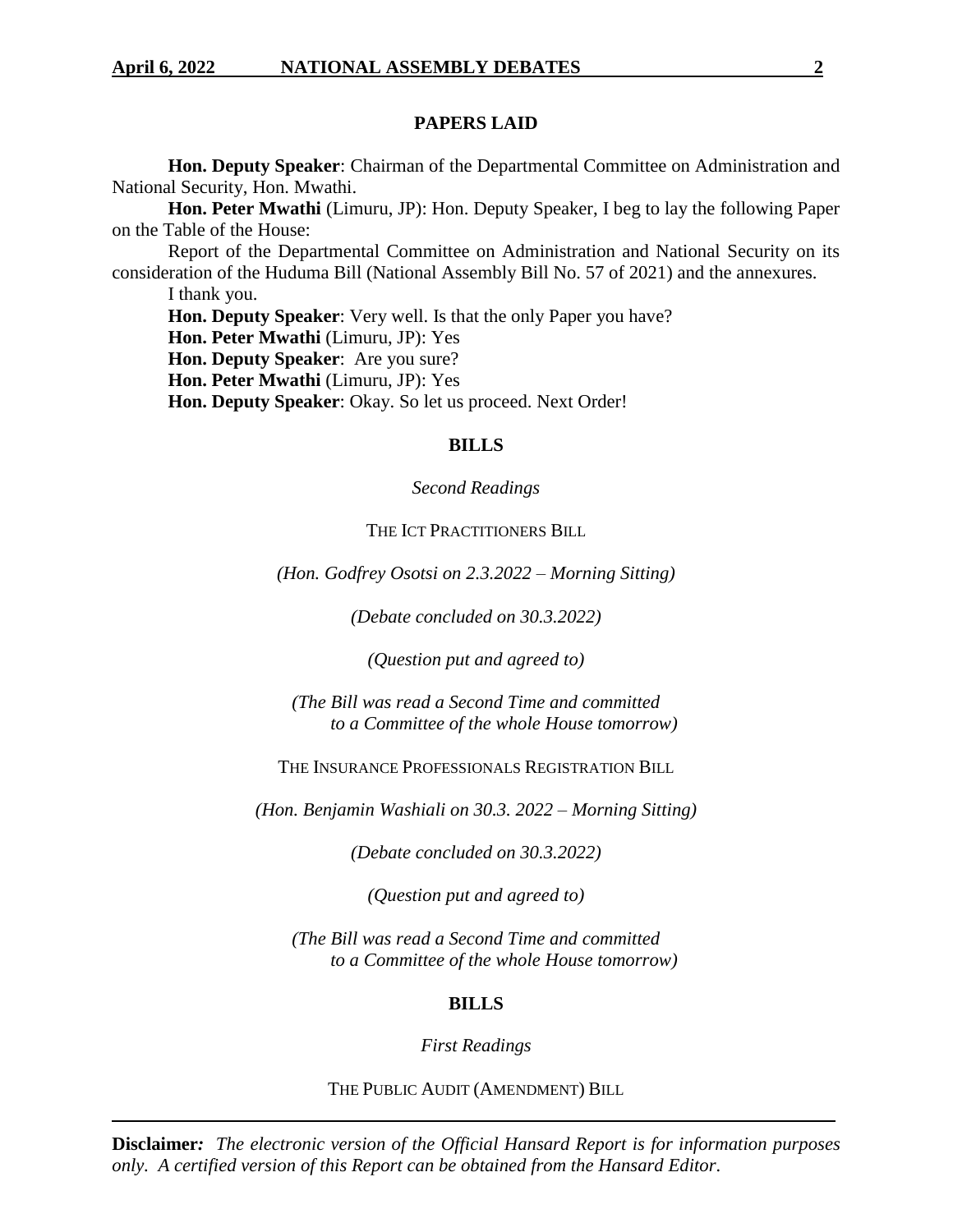## THE CHILD JUSTICE BILL

## *(Orders for First Readings read - Read the First Time and ordered to be referred to the relevant Departmental Committees)*

**Hon. Deputy Speaker**: Just a minute. Hon. Members, take you seats. Okay, call the next Order.

## **COMMITTEE OF THE WHOLE**

*(Order for Committee read)*

*[The Deputy Speaker (Hon. Moses Cheboi) left the Chair]*

## IN THE COMMITTEE

*[The Temporary Deputy Chairman (Hon. Christopher Omulele) took the Chair]*

#### THE COMMUNITY HEALTH WORKERS BILL

**The Temporary Deputy Chairman** (Hon. Christopher Omulele): Order, Members! We are now in the Committee of the whole House to consider the Community Health Workers Bill (National Assembly Bill No.30 of 2020). Hon. Members, the correct citation for this Bill is "The Community Health Workers Bill (National Assembly Bill No.30 of 2020)" currently in consideration.

*(Clauses 3 and 4 agreed to)*

*(Loud consultations)*

Order, Members! Your consultations are a bit high. It is not noise. I can see some very useful consultations between Hon. Washiali, Hon. Maanzo, the Member for Makueni, and Hon. Osotsi. Those are Members who must be consulting on very serious matters. Keep the consultations slightly low so that we can also take care of business here.

#### *Clause 5*

**The Temporary Deputy Chairman** (Hon. Christopher Omulele): There is an amendment to this. Yes, Hon. Martin.

**Hon. Martin Owino** (Ndhiwa, ODM): Hon. Temporary Deputy Chairman, I beg to move:

THAT, Clause 5 of the Bill be amended in paragraph (g) by inserting the words "and county governments" immediately after the words "the Cabinet Secretary".

The justification for this is that the amendment seeks to ensure that both the national Government and county governments benefit from the advice of the Community Health Workers Council.

*(Question of the amendment proposed)*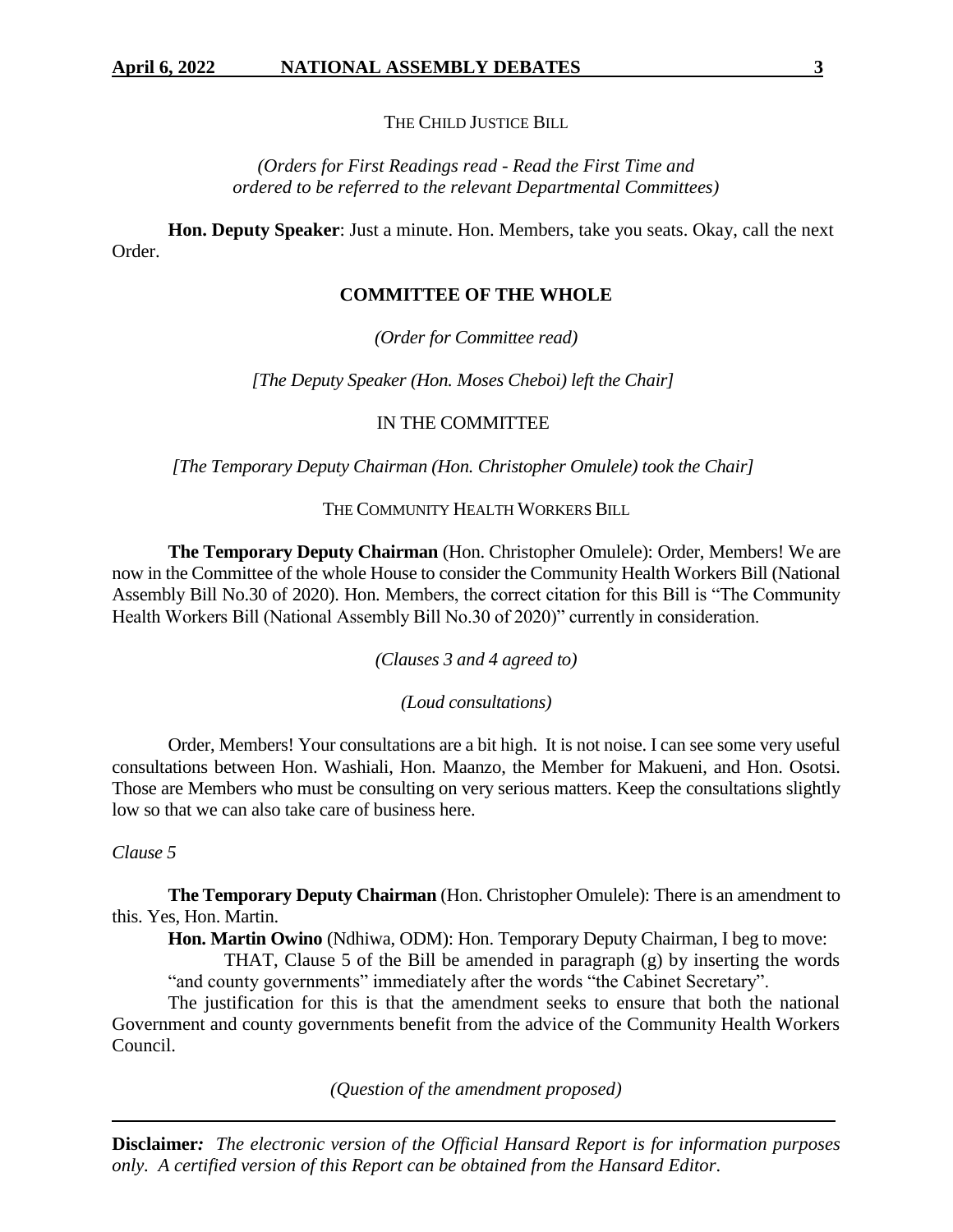**The Temporary Deputy Chairman** (Hon. Christopher Omulele): Hon. Kingi Thuya, Member for Magarini, do you have something to say to this?

**Hon. Michael Kingi** (Magarini, ODM): Thank you, Hon. Temporary Deputy Chairman. I support the amendment by the Hon. Chair.

**The Temporary Deputy Chairman** (Hon. Christopher Omulele): Very well.

*(Question, that the words to be inserted be inserted, put and agreed to)*

*(Clause 5 as amended agreed to)*

**The Temporary Deputy Chairman** (Hon. Christopher Omulele): Hon. Members, I have just realised that we skipped Clause 6. Though we have dealt with Clause 7, we will call Clause 6 so that we deal with it.

*Clause 6*

**The Temporary Deputy Chairman** (Hon. Christopher Omulele): Chair, there is an amendment to this.

> **Hon. Martin Owino (**Ndhiwa, ODM): Hon. Temporary Deputy Chairman, I beg to move:

> THAT, Clause 6 of the Bill be amended by deleting sub-clause (1) and inserting the following new sub-clause\_

"(1) The Council shall consist of—

(a) the Director General of health or a representative designated in writing;

(b) the Head of Primary Healthcare from the ministry for the time being responsible for matters relating to health;

(c) the Director of Education or a representative designated in writing;

(d) one person from a non-governmental organisation in the health sector nominated by the Non- Governmental Organisation Coordination Board;

(e) one registered community health nurse nominated by the Nursing Council of

Kenya;

(f) one lecturer in community health from the department dealing with community

health, nominated by the Kenya Medical Training College;

(g) one community health worker nominated by the Cabinet Secretary;

(h) one community health worker nominated by the Council of County Governors; and

(i) the Registrar who shall be an *ex officio* member of the Council"

The import of this amendment is that it seeks to ensure that the Council is adequately represented by persons with knowledge in community health and also to ensure that county governments are represented in the Council.

*(Question of the amendment proposed)*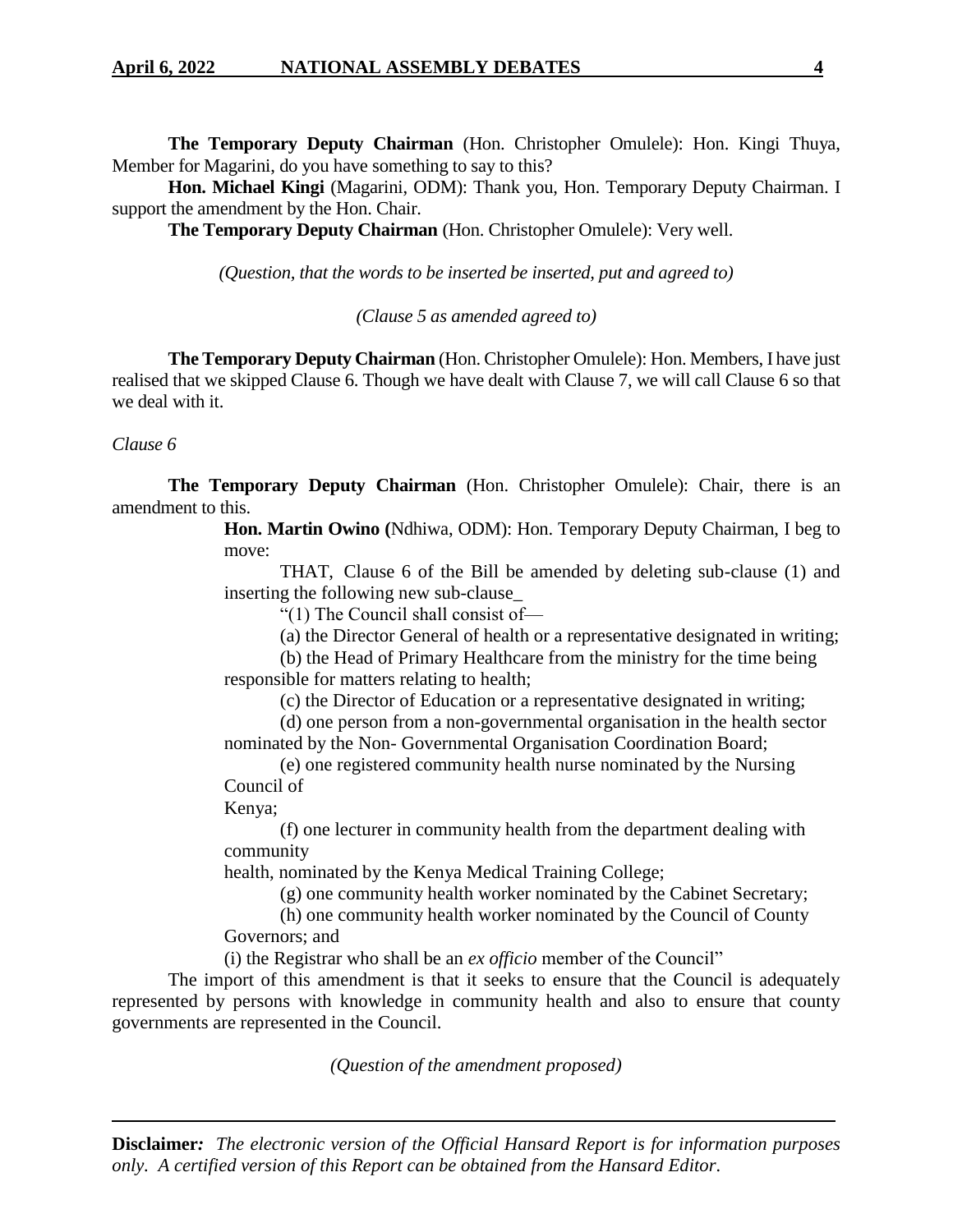**The Temporary Deputy Chairman** (Hon. Christopher Omulele): Hon. Sankok, do you have something to say to this?

**Hon. David ole Sankok** (Nominated, JP): Hon. Temporary Deputy Chairman, I support the amendment because it is very important. I support because health is a devolved function. It is very important for us to have the county governments come in and also have the Council represented.

I support, Hon. Temporary Deputy Chairman.

**The Temporary Deputy Chairman** (Hon. Christopher Omulele): Very well.

*(Question, that the words to be left out be left out, put and agreed to)*

*(Question, that the words to be inserted in place thereof be inserted, put and agreed to)*

*(Clause 6 as amended agreed to)*

*(Clauses 7, 8, 9, 10, 11, 12,13, 14, 15, 16 and 17 agreed to)*

*Clause 18*

**Hon. Martin Owino** (Ndhiwa, ODM): Hon. Temporary Deputy Chairman. I beg to move: THAT, Clause 18 of the Bill be amended—

- (a) in paragraph (b) by deleting the words "in any of the courses outlined in the Second Schedule"; and
- (b) in paragraph (c) by inserting the words "in community health" immediately after the words "ten years' experience"

The import is that the amendment seeks to ensure that a person shall qualify for appointment as a registrar if the person has any of the degrees recognised in Kenya and must also have a minimum of 10 years' experience in Community Health.

I move.

*(Question of the amendment proposed)*

*(Question, that the words to be left out be left out, put and agreed to)*

*(Question, that the word to be inserted be inserted, put and agreed to)*

*(Clause 18 as amended agreed to)*

*(Clauses 19, 20, 21, 22, 23, 24, 25, 26, 27, 28, 29, 30, 31, 32 33, and 34, agreed to)*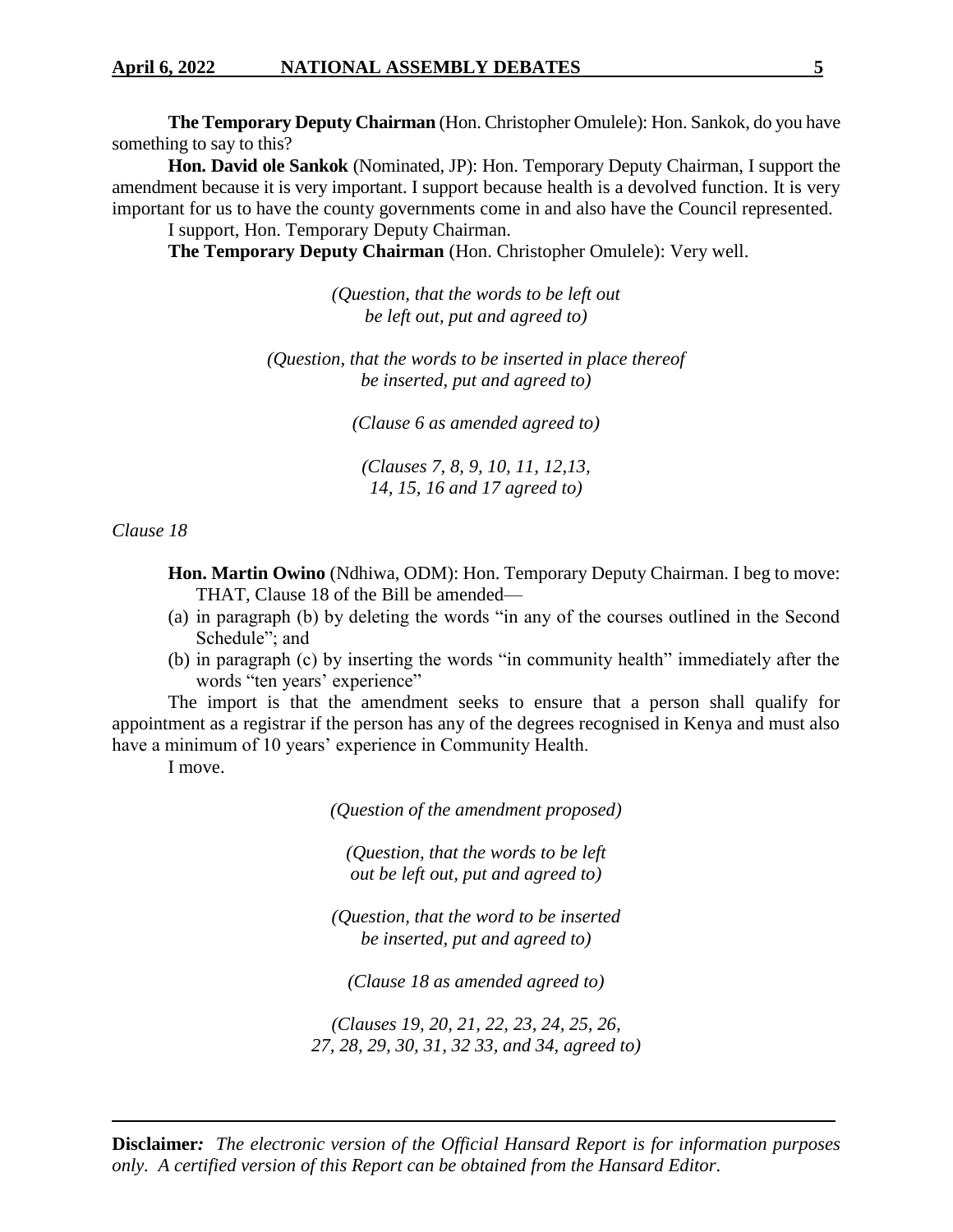## *New Part VII*

**The Temporary Deputy Chairman** (Hon. Christopher Omulele): Chair, move the Second Reading for that clause.

**Hon. Martin Owino** (Ndhiwa, ODM): Hon. Temporary Deputy Chairman, I beg to move that the New Clause 35 be read the Second Time.

Hon. Temporary Deputy Chairman, the amendment seeks to introduce a transitional provision.

**The Temporary Deputy Chairman** (Hon. Christopher Omulele): Hon Owino, we are dealing with the New Part VII.

(*Loud consultations*)

**Hon. Martin Owino** (Ndhiwa, ODM): Hon. Temporary Deputy Chairman, I beg to move: THAT, the Bill be amended by inserting the following new Part immediately after

Part VI—

PART VII- TRANSITIONAL PROVISIONS

Transitional provisions. **35.** Within twelve months after the enactment of this Act, all persons performing the functions of a community health worker and who have not undertaken the courses prescribed shall undertake any of the courses prescribed in the Second Schedule to be eligible for registration as a community health worker under this Act.

**The Temporary Deputy Chairman** (Hon. Christopher Omulele): Yes.

**Hon. Martin Owino** (Ndhiwa, ODM): The amendment seeks to introduce a transitional provision to ensure that after 12 months of enactment of the Act, all persons currently working as community health workers will be required to attend the academic qualifications prescribed in the Second Schedule so as to be eligible for registrations under this Act.

I move.

*(Question of the new part proposed)*

*(New part read the First Time)*

*(Question, that the new part be read a Second Time, proposed)*

*(Question, that the new part be read a Second Time, put and agreed to)*

*(The new part was read a Second Time)*

*(Question, that the new part be added to the Bill, put and agreed to)*

**The Temporary Deputy Chairman** (Hon. Christopher Omulele): Hon. Members, we will have a retake of New Part VII. I have just realised when I was putting the global Question, I said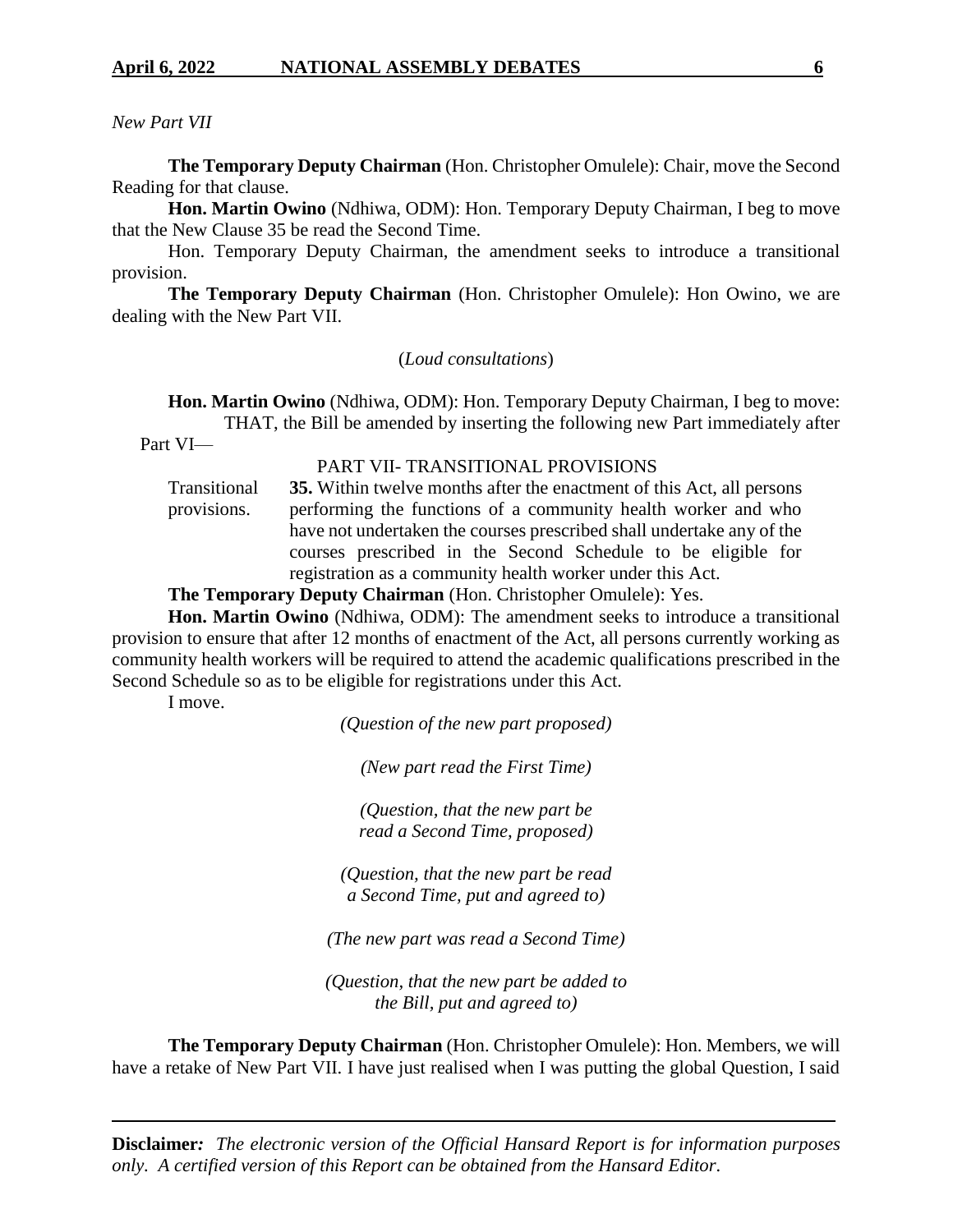clause instead of part. So, I will have to retake it for purposes of proper recording. Therefore, Hon. Members, allow me to retake.

> *(Question, that the new part be added to the Bill, put and agreed to)*

> > *(First Schedule agreed to)*

*Second Schedule* 

**The Temporary Deputy Chairman** (Hon. Christopher Omulele): There is a proposal to amend.

**Hon. Martin Owino** (Ndhiwa, ODM): Hon. Temporary Deputy Chairman, I beg to move: THAT, the Second Schedule to the Bill be amended by—

- (a) deleting paragraph (b); and
- (b) deleting paragraph (c).

This is about qualification of community health workers. This amendment seeks to ensure that all persons performing the functions of community health work will have a minimum of a certificate qualification to be eligible for registration under this Act. I move.

*(Question of the amendment proposed)*

**The Temporary Deputy Chairman** (Hon. Christopher Omulele): I see interest from Hon. Sankok and Hon. Maanzo.

**Hon. Daniel Maanzo** (Makueni, WDM-K): I want to support that amendment. There has to be at least minimum qualifications for a person dealing with health. So, they should have minimum knowledge in this area and a little bit of training and understanding about health or first aid. I support.

> *(Question, that the words to be left out be left out, put and agreed to)*

*(Second Schedule as amended agreed to)*

*Clause 2* 

**The Temporary Deputy Chairman** (Hon. Christopher Omulele): There is a proposed amendment by Hon. Nyikal.

**Hon. (Dr.) James Nyikal** (Seme, ODM): Hon. Temporary Deputy Chairman, I beg to move:

THAT, clause 2 of the Bill be amended by-

- (a) inserting the following new definition in its proper alphabetic sequence— "community health unit" means a health service delivery structure within a defined geographical area covering a population of approximately five thousand people;"
- (b) deleting the definition of the term "community health worker" and substituting therefor the following new definition-

"community health worker" means a person who─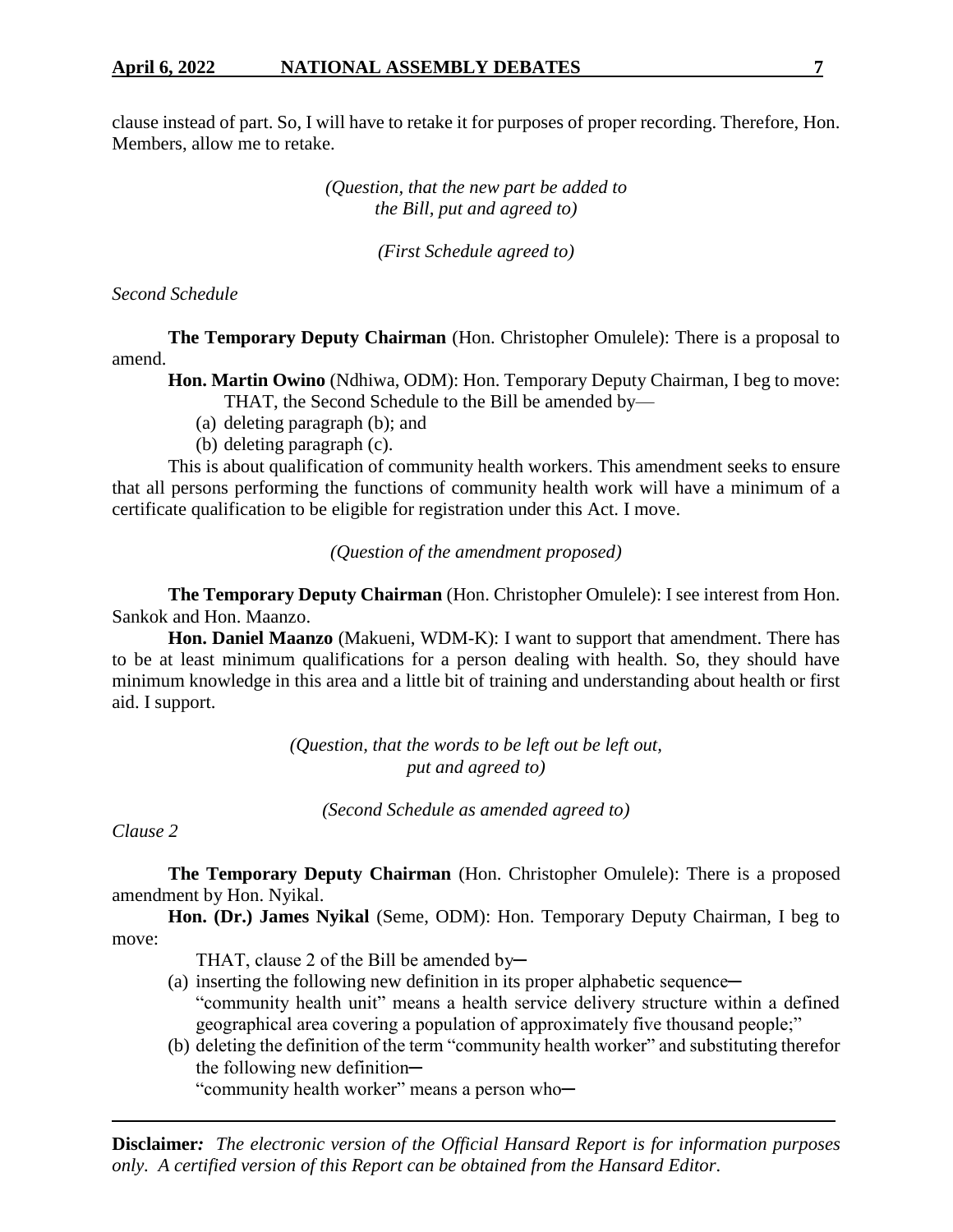- (a) resides in a particular community health unit;
- (b) is selected by the members of that community health unit;
- (c) undergoes a prescribed course of training in a training institution, is a holder of a certificate issued by that institution and is registered under this Act;
- (d) after the prescribed training, continues to reside in that community health unit while offering services to that community health unit."

In (a) we are defining the community health unit because we make reference to it in the Bill and this is where the community health worker will be working since it was not defined. In (b) we want to define a community health worker since it does not include the fact that this person resides and is selected by that community and continues to reside even after being selected and trained. The essence is to engrain the residence of the community health worker in the unit.

Thank you, Hon. Temporary Deputy Chairman.

## *(Question of the amendment proposed)*

## **The Temporary Deputy Chairman** (Hon. Christopher Omulele): Hon. Sankok.

**Hon. David ole Sankok** (Nominated, JP): Hon. Temporary Deputy Chairman, I support this amendment because we cannot use words like "community health unit" without having definition. Again, the community health workers should be within the community so they can resolve matters arising in that particular community. You cannot be a community health worker of a community in Isiolo while you reside in Kisumu.

**The Temporary Deputy Chairman** (Hon. Christopher Omulele): Let us have Hon. Maanzo

**Hon. Daniel Maanzo** (Makueni, WDM-K): Thank you, Hon. Temporary Deputy Chairman. Other than the definition that has been given, for you to be a community health worker, the people in that area must trust you, know that you have the necessary experience and are available when emergencies occur. Most of these community health workers assist in deliveries or give first-aid in cases of snake bites, probably using traditional methods. Therefore, they need to reside within the community because many times, they are called on during emergencies.

I support the amendment by Dr. Nyikal.

**The Temporary Deputy Chairman** (Hon. Christopher Omulele): Let us have Hon. Mohamed Sheikh.

**Hon. Mohamed Mohamud** (Wajir South, JP): It has been raised so, it is fine with me.

**The Temporary Deputy Chairman** (Hon. Christopher Omulele): Let us have Hon. Kibunguchy, Member for Likuyani.

**Hon. (Dr.) Wamalwa Kibunguchy** (Likuyani, FORD-K): Thank you, Hon. Temporary Deputy Chairman. I also support this amendment because a community health worker is a very local person. So, we are defining the area where he or she works and also the fact that the community must have a lot of trust in that person.

I support the amendment.

**The Temporary Deputy Chairman** (Hon. Christopher Omulele): Let us have Hon. Pukose, Member for Endebess.

**Hon. (Dr.) Robert Pukose** (Endebess, JP): Thank you, Hon. Temporary Deputy Chairman. This amendment by Hon. Nyikal is good. I appreciate Hon. Owino for bringing this Bill because for a long time, community health workers have been neglected and have not been recognised. This very clearly puts them wherever they need to be, so that they are the primary providers of healthcare at Level 1.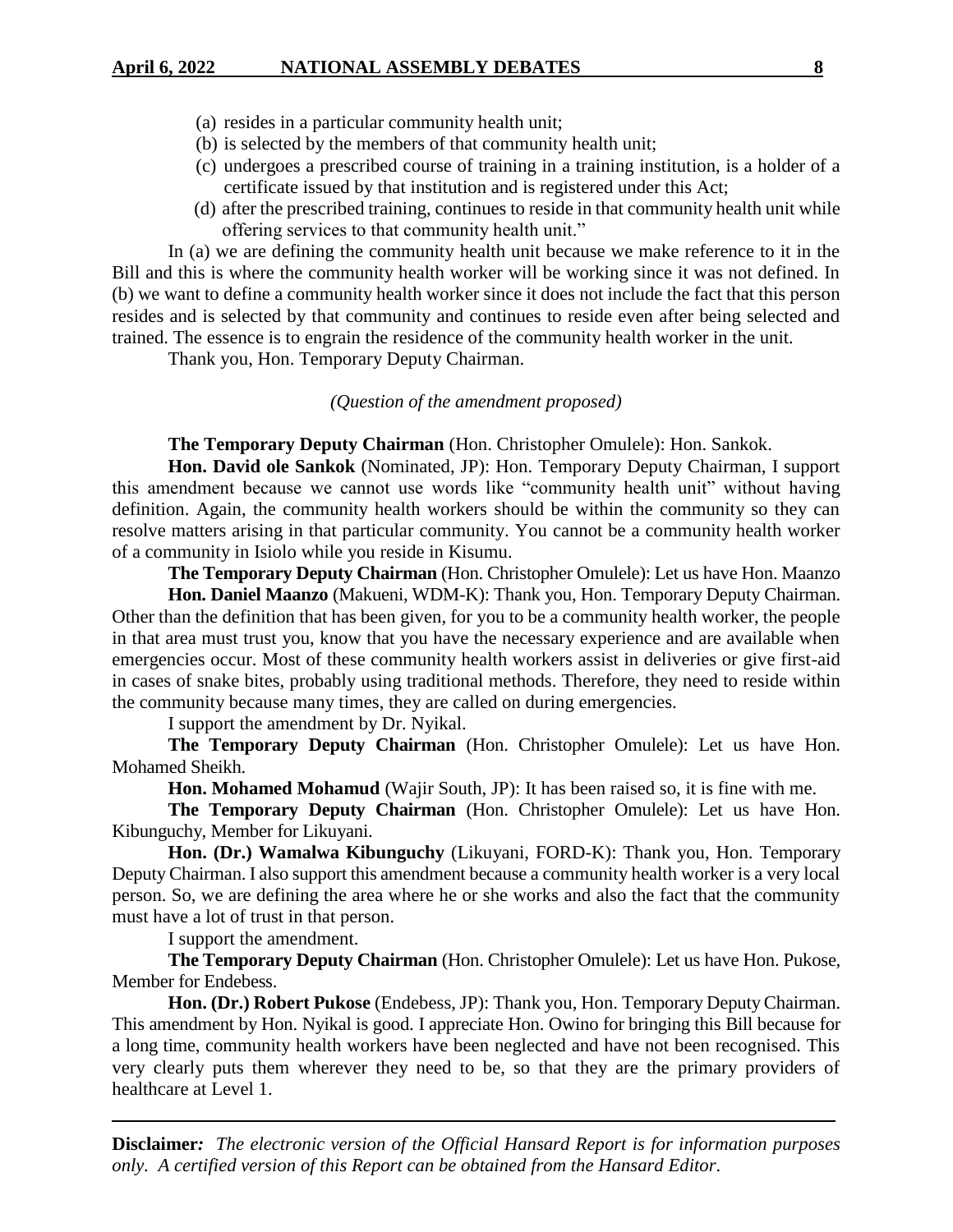This is a very good amendment that we will entrench into our laws and streamline healthcare provision in the country.

**The Temporary Deputy Chairman** (Hon. Christopher Omulele): Let us have Hon. Martin Owino, Member for Ndhiwa.

**Hon. Martin Owino** (Ndhiwa, ODM): Thank you, Hon. Temporary Deputy Chairman. I thank Dr. Nyikal for this amendment because the asset these people have is the relationship which they create with their clients. It beats people's notion that they only give two hours to a community. Once they have a relationship with a client, they act 24 hours a day, seven days a week.

This definition will prevent transferring these cadres to other units which are not familiar. Therefore, that will beat the essence of this.

Lastly, I was talking to Dr. Nyikal. When he retires, he will also go to Seme and be a community health worker. He will qualify through those certificates we have mentioned. Anybody else can also qualify. There are teachers and lawyers like Dr. Maanzo.

Thank you, Dr. Nyikal, for this amendment. It is befitting.

*(Question, that the words to be inserted be inserted, put and agreed to)*

*(Question, that the words to be left out be left out, put and agreed to)*

*(Question, that the words to be inserted in place thereof be inserted, put and agreed to)*

*(Clause 2 as amended agreed to)*

*(Clause 1 agreed to)*

*(Title agreed to)*

 **The Temporary Deputy Chairman** (Hon. Christopher Omulele): Hon. Members, we have completed that task. We now move to reporting. Let us have the Mover.

 **Hon. Martin Owino** (Ndhiwa, ODM): Hon. Temporary Deputy Chairman, I beg to move that the Committee does report to the House its consideration of the Community Health Workers Bill (National Assembly Bill No.30 of 2020) and its approval thereof with amendments.

*(Question proposed)*

*(Question put and agreed to)*

*(The House resumed)*

*[The Deputy Speaker (Hon. Moses Cheboi) in the Chair]*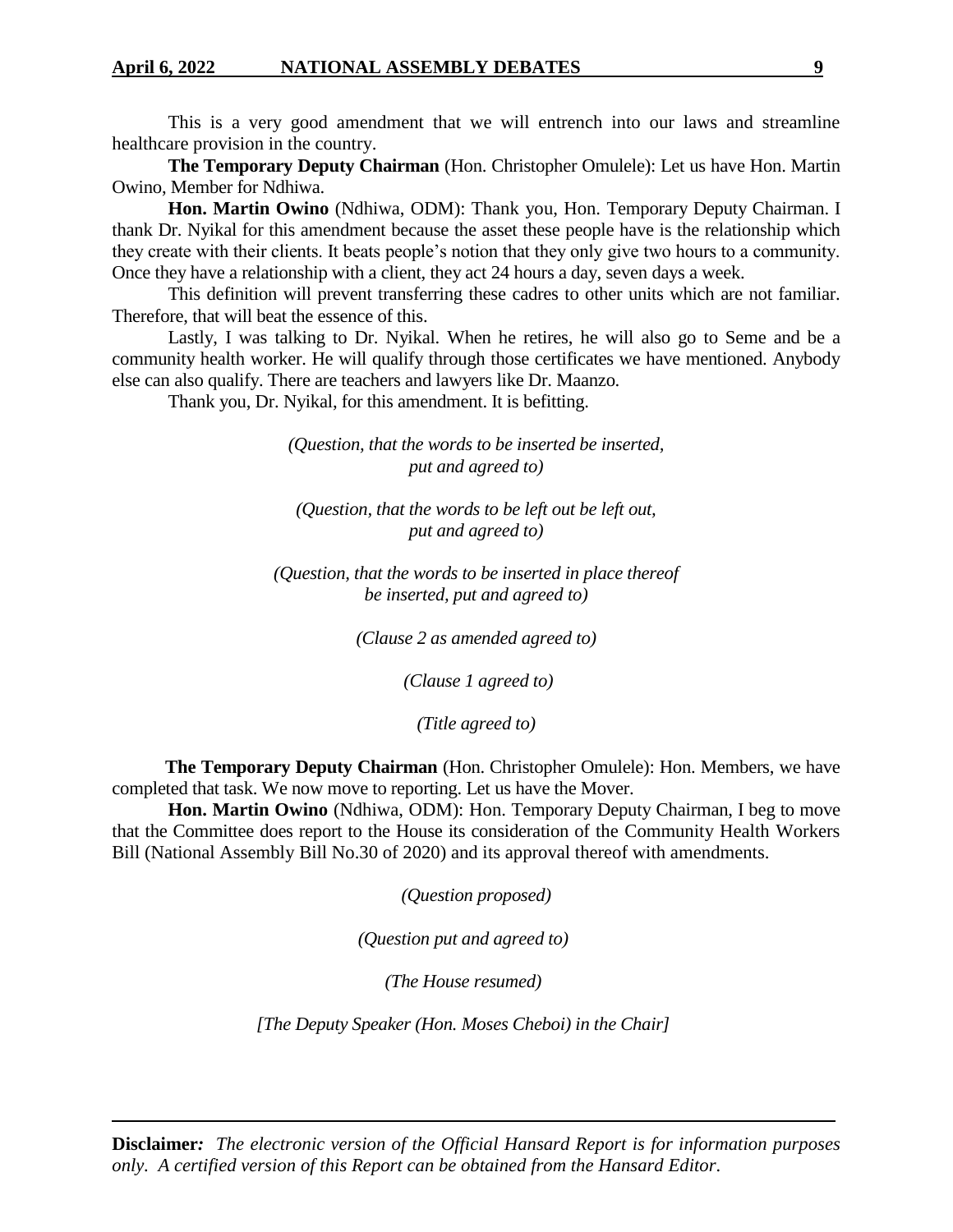#### **REPORT**

## THE COMMUNITY HEALTH WORKERS BILL

**Hon Deputy Speaker**: Let us have the Chairperson.

**Hon. Christopher Omulele** (Luanda, ODM): Hon. Deputy Speaker, I beg to report that the Committee of the whole House has considered the Community Health Workers Bill (National Assembly Bill No. 30 of 2020) and approved the same with amendments.

**Hon Deputy Speaker**: Very well. Let us have the Mover of the Bill to move agreement with the Report.

**Hon. Martin Owino** (Ndhiwa, ODM): Hon. Deputy Speaker, I beg to move that the House does agree with the Committee in the said Report.

I also request Dr. Dahir to second the Motion for agreement with the Report of the Committee of the whole House.

**Hon. Mohamed Duale** (Dadaab, KANU): I second.

## *(Question proposed)*

**Hon. Deputy Speaker:** Well, I will not put the Question now. We will stop that particular Bill at that point. We will proceed to the next Order.

*(Putting of the Question deferred)*

## **BILLS**

## *Second Readings*

## THE CRIMINAL PROCEDURE CODE (AMENDMENT) BILL

**Hon. Deputy Speaker:** Hon. Koech.

**Hon. Members:** He is not there.

**Hon. Deputy Speaker:** He must be preparing for the primaries. So, we will put this one down until such time that the Mover is able to do it. It will most probably be after the primaries of next week. We will have it pending.

#### *(Bill deferred)*

## THE NATIONAL CONSTRUCTION AUTHORITY (AMENDMENT) BILL

**Hon. Deputy Speaker:** The Member for Nakuru Town East. Hon. Gikaria, from where are you moving that particular Bill?

**Hon. David Gikaria** (Nakuru Town East, JP): I wanted to sit on the Leader of the Majority Party's seat because that is where I will be sitting in the next Government. I have however decided to sit…

**Hon. Deputy Speaker**: We do not anticipate positions; we deal with them.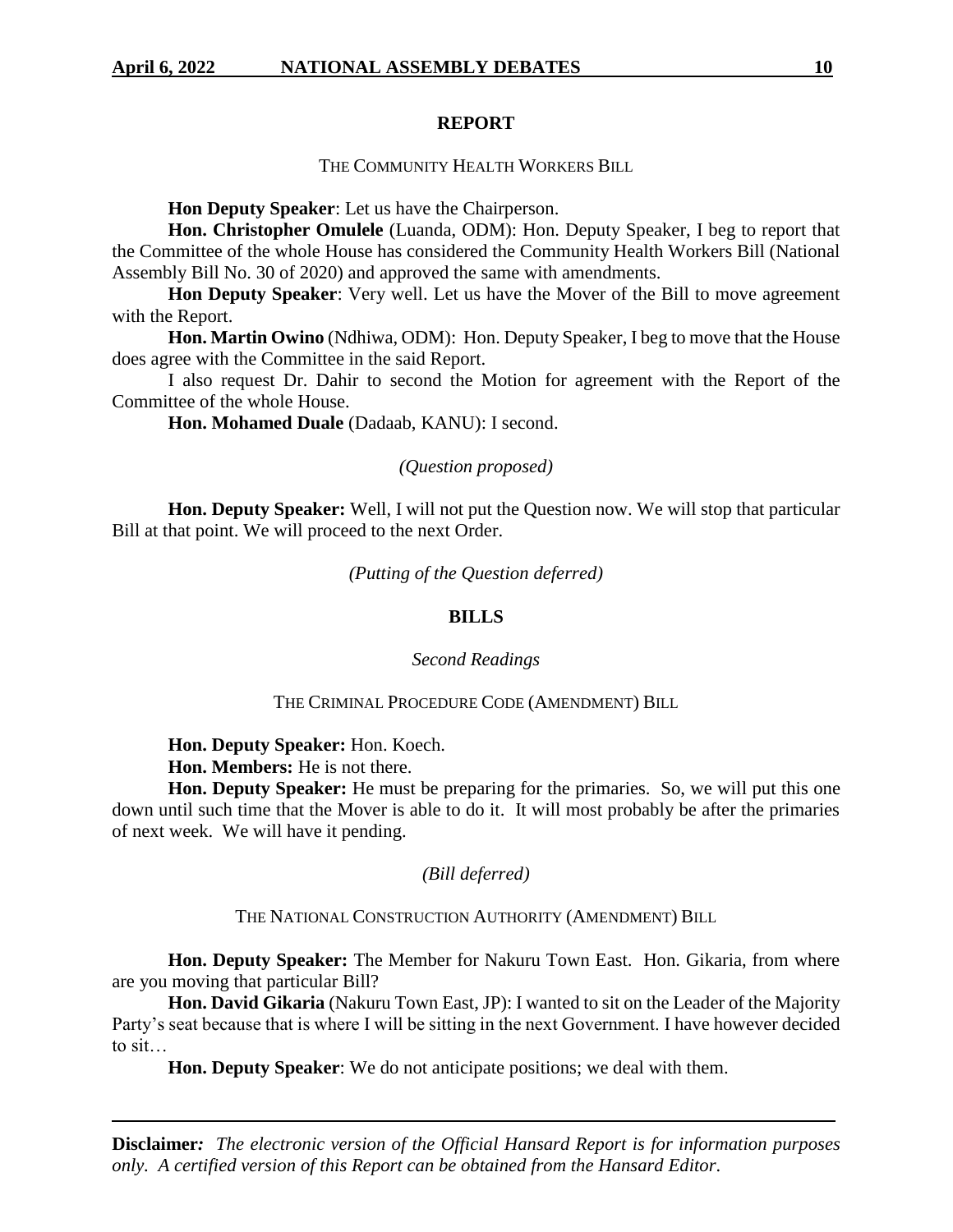#### *(Laughter)*

Proceed, Hon. Gikaria! I just wanted to inform you that where you are standing for the time being belongs to the County of Nakuru. Proceed!

**Hon. David Gikaria** (Nakuru Town East, JP): Thank you, Hon. Deputy Speaker. I beg to move the National Construction Authority (Amendment) Bill…

Hon. Deputy Speaker, as you are aware the… Sorry, Hon. Deputy Speaker.

## *(Loud consultations)*

**Hon. Deputy Speaker**: Hon. Gikaria, you are doing very well. Do not be confused by anybody including the Member for Endebess. Just proceed. You are a seasoned Member.

**Hon. David Gikaria** (Nakuru Town East, JP): I beg to move that the National Construction Authority (Amendment) Bill be read…

**Hon. Deputy Speaker**: No, please. You are doing very well.

**Hon. David Gikaria** (Nakuru Town East, JP): Hon. Deputy Speaker, I beg to move that the National Construction Authority (Amendment) Bill (National Assembly Bill No. 45 of 2020) be now read a Second Time.

Thank you, Hon. Deputy Speaker. You know since I was kicked out of the Chairmanship, I have forgotten quite a number of these procedures but I am getting…

## *(Loud consultations)*

Hon. Deputy Speaker, mine is very brief. You understand that this Act was brought to try and manage and tame some of these construction works that go around. People must get certificates from the National Construction Authority so that they can do their work. My amendment is related to the special groups; that is women, youth and People living with Disabilities (PWDs). If you will remember, we passed in the Public Procurement and Asset Disposal Act, and the legal requirement for special groups to access 30 per cent of Government procurement opportunities. Those groups have not been benefiting because of some restrictions that are denying them access. Whenever they tender, they are required to have a certificate from the National Construction Authority (NCA) by most tendering entities.

So, from what we heard from the Budget and Appropriations Committee, I seek to assist those groups so that they can be exempted from paying those fees. The women, youth and PWDs who apply for registration as contractors to the board should be exempted from paying the prescribed registration fees in two instances only.

First, when it is a start-up business venture. This is very critical because we know many companies are start-ups. If this Bill goes through and is assented to by the President, in future, any person from those special groups, whenever they get their certificates of incorporation, they can apply for that certificate from the NCA without paying a fee. Secondly, if the fee does not exceed Kshs15,000.

As you will realise, every class or category calls for a particular fee to be paid depending on what somebody has applied for. Again, this will go a long way in addressing the plight of those special groups. Whenever they get certificates of incorporation, they will easily access the 30 per cent requirement by law for those groups. As has been said, the objective of this Bill is to amend the National Construction Authority Act (No. 41 of 2011) so as to assist women, youth and PWDs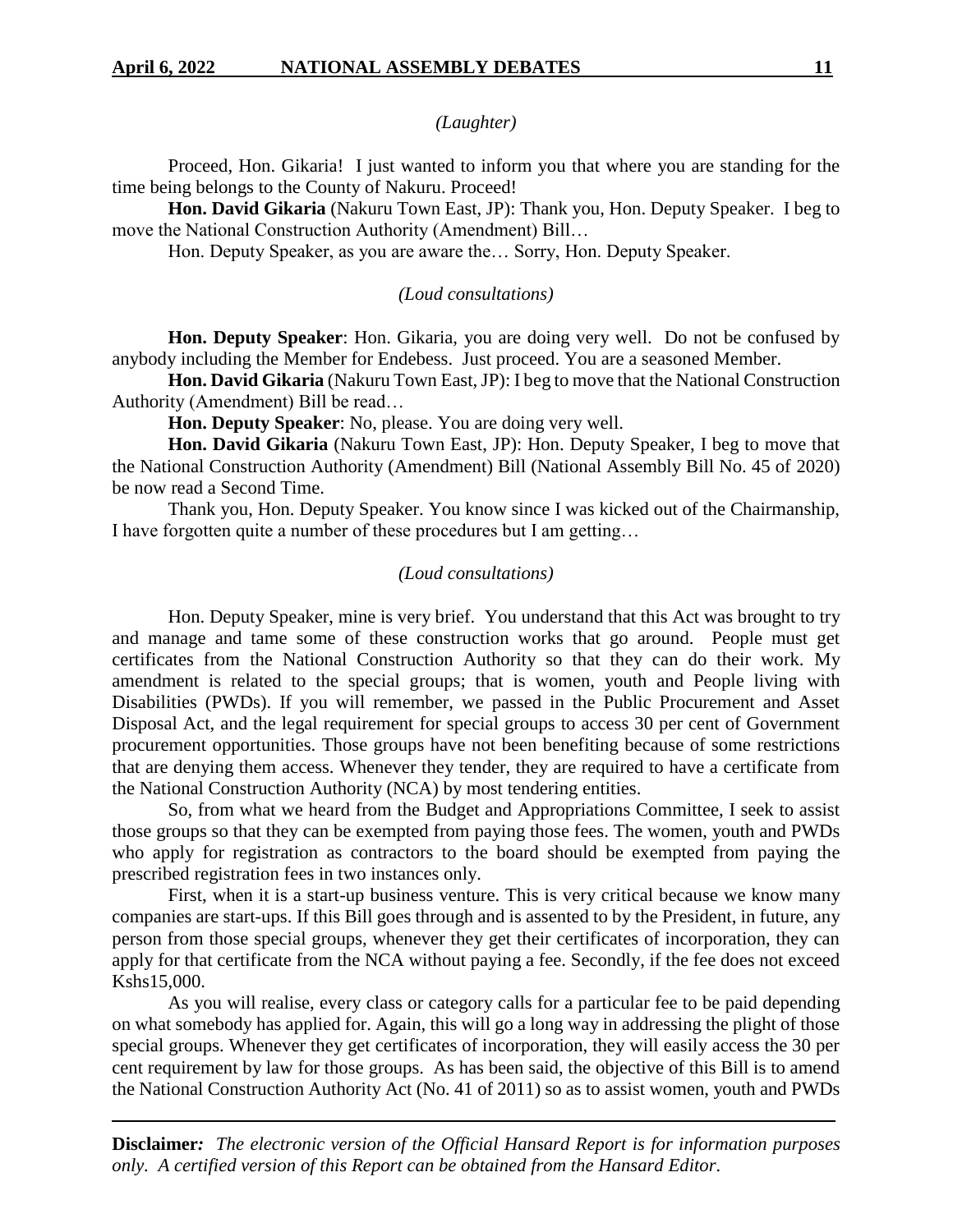with start-up businesses who apply for registration as contractors under categories 6, 7 or 8. As you know, the categories range from 1 to 8. Once this Bill is approved, it will only address those special groups in categories 6, 7 and 8. This is a way of exempting them from paying the prescribed fees.

This Bill seeks to recognise women, youth and PWDs as marginalised groups and caution them from the burden of paying registration fees. As I stated earlier, it is not very big, but it is something to help those special groups. It does not contain provisions limiting fundamental rights and freedoms. Most importantly, it does not concern county governments and will not go to the Senate.

## *[The Deputy Speaker (Hon. Moses Cheboi) left the Chair]*

## *[The Temporary Deputy Speaker (Hon. Christopher Omulele) took the Chair]*

Hon. Temporary Deputy Speaker, it is a money Bill and its enactment may occasion additional expenditure. I appeared before the Budget and Appropriations Committee and the gains we will get supersedes what we will lose. After all, we are saying it is only for start-ups.

I beg to move and request Hon. Pukose to second.

**The Temporary Deputy Speaker** (Hon. Christopher Omulele): Dr. Pukose.

**Hon. (Dr.) Robert Pukose** (Endebess, JP): Thank you, Hon. Temporary Deputy Speaker. I want to second the National Construction Authority (Amendment) Bill, (National Assembly Bill No.45 of 2020) by Hon. David Gikaria, Member for Nakuru Town East.

This is a very important amendment, considering that women, youth and PWDs have been facing a lot of challenges. We should, therefore, make it easy for them to access contracts without making it very expensive because constitutionally, they are recognised as the most vulnerable groups and they must be supported. So, this is a very important amendment by Hon. Gikaria. He is making it easier and friendlier for the youth, women and PWDs of this country to access contracts and any procurement process within the country. By reducing some of the codes and hurdles, it will be easier for them to access jobs.

The law of this land provides that 30 per cent of jobs should be given to the youth, women and PWDs. At the end of the day, when it comes to giving them jobs, they do not benefit from that 30 per cent that is provided for in law. When you go to some of the institutions and ask for the 30 per cent they have given to those groups, you will find a very limited number - insignificant to the 30 per cent. It is not substantial. We need to raise them through what we refer as the bottom-up approach in UDA. We want to support those who are in the lower cadre to invest and rise economically, instead of waiting for the trickle-down effect. In line with the bottom-up economic model, this is a very good amendment. It is a people-friendly amendment, and one that is trying to bring women, youth and the vulnerable in this country to a status that they can compete with the other teams.

With those few remarks, I beg to second.

## *(Question proposed)*

**The Temporary Deputy Speaker** (Hon. Christopher Omulele): Hon. Dan Maanzo, Member for Makueni, you will have the first go.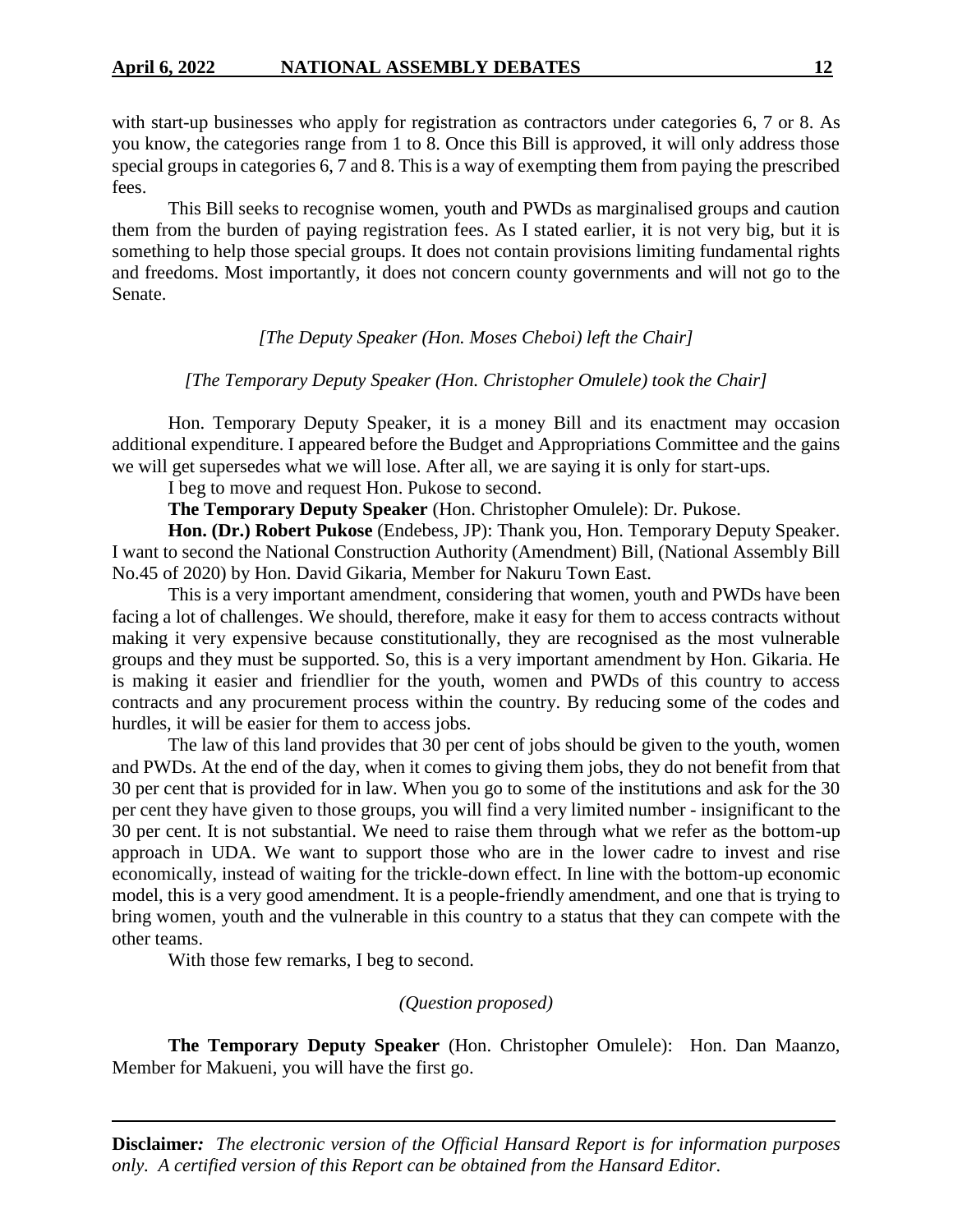**Hon. Daniel Maanzo** (Makueni, WDM-K): Thank you, Hon. Temporary Deputy Speaker. This is a very important Bill. It is one of the Bills which promotes the creation of jobs in this country. PWDs have been disadvantaged for a very long time. However, we have noted that many PWDs have abilities and can do many things. My good friend here, Hon. Sankok, is a medical doctor. Ordinarily, when you meet them, they are very determined in what they do. They want to succeed and do better than the people who are not challenged at all. This is one way of encouraging them to start companies, make a life for themselves and create jobs. There is also the issue of youth and women. By waiving those funds, it makes it easier for them to have a start-up or begin a business. Not everybody can fit in the white collar jobs. Many people have a lot of talents. I have a young man in Makueni who has a very big company, and he started it when he was very young. He does construction and he started it as a small company. He went through a lot of challenges. If he was never supported by selling the only cow they had to be able to register his company, he would not be working for county governments in different places of the Republic as he does today. That is a good example of a young person who is very talented in construction, does not have a degree, neither does he speak English very well. However, when he does a construction, it comes out very well and everybody asks who built the house. They always want him to build for them. He was able to do quite a number of NG-CDF projects as well as a number of county projects, and now he is doing national projects.

This applies to women. Most Kenyans are jobless. Women are jobless. Youth are jobless. PWDs are jobless. However, when you give them an opportunity to explore the talents they have, which is what we are trying to do through this amendment, then you are going to create jobs for many people. The good thing about those construction companies is that they can also employ other people. If a company is coming from a certain village, you will find quite a number of youth from that village being engaged during the day simply because some Kshs15,000 fee was waived. They will be able to employ more and eventually, they will be able to pay taxes. For you to get those contracts, you must show your paper work that whatever you have done, you have filed tax returns. That makes the country's' income to grow. Therefore, it becomes easier for us to create jobs instead of promising in political podiums that we will create jobs. This is a practical way of making sure that we have created jobs across the country, and this particular authority, the National Construction Authority (NCA), has offices in every sub-county in Kenya. Meaning that it has as many offices as the constituencies around. That means that you have people in the constituencies moving towards constituency centre or headquarters to access those particular offices through other Government offices. Ordinarily, they are housed by other Government offices like Huduma centres. There is an officer of the NCA in every Huduma centre. Therefore, the young people watching this debate in Parliament today will have hope. They are going to visit the nearest Huduma Centre and will seek for a waiver. I am sure they will start their companies. That way, they will be able to exercise what they have learnt in the local polytechnics in the counties, and they will be able to do a lot of work in this time of devolution.

During devolution, many things have been devolved to the counties. Nursery schools are being built by the counties and they need contractors and people who know something to do with construction. We are doing NG-CDF, and having received just a billion in the last ten years, the impact of NG-CDF has been felt. It, therefore, means that a local villager is the one with the biggest access. A lot of work has been done, more than what we have seen with the Kshs90 billion which has been received by the counties. Even if we were to go by the sub-counties, you will find about Kshs30 billion, but the NG-CDF with less money is in touch with the community. This is a way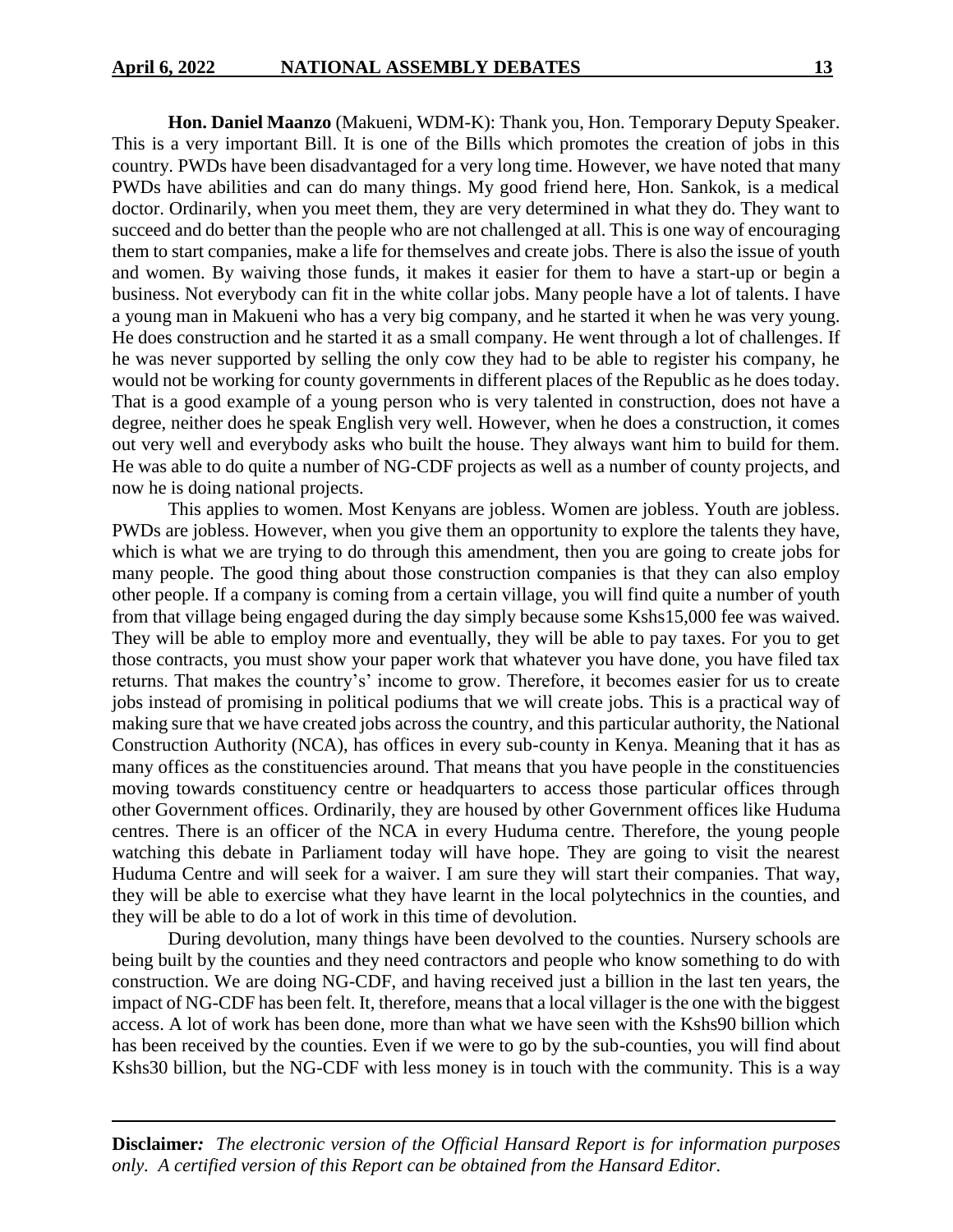of promoting people with talent from the community so that they can do something useful for themselves and their families. Once they create jobs for themselves, they create jobs for others.

By not requiring it to go to the Senate and requiring a little bit of financing from this House, this is the right time for this Bill to pass. It is at a time when we are discussing the Budget so that we can be useful as we move closer to the next election.

I thank you, Hon. Temporary Deputy Speaker and I beg to support.

**The Temporary Deputy Speaker** (Hon. Christopher Omulele): Very well spoken, Hon. Maanzo. I will never tire of saying this: The NG-CDF that works in our constituency is not the best form of devolution? Can you imagine or take a trajectory of what we would call the 'wondering mind' in law, and one day we decide to give each of those constituencies Kshs1 billion every year. Would Kenya not be a wonderful place to live in?

Hon. ole Sankok.

**Hon. David ole Sankok** (Nominated, JP): Thank you very much, Hon. Temporary Deputy Speaker, for giving me this opportunity. Before I even go the nitty-gritties of this Bill, let me commend you, because the NG-CDF has done a lot. As a PWD and having been the Chairman of the National Council for Persons with Disabilities, I have seen special schools being built by the NG-CDF. I have seen children with disabilities going through primary schools, secondary schools and even universities courtesy of CDF. I, therefore, ask Members of this House to increase CDF ten-fold. We have the power and the will to do so. We can easily do that.

Hon. Temporary Deputy Speaker, I support this important Bill. It is a form of bottom-up economic model. It empowers the vulnerable, the special interest groups, and those that are at the bottom of the economic pyramid who face a vicious cycle of poverty among them. Our constitutional framework came up with the affirmative action funds to try and bring them at par with others. Hon. Gikaria must have been God-send to target that group.

Today, PWDs smile because there is a Member of Parliament, among others, who remembers that they do not need sympathy but opportunities. We need to be empowered rather than being given handouts. I speak with authority about the MP for Nakuru Town East, because in 2015, he started a school known as St. Maria Veronica Centre of Excellence. In 2019, the school registered 5 plain "As" in its first Kenya Certificate of Secondary Education (KCSE), whereas both Nakuru Boys High School and Nakuru Girls High School did not have a single A, despite them being national schools.

Nakuru Town East Constituency is an urban centre – *ni shamba la mawe*. They only survive on businesses. Hon. Gikaria has built 1,500 well-equipped stalls, and 30 per cent of that went to the affirmative action groups, and 10 per cent specifically went to PWDs. This man is a governor material. I am sure that the people of Nakuru Town East Constituency are watching us. On behalf of the 6.5 million Kenyans living with disabilities, I may not have flowers or any present to give Hon. Gikaria, but I have a basket full of prayers for you and your family. May you be blessed for thinking about PWDs.

Hon. Temporary Deputy Speaker, the entry point to Access to Government Procurement Opportunities (AGPO) by women, youth and PWDs is through registration. This noble idea of empowering affirmative action groups and allowing them to do business is through the certificate of incorporation. This is what Hon. Gikaria is targeting. If these Chambers did not have that door, we would not know how to come here and discuss the important issues that we do here. The entry point to AGPO by PWDs, women and youth is by them acquiring certificates of incorporation. Hon. Gikaria wants to make sure that all of us have access to opportunities. We are targeting those groups because of the vicious cycle of poverty among them. If we give them a platform, but they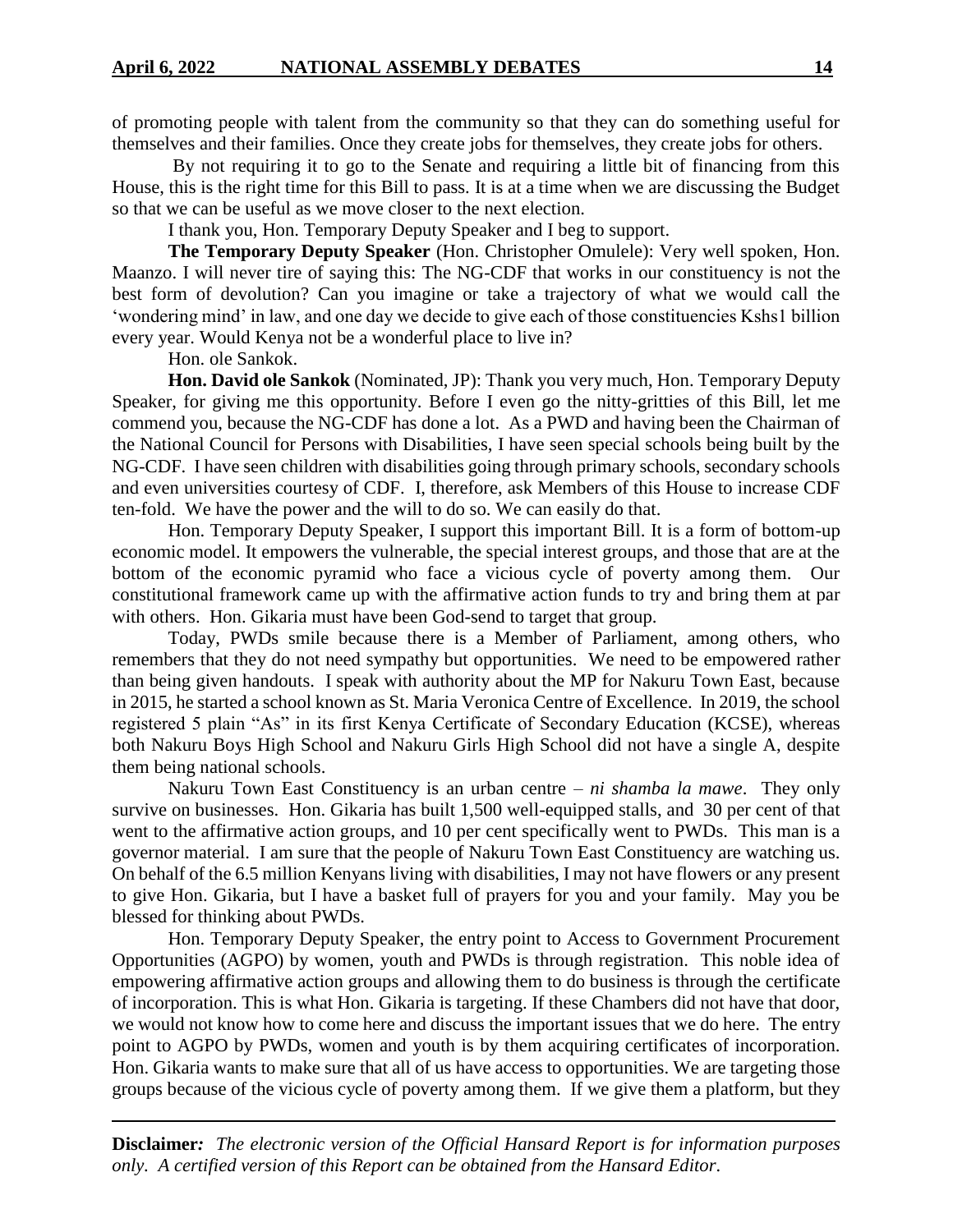do not have the door for getting into those government procurement opportunities, then we will have done nothing. Most of them use other peoples' companies to apply for contracts, and those cartels end up making profits on behalf of those that the Government actually targeted.

In contracting, we are saying that class 6, 7 and 8 should be exempted if they are PWDs, women and youth. They should not pay any registration fee that exceeds 15 per cent. By doing so, we will empower a certain category of PWDs, women and youth, and they will now have the financial muscles to sponsor themselves to graduate into class 5, 4, 3, 2 and 1. We will have jumpstarted them to succeed. Once they are given those opportunities, I am sure that those people will work extra hard to prove that their ability is beyond their disability.

The only thing I would want to address in this Bill is the issue of equality within the affirmative action groups. I would like Hon. Gikaria to help us with this in the Committee of the whole House. Currently, the 30 per cent allocated to women, youth and PWDs, women, by the help of their husbands, take 25 per cent of the contracts. The youth, being faster than PWDs, take 4.5 per cent, and the PWDs are left with 0.5 per cent. Most of the time, PWDs are left to supply toothpicks, toiletries, newspapers and certain materials that do not economically empower them, as envisaged in this Bill. I want Hon. Gikaria to help me on this. For example, if we have three affirmative action groups that have AGPO, 10 per cent should go to women, 10 per cent to PWDs and 10 per cent to the youth. This is simple mathematics, 30 per cent divided by three, each of them should get 10 per cent so that we can empower all of them equally.

Hon. Temporary Deputy Speaker, this Bill is very important and it has come at the right time. It has also been brought by a very competent leader of this House. How I wish that I was a citizen of Nakuru East Constituency. Now that I am not, there are other PWDs there who in the 9<sup>th</sup> August election can put such leaders in this House to prosecute more important Bills that will assist all of us, especially those at the bottom of the economic pyramid. Hon. Gikaria is a true hustler who has been practicing the bottom-up economic model as a leader, long before we came up with it. Thank you very much and may God bless you Hon. Gikaria.

May God bless you too, Hon. Temporary Deputy Speaker, for giving me this opportunity to contribute to such an important Bill. I wish you well and I am sure you will be in this House as a Deputy Speaker graduating from the Speakers panel and, if possible, the Speaker.

## *(Laughter)*

**The Temporary Deputy Speaker** (Hon. Christopher Omulele): Hon. Sankok, you are very generous today. I have also become a beneficiary of your goodwill. I am very grateful. I hope that your prayer will find fertile ground to grow.

Hon. Mbogo Menza, Member for Kisauni.

**Hon. Mbogo Ali** (Kisauni, WDM-K): Thank you, Hon. Temporary Deputy Speaker, for giving me this opportunity to contribute to this important Bill that has been brought to the Floor of the House by the able Member, Hon. Gikaria, the former Chairperson of the Departmental Committee on Energy. I wish he was still the Chair of that Committee, because what we have experienced recently would not have happened. It has never happened during his tenure. This demonstrates that he is a capable Member of this House.

Hon. Temporary Deputy Speaker, this is a timely Bill. It is extremely important to the marginalized groups and interested groups like PWDs, the women and youth. The NCA is a key component if you want to venture into the construction industry today. This is because you will not be awarded any tender if you have not been registered as a contractor by the NCA, or if you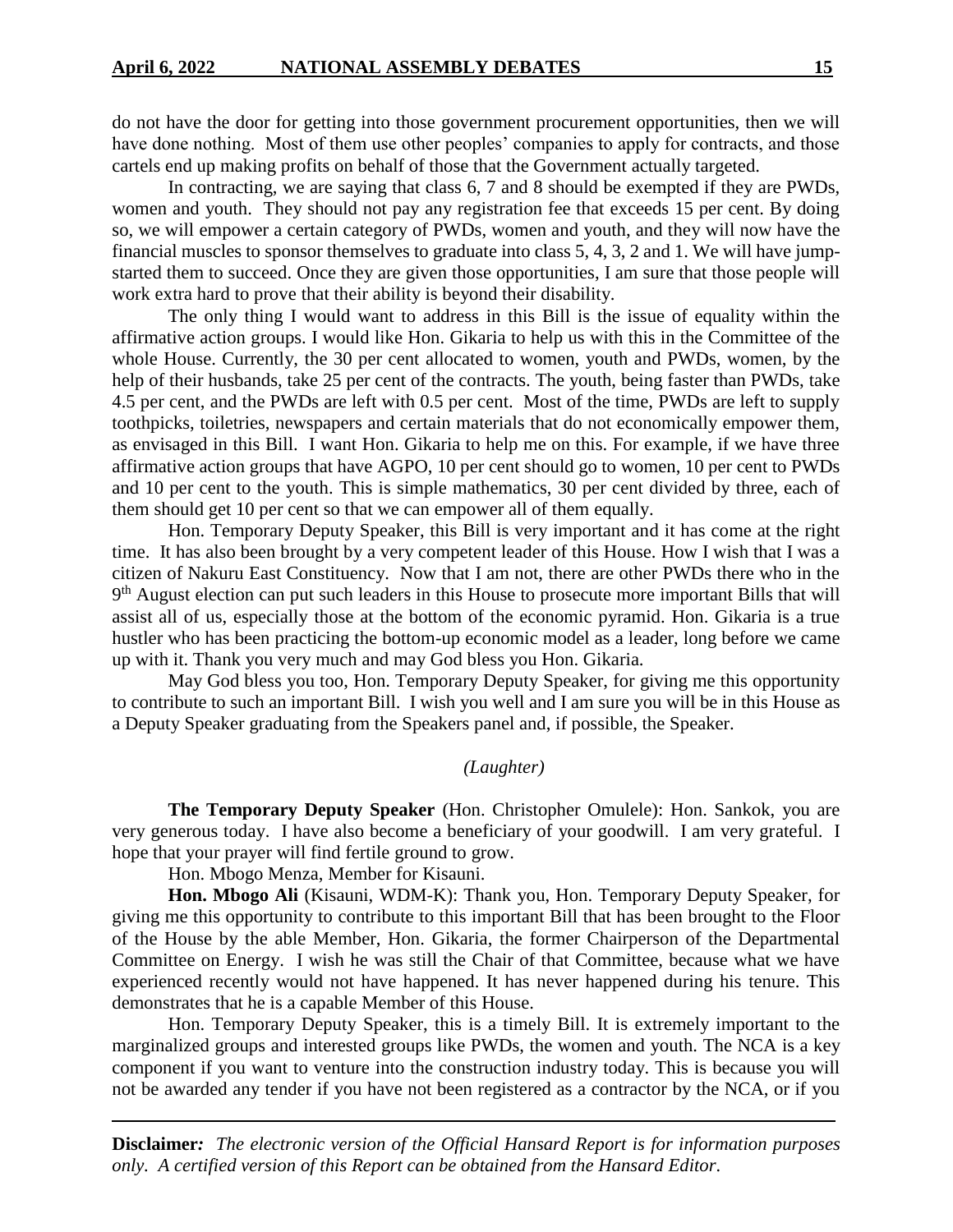have not been provided with the NCA certificate, depending on the level you want to practise. It may be level 8, 7, 6, 5 and 4, all the way downwards.

The Government has come up with so many initiatives that are meant to help interested groups. We have the Youth Fund, the National Government Affirmative Action Fund (NGAAF), the NG-CDF and the Uwezo Fund. All those Funds were earmarked to help improve the livelihoods of people who are living below the poverty line. But, when you look at all those Funds and the facilities that are available, it is really disappointing to see today that the youth, women and persons with disabilities are still suffering because they cannot access the 30 per cent of the tenders that have been provided for. The reason is very simple. Most of them have really complied. You will find a youth has all the documents and certificates that are required for that youth to access tenders or to be awarded that tender. Most of the time, you will find that the youth may apply and is awarded the tender. However, the challenge is when it comes to capital to start executing that assignment.

What has happened over time is that the same big boys and rich people have registered companies using the youth. The same youth are just a front of companies but, at the end of the day, it is the big boys who mint that money. The youth, the woman or the PWD who is used as a front will just end up getting something small to keep him or her moving. The bigger chunk of the margin that is realised from the tender still ends up with the big boys. This is something that has to be re-looked into very seriously.

**The Temporary Deputy Speaker** (Hon. Christopher Omulele): Hon. Menza Mbogo, what you are saying is very important. It is true. But you may recall that we recently made an amendment to the Companies Act. It requires that we have a declaration of the beneficiaries and owners of every contract. Will that be useful, as you continue with your submissions?

**Hon. Mbogo Ali** (Kisauni, WDM-K): Hon. Temporary Deputy Speaker, all that can happen. But, the main challenge for the youth, women and PWDs is not the documentation. Documentation could just be a tip of the iceberg. The main challenge is the working capital to do those jobs. Although we have the Youth Fund, we all know that it is just centralised. It is a real challenge for somebody living in Kisauni, somewhere in Mwakirunge-Maunguja, to access the Youth Fund. The Uwezo fund is so little. Yes, we are the patrons of the Uwezo Fund, but if you look at the amount that has been allocated to Uwezo Fund, it is so little. It cannot assist our people.

The only area that we can help our people is through the NG-CDF. We have, as MPs, done extremely well in complying with the 30 per cent rule. We have awarded contracts and tenders to women, PWDs and the youth without favour. This has worked very well. I will just speak about my constituency. When I took over Kisauni Constituency in 2017, it had only 11 public schools since 1963. However, over a period of five years, I have constructed seven new schools in Kisauni. That has brought the number of schools from 11 to 18 over a span of five years. Most of those schools were done by women, PWDs and the youth.

We know the NG-CDF has really worked. It has done miracles in this country. We know that from the Budget we passed the other day, the NG-CDF allocation has been increased from the 2.5 per cent of the national budget to 4.5 per cent. I think we will see more miracles happening on the ground. The NG-CDF is in line. It is the only programme that connects with the common *mwananchi* down there. We have seen what counties have done. Counties have been receiving billions of shillings every year, but when you look at what they have done, you will be shocked. You cannot even put their programmes *in tandem* with those of the NG-CDF. Maybe you have performed better than the Governor in your county. It is because the NG-CDF money that has proper audits. We have Project Management Committees (PMCs) that monitor the projects on the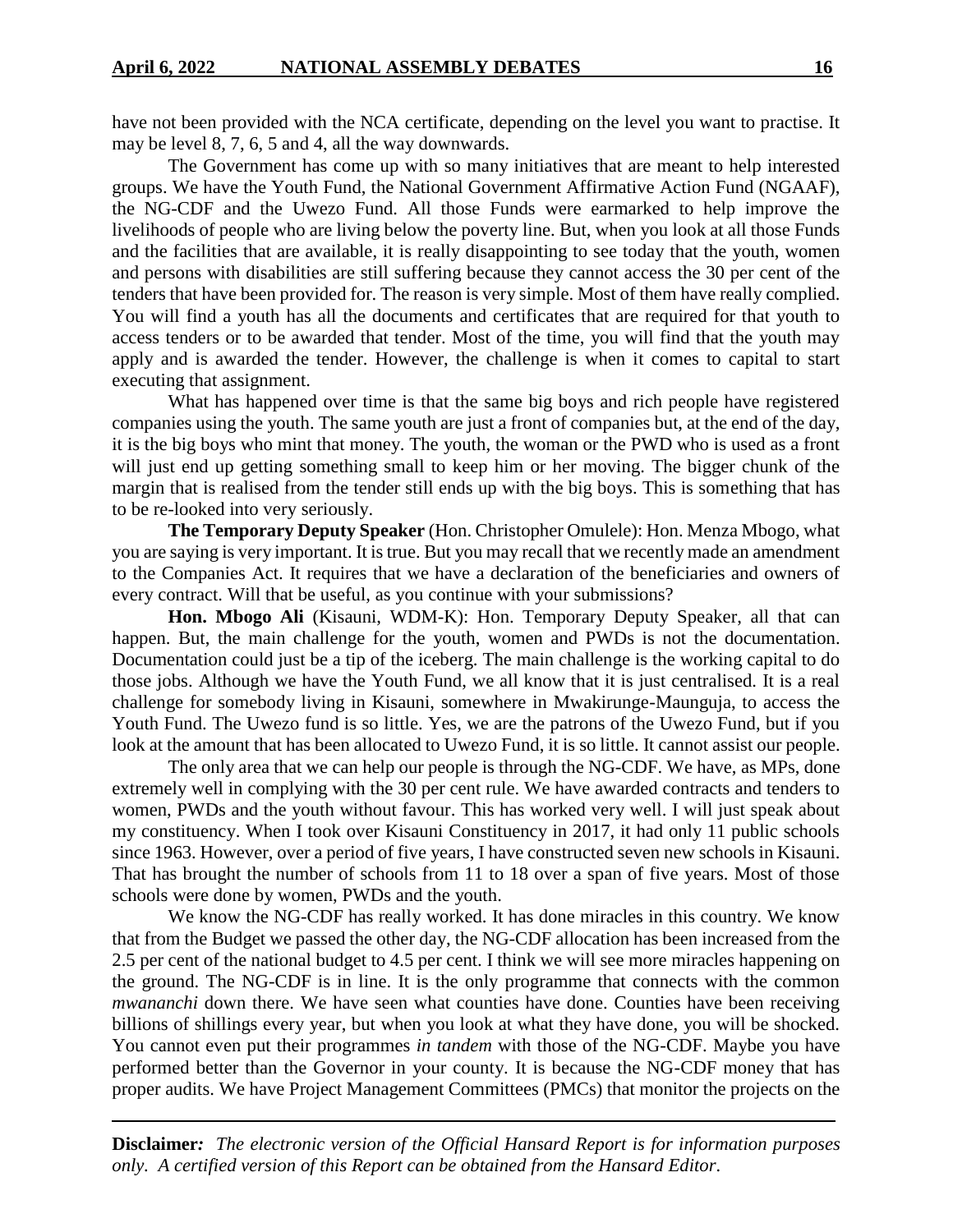ground. We have seen value for the NG-CDF money. This is also what has helped PWDs, the youth and the women.

So, I fully support what Hon. Gikaria has brought to the House. It is really timely. As a House, when we come to the Committee of the Whole House, we need to factor in things like what my colleague, Hon. Sankok, has just put in. That is because we will also have to protect PWDs. Even though we are aware that advertisement done for any tender is clearly earmarked if it is for special groups, we have to be vigilant. You will find that a certain road is earmarked for the youth; this school is earmarked for women; and this project is earmarked for PWDs. It is clearly stated. Nevertheless, we need to protect those special groups. The bottom line is the funding to those special groups. If we do not address the issue of funding, even if we do anything and say the certificate of incorporation is free, the NCA registration is free and all the certificates are free, the same big boys will use the youth, PWDs and women as fronts. They will take everything home at the end of the day.

I fully support. Thank you.

**The Temporary Deputy Speaker** (Hon. Christopher Omulele): Hon. Menza, that is very well-spoken. Indeed, the work that the NG-CDF has done gives me a lot of solace in Luanda, where I come from. I am proud of the work that has been done through the NG-CDF.

Hon. Kiai Githiaka, Member for Mukurweini, just hold on. Hon. Murugara, you have been on top of this list, but I had noted that you seemed to be scribbling away furiously. I will give you an opportunity as soon as I can. Let Hon. Kiai proceed first.

**Hon. Anthony Kiai** (Mukurweini, JP): Thank you, Hon. Temporary Deputy Speaker. I stand to support this very credible and important piece of legislation.

You will realise that the amendment is intended to make sure that women, the youth and PWDs are exempted from paying the prescribed fees for categories 6, 7 and 8. It also recognises women, the youth and PWDs as a marginalised group. In essence, this is affirmative action to ensure that there are opportunities available in the construction industry, and they are well spread out. Currently, the situation is that only the big boys are involved in those big tenders in Government and in the public sector. The legislation gives an opportunity to the youth, women and PWDs to have a bite at the piece of the pie.

What this Bill will do to our economy is to expand the employment opportunities and space. You will realise that when the youth are starting up businesses, they face a myriad of challenges, one of them being that they do not have the necessary capital to start up a business. Two, there are too many hurdles before you register a company or anything that is businessoriented. By removing this big burden from them, it ensures that the money that is saved from that can be utilised as part of start-up capital. For PWDs, what we have done in Mukurweini is to have the best persons with disability project in Kenya. One of the ways of doing this is ensuring that the opportunities afforded by the NG-CDF and those that commit to have PWDs enjoy the piece of the pie when it comes to tenders given out by the NG-CDF. The opportunities are available to all. We have constructed schools, roads and many other institutions in my constituency. A percentage of 30 per cent has been done by PWDs.

PWDs are a marginalised group right from the national Government all the way down to the grassroots level. What we need is not to pity them. What we need is to create an environment – legislative or otherwise – that makes sure that they access the opportunities. After all, most of them are like me and you, only that they have one handicap or the other. It is only that our handicaps are invisible; they cannot be seen. Otherwise, they are as good as we are. We have seen 001 in this Parliament as one of the most active MPs despite his handicap. That does not mean that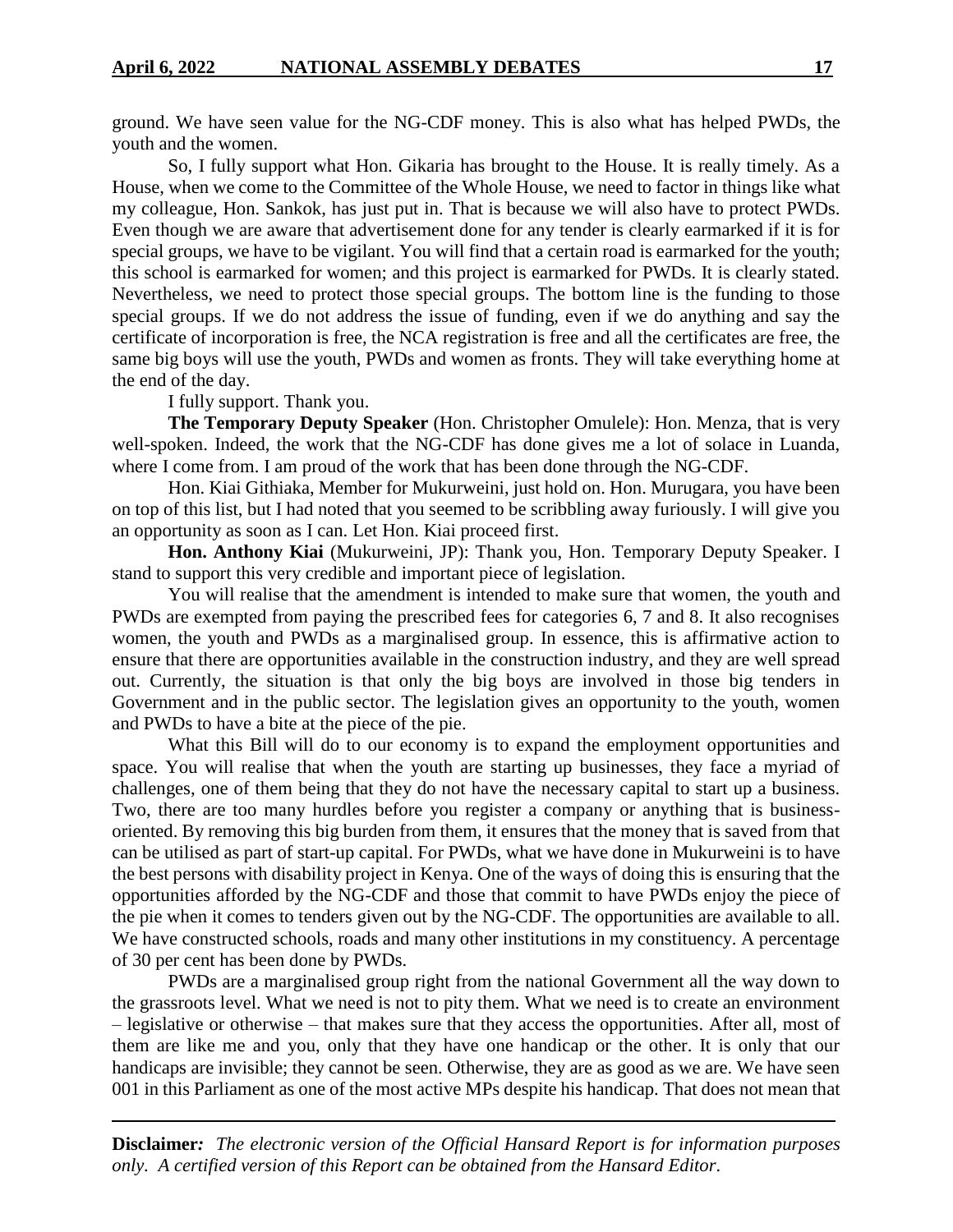he is less competent. That is what this amendment Bill is trying to do. We need to ensure that we bring them to a level playing ground, where they will have easy and equitable access to opportunities that are accorded by the construction industry. As for women, they are an integral part of our society. When it comes to the construction industry, most of the work is done by men. You cannot compete with men when it comes to building and construction. It is only fair that women are afforded an opportunity to compete effectively with men in the construction industry.

We have to appreciate that being a young person and a PWD in this country comes with a lot of challenges. Being a woman also comes with a lot of challenges, especially when it comes to accessing to opportunities. This amendment Bill by Hon. Gikaria is one of the best ways of addressing this imbalance that seems to have been perpetuated since Independence. So, I support.

**The Temporary Deputy Speaker** (Hon. Christopher Omulele): Hon. (Dr.) Kibunguchy, the Member for Likuyani.

**Hon. (Dr.) Wamalwa Kibunguchy** (Likuyani, FORD-K): Thank you, Hon. Temporary Deputy Speaker. Before I support the amendment, I would like to join you and the rest of the people who have compared the work that has been done by the NG-CDF with the county governments. Sometimes in my fantasies, I fantasise – for example, Kakamega County which is given approximately Kshs12 billion each year and it has 12 constituencies. Each constituency has been given Kshs1 billion. Looking at the rough figures that go towards many of the things that are done in this country, like tarmacking roads and the low seal volume technique, I think a lot would have been done. I agree with you when you said that probably the NG-CDF is the best form of devolution. I wish that as we go forward, we think through how we cannot give county governments blank checks, so to speak, and try to put them in a strait jacket so that they have parameters within which they operate. The way things are, county governments operate like they are a law unto themselves. I want to commend you on what you have said, and agree with you 100 per cent that we would have done more if this kind of money had been channelled through the NG-CDF.

On the amendment Bill by my friend, Hon. Gikaria, I agree with him 100 per cent. Like all my colleagues have said, it is a simple amendment, but it has very deep ramifications. It will make a lot of difference as we go forward. I have seen groups, especially in my constituency of Likuyani that are given projects, but because of just one requirement of having a certificate from the NCA, they do not move forward. So, if we will be able to open this door and make it easier for groups, especially the affirmative action groups of women, youth and PWDs, it will be a wonderful way of getting those people to have a start. They can move forward on their own from there.

If we are not able to get most of the money that comes through the NG-CDF, we would like, as a Parliament – because this Bill has originated from the Senate – to establish a ward development fund. As you may have realised, most of the basic functions of county governments are functions that touch on the *mwananchi* directly. They are functions that the *mwananchi* will feel. Those are functions like availability of water and hospitals. Most people who have problems accessing hospitals are small children. Issues like nursery schools, small markets, small business people and people doing small businesses are all under county governments. What am I driving at? If we have a ward development fund at the ward level – I know some counties have established this, but others have not because of the excuse that it is not in law. We will be able to deal with these basic problems at the grassroots level; like the establishment of dispensaries and water points where women can get water easily. I am thinking about revamping and putting together springs. In my constituency, we have so many springs. This is something that is very useful. I keep telling people who want piped water that as much as it is nice to have piped water, it comes with a cost.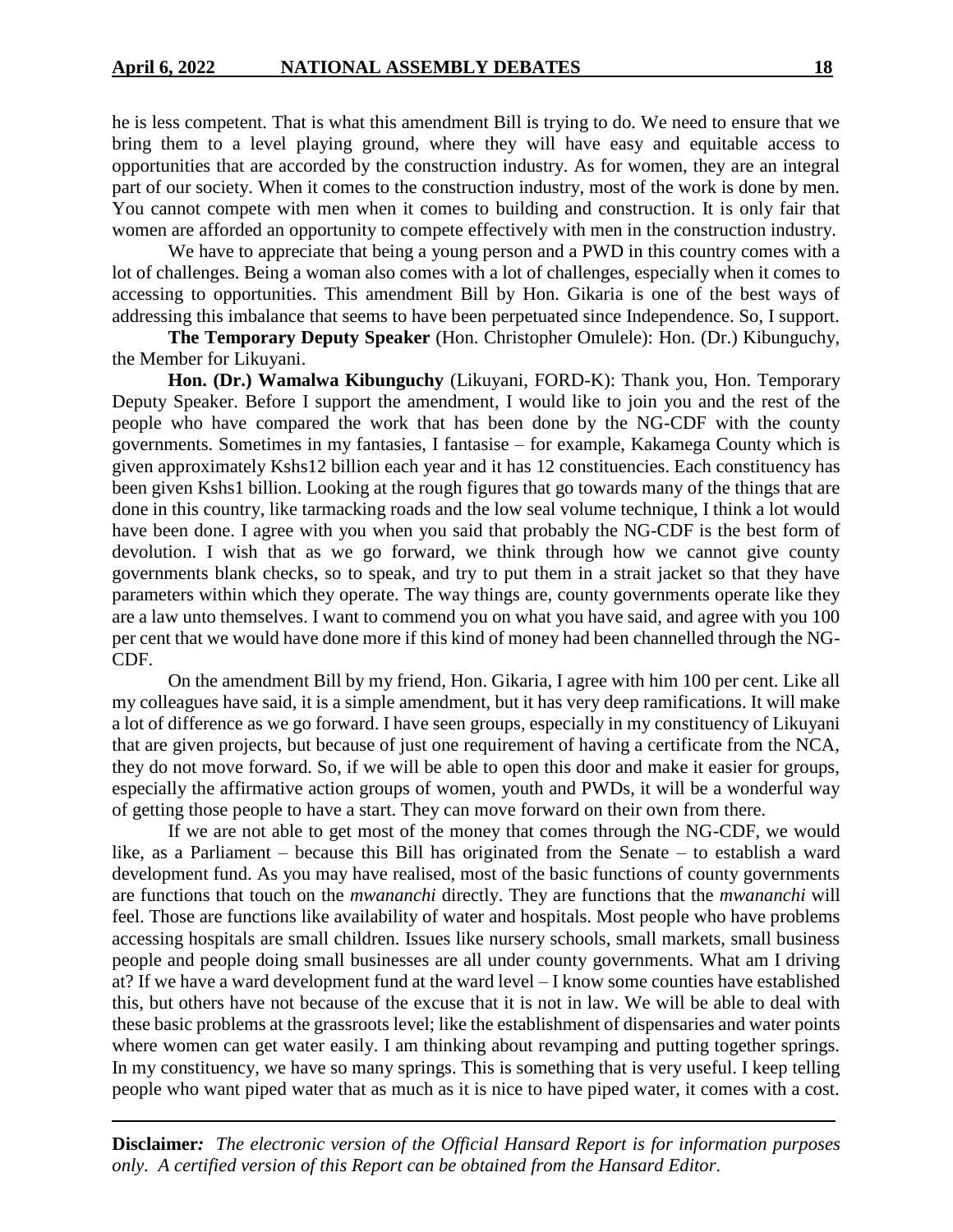Some of those costs may not be much. It may be Kshs200 or Kshs300 per month, but many people in the rural areas cannot afford it. So, we should put up facilities like springs or wells for our people to use so that we can protect them.

If I may digress a bit, I basically agree with what *Mheshimiwa* Gikaria has proposed, but some of the ideas that can improve the livelihoods of our people are what I want to touch on. Devolution is here to stay. As we go forward, we should think through and see how best we can have devolution, the best server of the people. These are some of the things I am thinking about.

Coming back to the Bill, I agree with Hon. Gikaria and support him 100 per cent. This is the best way to go.

I support.

**The Temporary Deputy Speaker** (Hon. Christopher Omulele): Hon. Kibunguchy, you did not digress at all. The matters you have spoken to are the real issues that concern our people at the village level. That is what we are all about, and it is very important. Finally, let us hear Hon. Murugara.

**Hon. George Gitonga** (Tharaka, DP): Thank you very much, Hon. Temporary Deputy Speaker for allowing me to support this timely Bill brought by Hon. Gikaria. Allow me to also say a few words about him towards the end of my speech. I never miss something to say about the Temporary Deputy Speaker from time to time.

The Bill is timely in that we must continuously look at the vulnerable groups in our society and do all it takes to ensure that we protect them unreservedly. As we develop our country, we must also focus on vulnerable groups. They are ladies, youth and persons living with disabilities.

The Act provides for payment of fees or charges when applying for licenses and certificates or even registration. When we were enacting this law, we were oblivious of the fact that vulnerable groups - groups that require affirmative action - needed to be considered. That has been going on for a long time in this country. It is not the best of practice. I am happy to note that political parties, especially my UDA Party, have considered these groups in their nominations.

The NCA must move with speed to ensure that we protect the vulnerable groups by, first and foremost, exempting them from paying any registration fee as they fall within the lowest cadre group that comprises of hustlers. These are the people we find at the bottom layer of our society the people we must always strive to take up the socio-economic ladder of our society through the bottom-up economic model. We started with bottom-up narrative, but we were told, "No." So, we now refer to them as vulnerable, sufferers and by other names. However, all this boils down to one thing that the affirmative action groups include women, youth and persons living with disabilities.

When it comes to registering these people, we must take time to train them, especially now that we have technical and vocational training institutes in almost all the constituencies of Kenya.

We have favourably talked about the National Government Constituencies Development Fund (NG-CDF), which constitutes only an iota of the funds we have in this country, but whose effect and visibility is all over the country. Let us extend the use of these funds to training of women, youth and persons with disabilities in our technical and vocational training institutes so that they can also qualify for registration by the NCA. When we train women, youth and persons with disabilities, we improve their lives and the lives of those who depend on them as we do so for everyone else. Let us not always train our eyes on people who are at the top of the socioeconomic ladder, those who have made it in life, those who claim to be well educated, and those who claim to be rich. Every Kenyan must have an equal opportunity to improve their lives. Let us spend our resources to benefit every Kenyan irrespective of one's economic. We are all important. That is why this morning we are discussing the vulnerable members of our society. We must also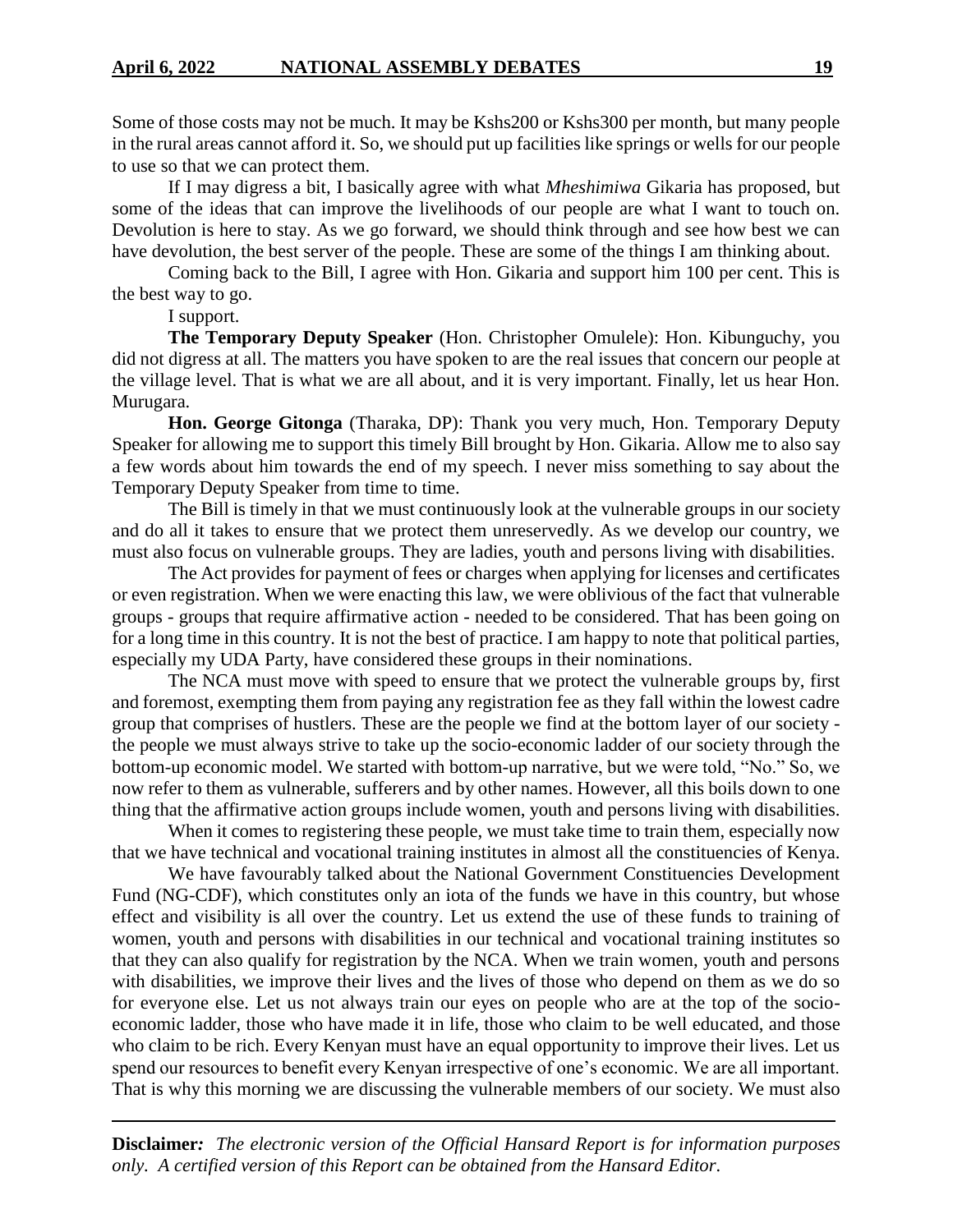encourage the Woman Representatives in this House to articulate issues of welfare of vulnerable groups.

Thank you, Hon. Gikaria. This Bill is timely. We must uphold accolades to him because he is a great leader. The people of Nakuru Town East must be looking upon him for further leadership. I remember the days of Hon. Gikaria as the Chairman of the Departmental Committee on Energy with nostalgia. That was before the unwarranted disparages that befell the Jubilee Party and the other parties that thought the best way to deal with things was to purge the Members they felt should be purged. I had problems with energy in Tharaka and Hon. Gikaria would sermon the relevant agencies. As a result of his action, today, I can proudly speak about what he did. Thank you, Hon. Gikaria. I wish you well.

Hon. Temporary Deputy Speaker, I thank you for allowing me speak on this Bill. I have known you from the time you were a young boy in high school. You became a young lawyer. Believe me, I mentored the Temporary Deputy Speaker. He was a nice and obedient young man in high school. I was in Form Five when he was in Form One. He became a young lawyer and found me in the profession. I absolutely mentored him. He is one of the best lawyers we have in the country. When I came here, I found that he had already done his first five years. He now becomes my senior in parliamentary practice. He is now a Temporary Deputy Speaker, and hence my boss. I wish you well. Let the people of Luanda continuously look upon you with favour. For you and Hon. Gikaria, may God bless you and grant you victory as we all go back to the people in August to ask for fresh mandates.

I also pray for myself. The people of Tharaka must be watching me as I seek favour from them.

With those remarks, I support.

## *(Applause)*

**The Temporary Deputy Speaker** (Hon. Christopher Omulele): Thank you, Hon. Gitonga. I recall when I joined that great school in Form One, you took me under your wing and allowed me to share your Milo beverage, which was a rare commodity in those days, in the evenings.

## *(Laughter)*

You broke bread with me when I was absolutely undeserving of it. Thank you. May God bless you too. Hon. Muhamed Sheikh, Member for Wajir South.

**Hon. Mohamed Mohamud** (Wajir South, JP): Thank you, Hon. Temporary Deputy Speaker. Before I contribute to this Bill, it is quite interesting to hear from Hon. Gitonga about his early days in school. It does inspire many of us to hear the journeys that you both took together and eventually landed in this honourable House.

Coming back to my contribution, it is important that we acknowledge the amendment to the National Construction Authority Bill that the Member has brought to this House. He has highlighted the critical issues that are there. It is quite important that I highlight that the consideration of young people in this Bill is what inspires me. The rights of young people who are in business, particularly those in the construction business and the like, need to be looked at. What is really valuable is that opportunities accorded to young people at this juncture will contribute to wealth creation efforts and growth of this country.

Therefore, I support this important Bill.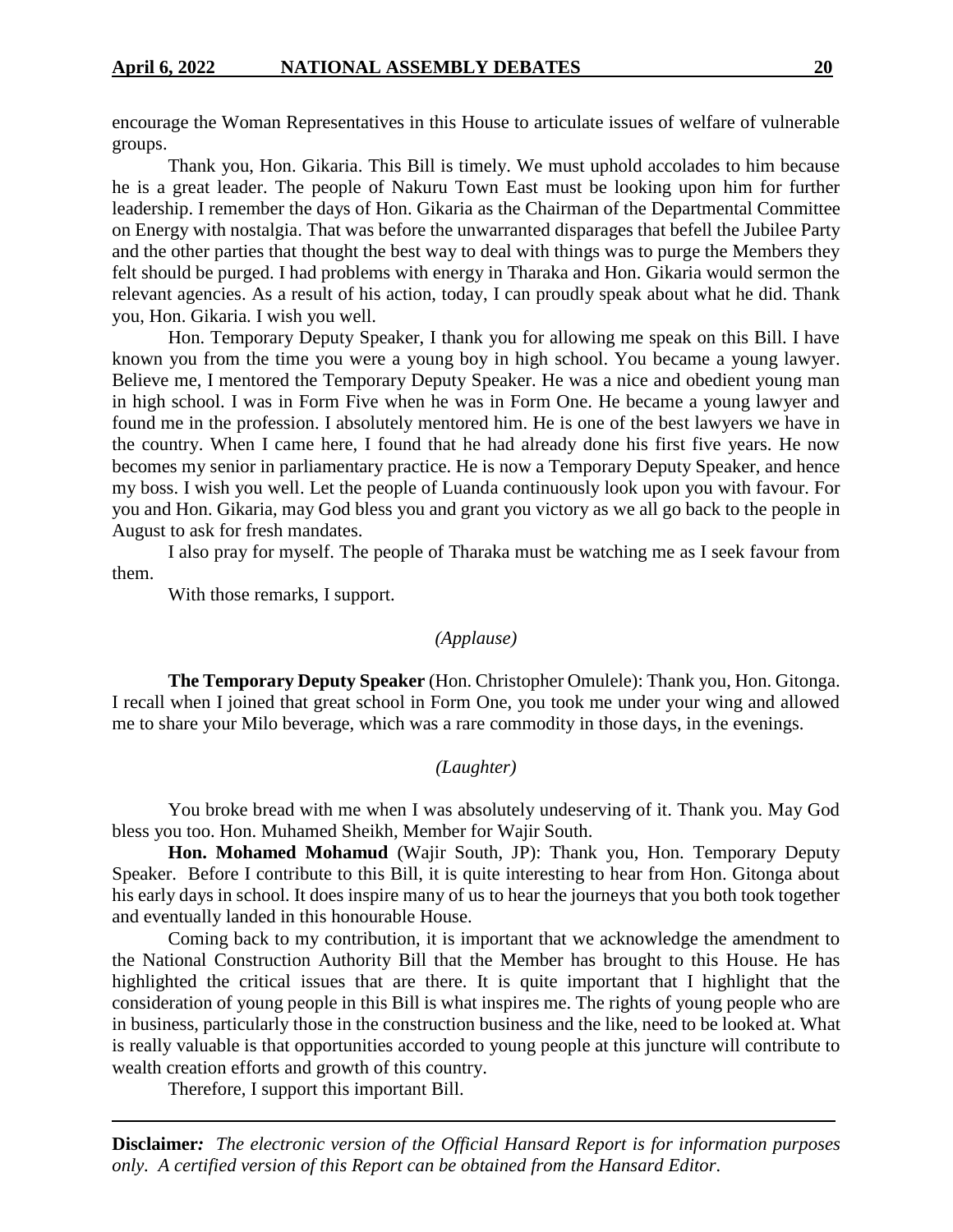**The Temporary Deputy Speaker** (Hon. Christopher Omulele): Hon. Safia Sheikh, Member for Marsabit.

**Hon. (Ms.) Safia Sheikh** (Marsabit, JP): Thank you, Hon. Temporary Deputy Speaker, for giving me this opportunity. Women, persons with disabilities and the youth have been facing a lot of discrimination in many different ways. Giving opportunities to these groups of people will empower them economically, emotionally and socially. They go through a lot of challenges because of how communities treat them. They are the neediest and marginalised people in Kenya. It is, therefore, important to give them economic opportunities and empower them so that they can fit in the society like other people.

Thank you, Hon. Temporary Deputy Speaker, for giving me this opportunity.

**The Temporary Deputy Speaker** (Hon. Christopher Omulele): Hon. Ngugi Nduati, Member for Gatanga. Hon. Kevin, you have just walked in. You cannot protest. Just hold on. All these Members were here before you.

**Hon. Joseph Nduati** (Gatanga, JP): Thank you, Hon. Temporary Deputy Speaker. He has no right to protest because he came after me, although he is a great friend of mine. I appreciate that he is always in Parliament to contribute to debate.

From the outset, I support the Bill. It is a good one. I will always support anything that goes towards supporting our youth. It is very expensive for young people to join the construction industry. To conduct a search for a business name and register a business costs Kshs200 and Ksh600, respectively. If you want to register with the National Construction Authority (NCA), the lowest category costs Kshs8,000 and you will have to come to Nairobi. Those services are not readily available in rural areas. It is not just about the cost. Even filling the forms is very complicated. Young people cannot do so. That is why I support what Hon. Gikaria has proposed. Even when you register, there are other requirements. Of course, you have to register with the National Social Security Fund (NSSF), the National Hospital Insurance Fund (NHIF) and acquire a Kenya Revenue Authority (KRA) Personal Identification Number (PIN). All these things are complicated for young people.

Looking at the construction of the Competence Based Curriculum (CBC) classrooms that the Government undertook recently, there are very many requirements for one to tender. To fill the tender document, even for someone who is as educated as you are, will take you a day. As we talk about the NCA, we also need to look at the tendering conditions which are not favourable to young people. It is high time the Public Procurement Review Board (PPRB) came up with a simplified document which can be used by young people and women. Capital is also a problem. Starting a business is not easy. If you are awarded a tender worth Kshs500,000, it is very difficult to raise even Kshs100,000 as a young person. I have a proposal which I have discussed with Hon. Gikaria. There is something that used to happen in the 1970s that when you were awarded a tender, you were advanced money, which would be deducted in three equal instalments. This is something that we need to bring back if we are going to create jobs and encourage young people to join this industry. Tomorrow, we will be here for the budget highlights. You will realise that a lot of money goes towards infrastructure; power, roads, health, schools, but our young people are not able to participate in the projects because of lack of capital. My proposal is that we bring back advance payment, which can be deducted from the second certificate. It used to happen in the past and it really promoted Kenyans.

I also propose that we find ways of financing jobs for young people. We can encourage CDF committees to team up with local suppliers. When a young person is given work, the committee can give irrevocable authority, so that the supplier is paid directly. We must look for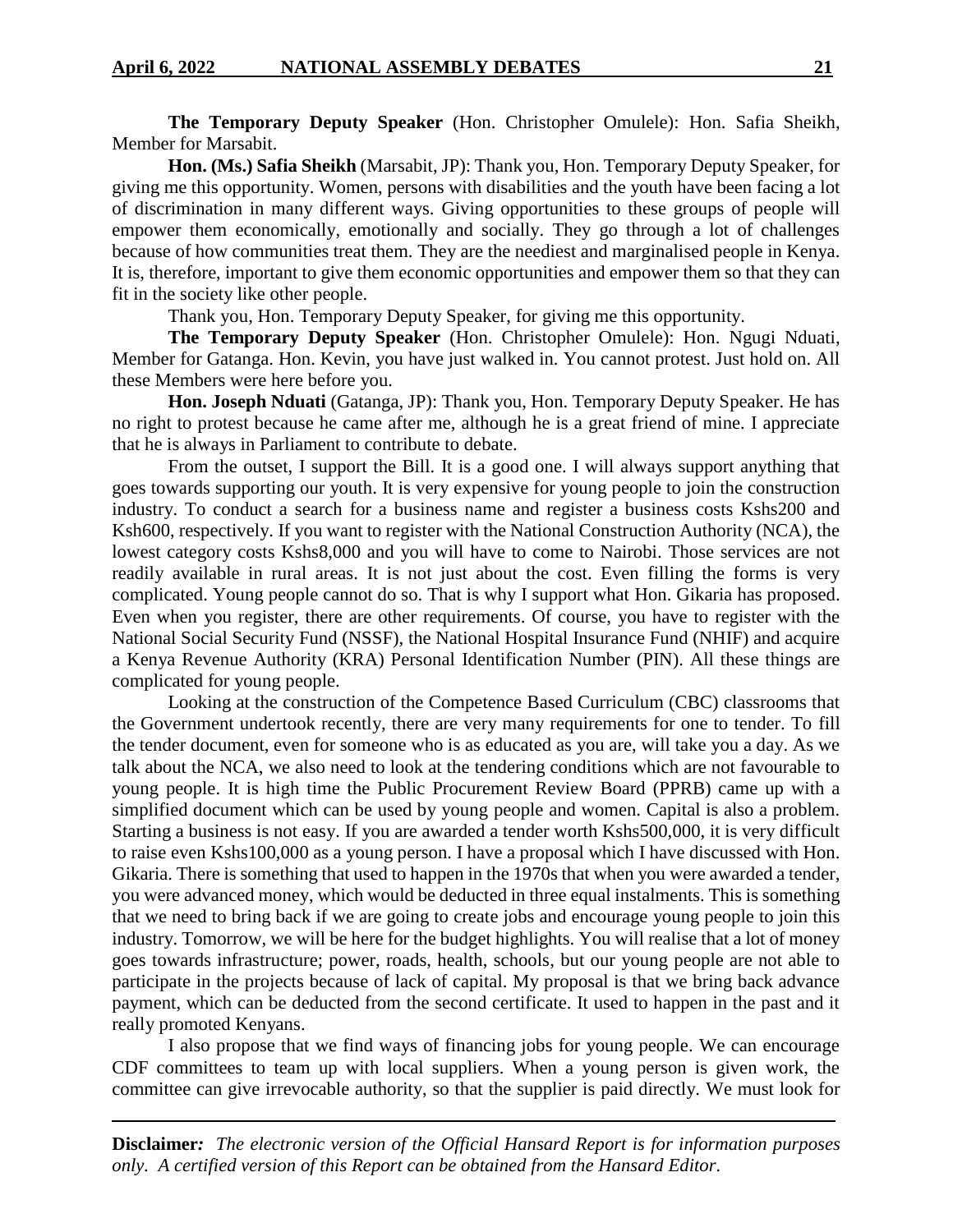models that will encourage young people to join the industry. We train very many young people at the technical and vocational education and training institutions, but they are discouraged. When they come out of training, there are no jobs for them. All the big construction works are being undertaken by the Chinese. We have pushed out local people and given all jobs to the Chinese. We appropriate funds, but our people cannot benefit from the same. It has been said that 30 per cent to 40 per cent of contracts should be set aside for locals, but that has not been documented anywhere. When the documents are being prepared, there is no provision on the 30 per cent to be done by a local person. I propose that when we award big tenders, it should be clear in the tender document what will be done by a local contractor. The mode of payment should be direct to the local contractor. If it is Nduati Ngugi doing the job, it should be known that once I finish, I am paid directly, so that we can benefit our people. There are some Chinese who come here to undertake one particular contract, but they overstay. They start competing with locals. They push out our people.

There is something that Hon. Sankok has been talking about. I also want to talk about it. I encourage you, Hon. Sankok. The idea of calling people "hustlers" is not good. Some people from Murang'a came to Nairobi just to polish shoes. Others came from whole villages to sell newspapers while others came to sell vegetables. I am a product of *mama mboga*. When you say that *mama mboga* is a hustler, it is bad enough. You cannot call my mother a hustler. She took me to school from primary to university, and I am here with you. I would encourage you to stop using that term. If you want to encourage our young people, do not use the term "hustler." You can encourage them without calling them "hustlers." We are fighting for them to join the industry.

**Hon. David ole Sankok** (Nominated, JP): On a point of order, Hon. Temporary Deputy Speaker.

**The Temporary Deputy Speaker** (Hon. Christopher Omulele): Hon. Sankok, please, allow Hon. Nduati to finish his submission. I discern his intentions are noble.

**Hon. Joseph Nduati** (Gatanga, JP): That is what I wanted to say, Hon. Temporary Deputy Speaker. I wanted to tell Hon. Sankok that I am a product of *mama mboga*. She used to make a lot of money. When she was working, she used to earn more money than what I earn in Parliament today. We were a family of nine children and she did her work and maybe even much better than some of us here.

Coming back to the Bill, I want to encourage Members to support the youth through the NG-CDF, which is a great kitty. It has been of much assistance to our people. It is one of the ways we can promote our people to join the industry, which is good. I belong to it. I started as a young person. Hon. Sankok, I started at category eight. I went to lower class and then I build up. I am now just one class below the Chinese.

*(Hon. David ole Sankok spoke off record)*

#### *(Laughter)*

As a young person, I built the company that I use today from a small one to an awardwinning company. I won an award as the third best performing contractor in Kenya in 2007. That is a good thing. I want to encourage our young people wherever they are, do not agree to be called "hustlers." Work hard. I know you can achieve whatever I have achieved.

Thank you very much, Hon. Temporary Deputy Speaker for giving me the opportunity to contribute.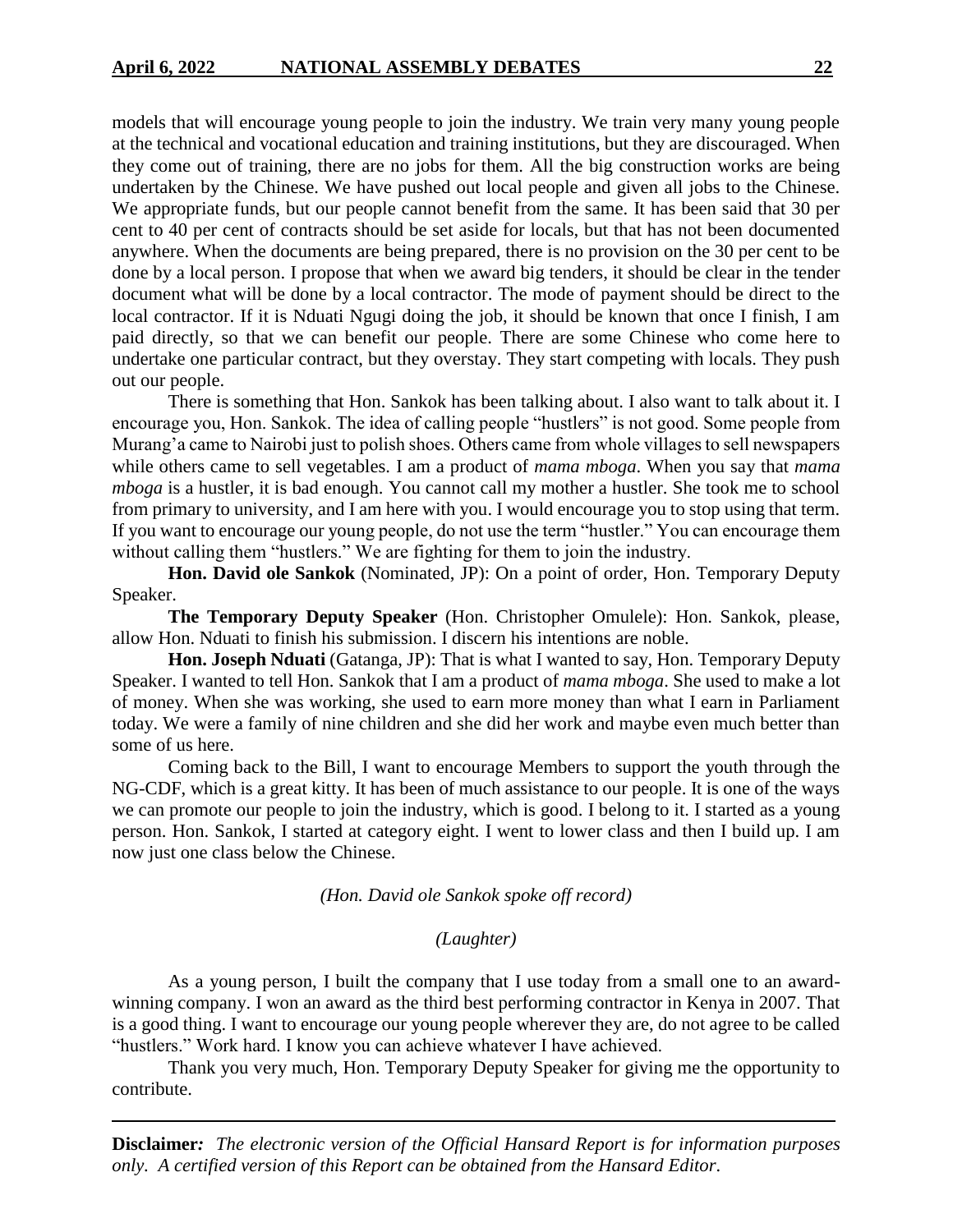## *(Laughter)*

**The Temporary Deputy Speaker** (Hon. Christopher Omulele): Hon. Sankok, just relax. I want to confirm to you that Hon. Nduati has done well. I am a witness to what he has done. I want to advise him that the word "hustler" in the Kenyan nomenclature had attained certain notoriety in the political space. So, you do not use it in the usual ordinary way that is in the dictionary. It has attained a different class of recognition in the country. It has become a political word. We have accepted it. So, Hon. Sankok relax. There is no harm.

#### *(Hon. David ole Sankok spoke off the record)*

You have contributed to the Bill. So, I will allow Hon. Wanyonyi to make his contribution. **Hon. Ferdinand Wanyonyi** (Kwanza, FORD-K): Thank you, Hon. Temporary Deputy Speaker for giving me a chance to contribute to this very good Bill. I want to thank Hon. Gikaria for coming up with it, which is home-made. There are realities in the whole Bill. One, the youths and women are the majority in this country. This Bill will help us and open ways and means for the youths and women to get some contracts and employment. I read the newspapers yesterday, and population-wise, the youths and women are the majority in this country. Women are almost 7 per cent more than men. The youths are more. Therefore, we will create time and space for youths to get jobs.

Secondly, I support the Bill. When women, youth and people with disabilities apply for contracts, their details must be there. When you look at the company's profile, you should see whether it is made up of women, women group or youths. The ages must come out very clearly. If it is a company for disabled brothers and sisters, it should also come out very well. When you look or evaluate it, they should be given the first priority in terms of awarding the contracts.

The other thing is that we have the NG-CDF. We have the constituency project management committees. Once we pass this Bill, the issue of marginalised groups should come out very clearly. When we evaluate the companies that have applied for a specific job, we have to consider people with disabilities. The company shows the profile and level of education of the main directors. That should come out very clearly, so that the project management committees of the NG-CDF can award the group given it is made up of disabled persons. Such groups should be given opportunity to do the work. We should not look at them as if it is their creation. Some people are disabled in road accidents. My friend had an accident the other day and his hands were cut off, who was a member of the county executive committee (CEC) in one of the disciplines in Trans Nzoia County. Some of them are born with disabilities. Therefore, disability is God's creation, but not a person's own making.

Hon. David Gikaria did very well to come up with this Bill. We will look at it from the NG-CDF point of view. I want to make it very clear that once you have a project, whichever magnitude it is, you should look at the directors of the particular company you are giving the tender. The first priority should be given to our brothers and sisters who are disabled, women and the youth, because we know they are the majority.

Last but not least, we should make the Bill very clear. During the Committee of the whole House, we will introduce amendments to the Bill, so that it is acceptable across the board.

Hon. Temporary Deputy Speaker, once again, I thank you for giving me the chance to contribute. I also thank Hon. David Gikaria for coming up with this very good Bill that is home-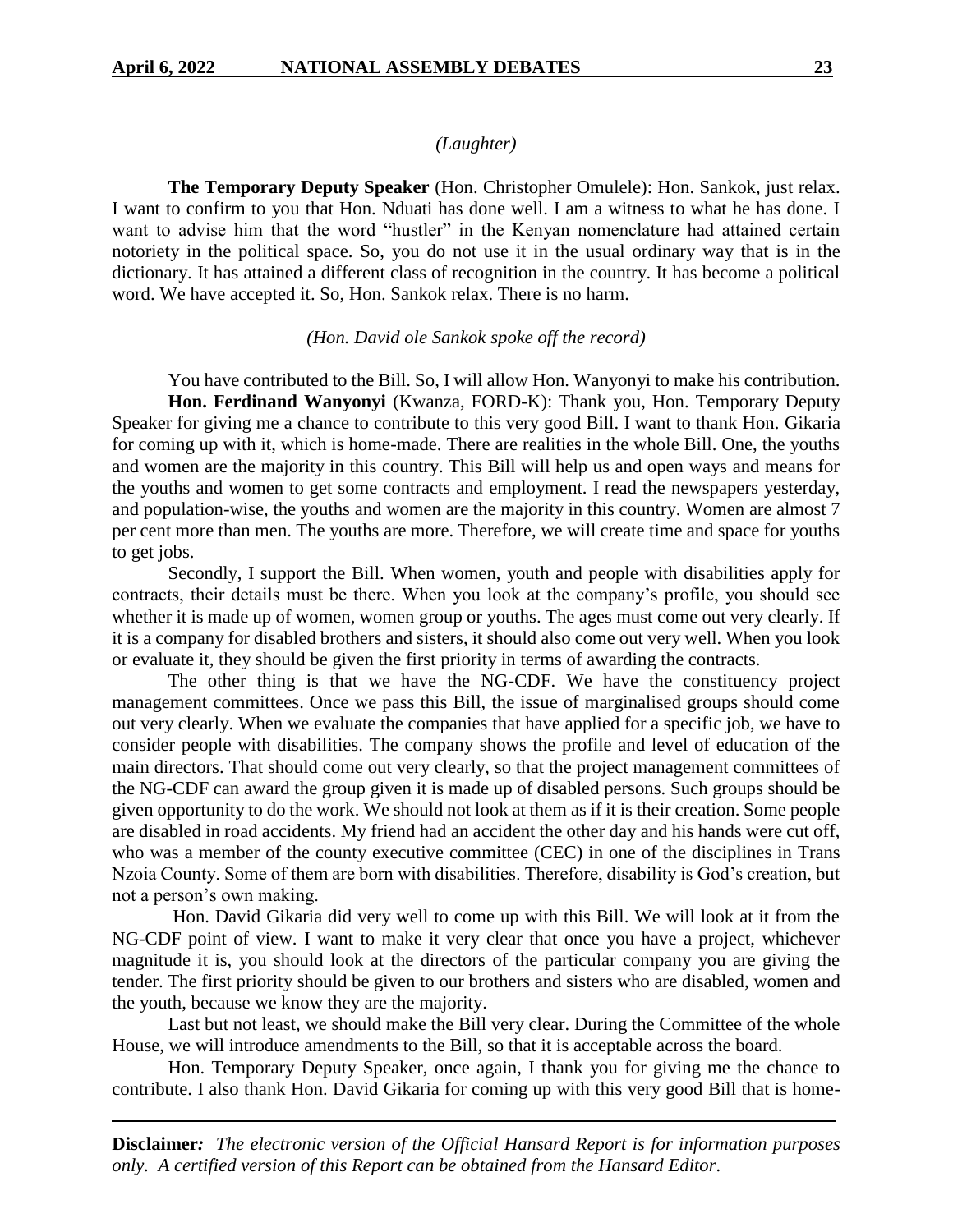made. It is not theoretical. It is something that affects you and me in our day-to-day activities in building this nation.

I support the Bill.

**The Temporary Deputy Speaker** (Hon. Christopher Omulele): Member for Karachuonyo.

**Hon. Adipo Okuome** (Karachuonyo, ODM): Thank you, Hon. Temporary Deputy Speaker for giving me the opportunity to contribute. Let me start by saying that I support the National Construction Authority (Amendment) Bill. When NG-CDF is touched, I know that we touch the heart of this country in terms of development at the grassroots. It has done a lot. Its achievement is probably comparable to no other system that the Government uses for development.

The NG-CDF must be inclusive, so that people with disabilities, women and the youth, who are disadvantaged in one way or the other, can find solace in it. It can develop them. It delivers projects. They have delivered quite a lot. Anywhere you go...

**Hon. David ole Sankok** (Nominated, JP): Hon. Temporary Deputy Speaker, on a point of order.

**The Temporary Deputy Speaker** (Hon. Christopher Omulele): Member for Karachuonyo, just hold on. Hon. Sankok has a point of order.

**Hon. David ole Sankok** (Nominated, JP): Hon. Temporary Deputy Speaker, I respect the Member for Karachuonyo very much. He is one of the active Members. In terms of relevance, he is talking about the NG-CDF yet we are talking about the NCA in reference to access to Government procurement opportunities by the youth, women and persons living with disabilities. I raise my point of order in terms of relevance.

**Hon. Mwambu Mabongah** (Bumula, Independent): On a point of order, Hon. Temporary Deputy Speaker.

**The Temporary Deputy Speaker** (Hon. Christopher Omulele): Hon. Sankok, you are harassing the Member for Karachuonyo. The point of order by Hon. Sankok is out of order. You are quite within your space to discuss the proposed amendments. The NG-CDF does a lot of procurement. This particular Bill touch on it.

Member for Bumula, Hon. Mabongah, what is out of order? Hold on, Member for Karachuonyo.

**Hon. Mwambu Mabongah** (Bumula, Independent): Hon. Temporary Deputy Speaker, I have been in this House throughout. Listening to all the contributions, I realise that we are repeating the same things about empowerment, registration of our youth, et cetera. I have been consulting with the Mover, and he says he has enough information on how he can improve on this Bill to assist our young people. Looking at the mood of the House, and rising under Standing Order No.95, I request that you call upon the Mover to reply.

**The Temporary Deputy Speaker** (Hon. Christopher Omulele): Very well. You are within your rights to call for the Mover to reply. Let the Member for Karachuonyo finish and then I will consider your request.

**Hon. Adipo Okuome** (Karachuonyo, ODM): Thank you, Hon. Temporary Deputy Speaker. I just wanted to say a word. Hon. Sankok is a friend of mine, as he has said. However, he is normally full of harassment. I am not the first Member he has rubbed shoulders with. Be friendly. Just keep your cool. You will get a lot more.

The NCA is the main issue. It is true that we are talking about them in relation to the NG-CDF. However, the NG-CDF has a lot of limitations. We only have two things to do, namely,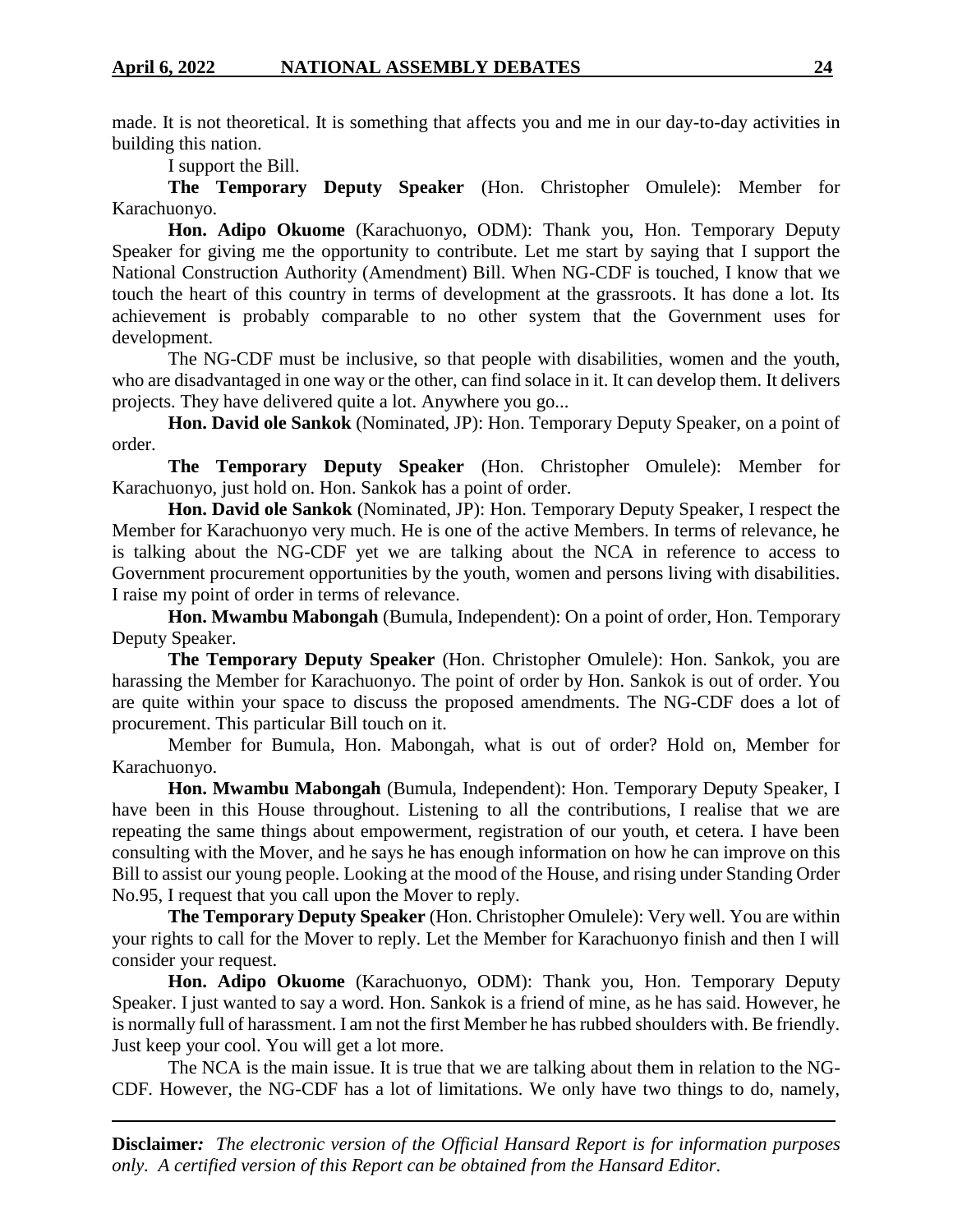education and security. When doing a number of things in terms of constructing classrooms and other facilities, then the NCA comes in. That is why I was talking about these other things. See the connection, my friend. We will be together. I like to be with you. You must give capacity to those who are disadvantaged. If we do that, we will be carrying everybody along with us. The people who are disadvantaged need to be helped. That is why I am supporting the Bill. It is trying to ensure that we help them. I am happy with what the NG-CDF is doing. We all need to increase its capacity to enable it do more than what it is currently doing. By extension, we will do more for the disadvantaged groups than we are doing today.

Thank you, Hon. Temporary Deputy Speaker.

**The Temporary Deputy Speaker** (Hon. Christopher Omulele): Thank you, Member for Karachuonyo.

Hon. Members, the Member for Bumula stood in his place and requested that we consider Standing Order No.95. I want to find out if it is, indeed, the mood of the House that the Mover be now called upon to reply.

> *(Question, that the Mover be called upon to reply, put and agreed to)*

**The Temporary Deputy Speaker** (Hon. Christopher Omulele): Hon. Gikaria.

**Hon. David Gikaria** (Nakuru Town East, JP): Hon. Temporary Deputy Speaker, I want to thank you. As it has been said, you are a great man. Hopefully, we will meet in the next Parliament. You have been a friend for quite a long time, *isipokuwa siku moja tu ndio ulinikosea, lakini nilikubali.* 

I want to thank the Members who have contributed. This is how great this House is. I had a very small version of what I was thinking, but from the contributions I have received from the Members, it has widened my thinking and given me other inputs. Members have indicated very clearly that it is one thing to give that waiver, but even after giving the waiver, what next? We go to the aspect of the vulnerable groups not getting enough financing. How best can we address that challenge? I want to agree especially with what Hon. Nduati, the Member for Gatanga, has indicated, that there are ways that were used in the past that we can revert to and give disadvantaged groups opportunities, to actualise the 30 per cent procurement from all Government institutions. As indicated by the Member for Kisauni, cartels have taken over and are exploiting this weakness to use the youth. While the youth get only peanuts, the bigger chunks of money go to the cartels. It is something we need to look into.

More importantly is what you have spoken to, the NG-CDF. It is an integral devolution unit that we need to think about. If the NG-CDF could be used to actualise some of the functions of the national Government at the grassroots, there would be so much improvement and economic empowerment in the country.

There are a few officers within the NG-CDF who have not been using the money properly. However, 99.9 per cent of the NG-CDF has gone into proper and effective use for purposes of education. You can see that education has thrived and is improving on a day-to-day basis. If you look at the documentary of every Member of Parliament and in our pages, you can see the improvement that has come along with the NG-CDF. I agree and I hope that the President will find favour and assent to this Bill.

I have started over 50 companies for these groups. The challenge is that as you try to open up space for them, they get blocked in some ways because of lack of the NCA certificate, lack of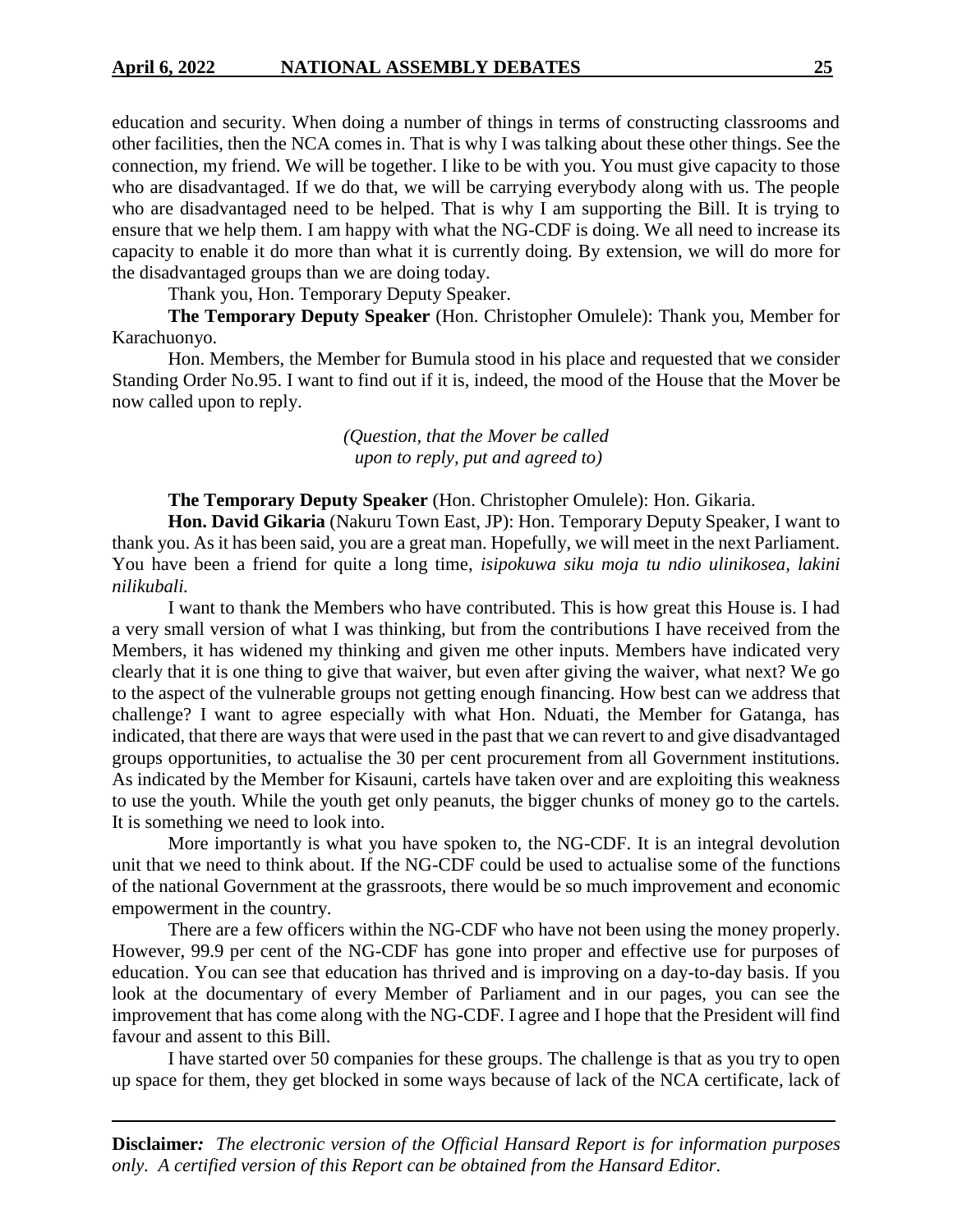funding or being marginalised. I hope this amendment Bill will go a long way to ensure that there is empowerment and narrowing of the unemployment gap. We can reduce unemployment by encouraging vulnerable groups to do the right things.

I thank Hon. Sankok for his contribution. The Bill before us talks about youth, women and people living with disabilities. This House has a sizeable number of youthful Members, but they are not here. It is sad that not a single lady Member has contributed to this Bill. This Bill affects women, who are by far the biggest number among the vulnerable groups.

**The Temporary Deputy Speaker** (Hon. Christopher Omulele): Hon. Gikaria, the Woman Representative for Marsabit County, Hon. Safia, contributed to this debate.

**Hon. David Gikaria** (Nakuru Town East, JP): I am sorry. I must have been thinking about my constituency. My appreciation goes to the Woman Representative for Marsabit County.

With those remarks, I beg to reply.

**The Temporary Deputy Speaker** (Hon. Christopher Omulele): Very well done, Hon. Gikaria and the Members who have contributed to this debate. Hon. Yusuf, Member for Mandera West, I am sure you would have supported this Bill. I think it is a job well done. I will not undertake the next step in regard to this proposal by Hon. Gikaria. I direct that the next step be undertaken when the matter is next set out on the Order Paper.

#### *(Putting of the Question deferred)*

Let us move to the next business on the Order Paper.

#### **BILLS**

## *Second Readings*

#### THE CHILDREN (AMENDMENT) BILL

**The Temporary Deputy Speaker** (Hon. Christopher Omulele): Hon. Members, since Hon. Kaluma is not here, as per the direction of the Speaker, that business is taken off the list of items for consideration. It queues for consideration later on.

## *(Bill deferred)*

Let us proceed to the next item on the Order Paper.

THE PUBLIC PROCUREMENT AND ASSET DISPOSAL (AMENDMENT) (NO.3) BILL

**The Temporary Deputy Speaker** (Hon. Christopher Omulele): The Hon. Gathiru Mwangi. He is not in the House. I direct that this business be taken out and goes to the queue again, after the very last.

*(Bill deferred)*

The next business.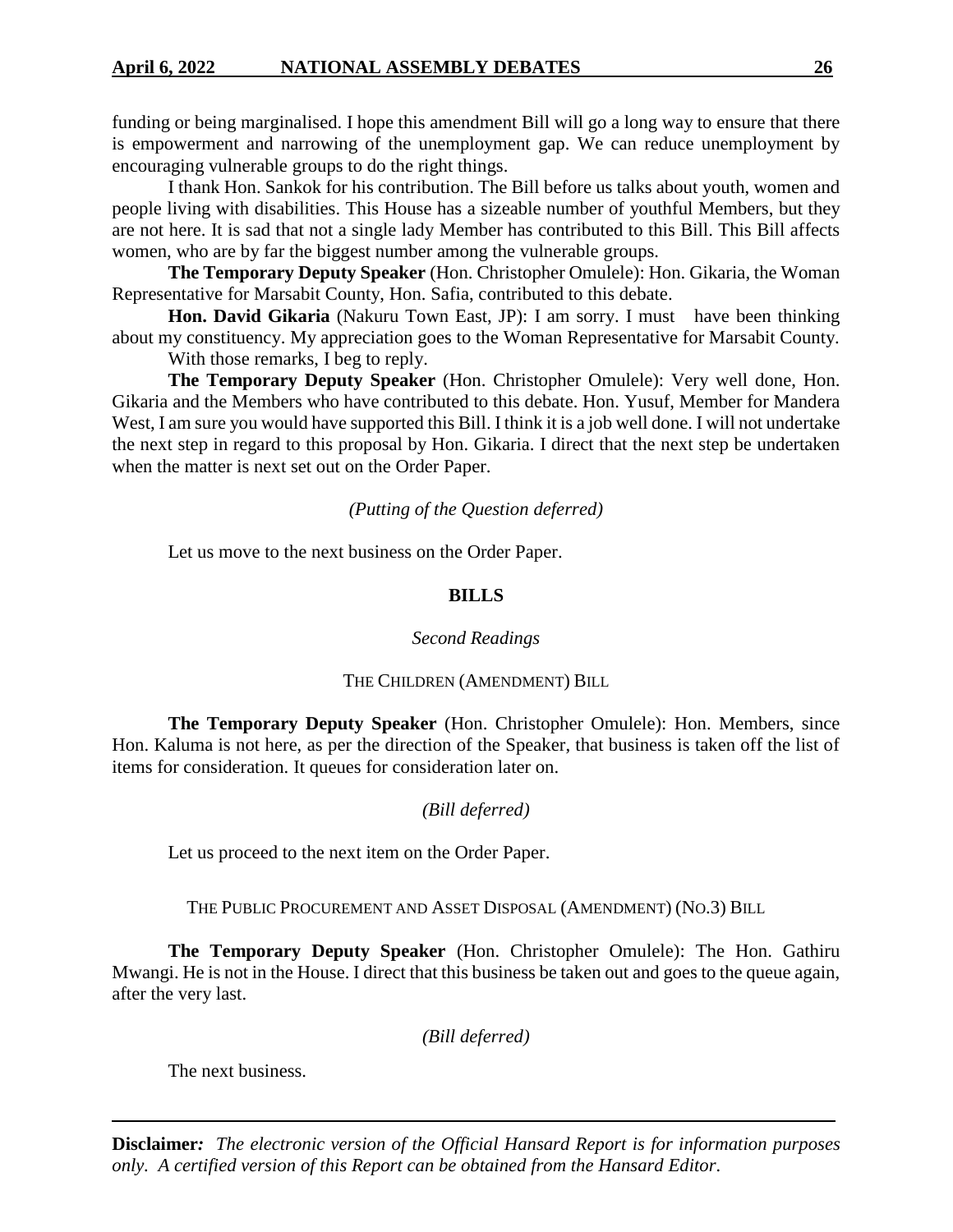## THE PHARMACY AND POISONS (AMENDMENT) BILL

**The Temporary Deputy Speaker** (Hon. Christopher Omulele): The Hon. Alfred Keter. He is not in the House. I direct that this business be taken out and goes after the very last of the list for consideration of Private Members' Bills.

## *(Bill deferred)*

The next business.

THE COMPUTER MISUSE AND CYBERCRIMES (AMENDMENT) BILL

**The Temporary Deputy Speaker** (Hon. Christopher Omulele): The Hon. Aden Duale. He is not in the House. I direct that this business be taken out to line up from the bottom of Private Members' Bills. Yes, Hon. Duale is one of the ardent Members of this House. He must be held up for a good course. But, the directions of the Hon. Temporary Deputy Speaker are that it will be listed.

#### *(Bill deferred)*

So, we will move on to the next business.

THE HEALTH (AMENDMENT) BILL

**The Temporary Deputy Speaker** (Hon. Christopher Omulele): The Hon. Mwambu Mabongah. He is in the House. Proceed, Hon. Mwambu Mabongah. It is your time on the stage.

**Hon. Mwambu Mabongah** (Bumula, Independent): Thank you, Hon. Temporary Deputy Speaker. I beg to move that the Health (Amendment) Bill (National Assembly Bill No. 14 of 2021) be read a Second Time.

The main objective of this Bill is to amend the Health Act (No. 21) of 2017 to provide the national Government and the county governments a room for consultation through existing intergovernmental relationships so that they establish regional cancer centres.

We all agree that cancer is the third leading disease in the world. It is causing many problems in our villages because most of the patients are very innocent or green. We go for funerals and, from the history of sickness, even a layman can conclude that a person has been suffering from cancer. It is important to note that a lot of billions are being spent on unnecessary functions and events in this country yet the primary duty of the Government is to provide good health to its citizens. That is important. If we have regional cancer centres, screening will be done early and people will know the problem early enough. By doing early screening, we will save a lot of costs when it comes to treatment.

I am reliably informed that this is a treatable disease in developed countries, whenever it is identified early enough before it spreads to other parts of the body. I say so because I was in Malaysia when we were discussing this thing or animal called cancer. In this country, the only proper screening you might get is in three places, majorly in Nairobi. It is important that the Government sets aside the required amount to establish regional cancer centres, not necessarily in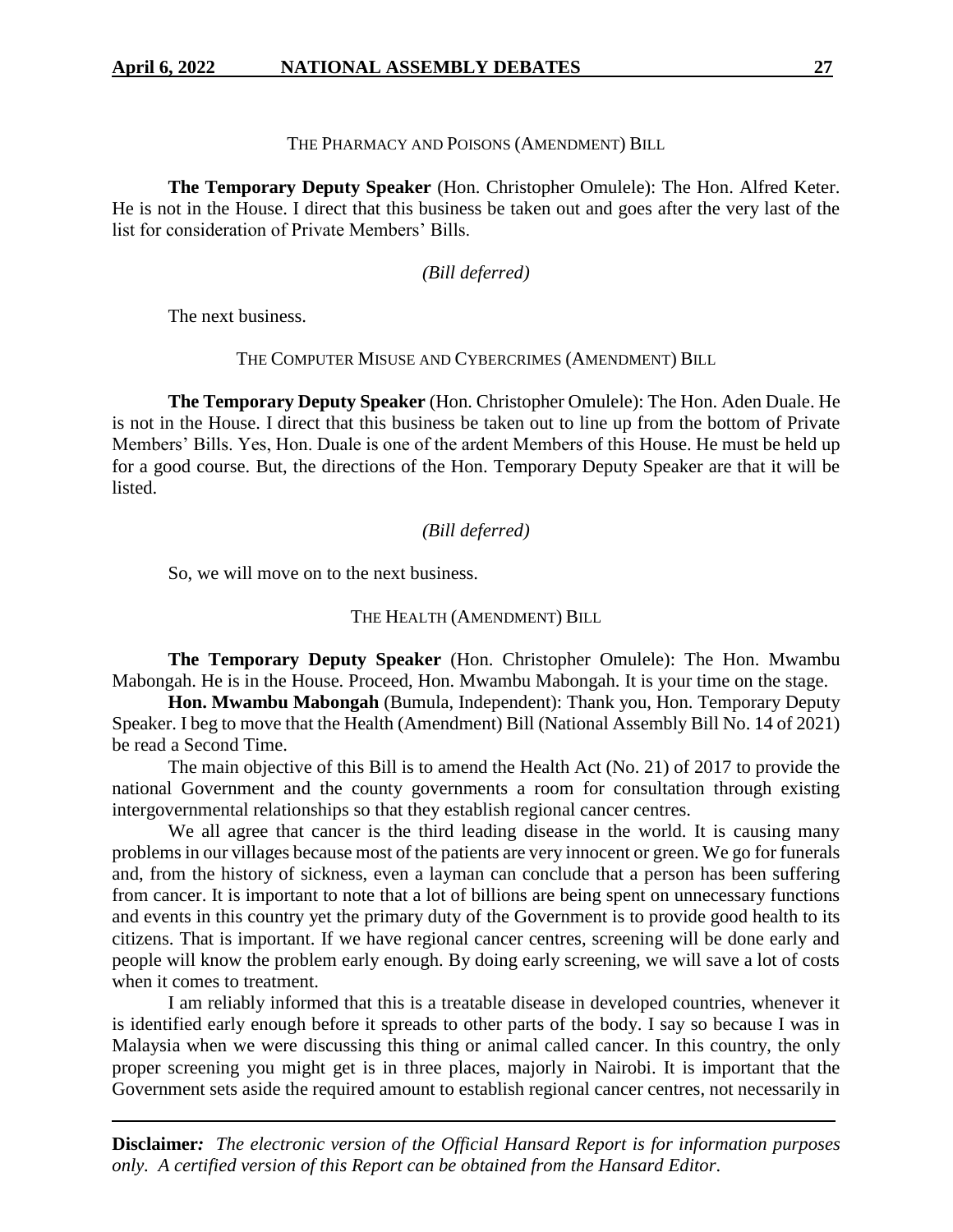every county the way I had proposed earlier. These centres can save many perishing lives. If screening of cancer is done early, medics in this House can confirm, there are better chances of people surviving. Whenever the screening is done when a person has gone to the very late stage, the chances of survival are minimal and the costs that are involved in treatment are quite high. New research is indicating that new signs or cases of cancer are emerging. With research in our regions, we are likely to curb this menace in our society.

The Bill also seeks to amend the principal Act to make it an offence for a person in charge of a public health facility to demand a permit or payment in advance as a precondition to provide medical services. I know it is a worldwide tradition that all medical doctors take an oath to save life. I am not just saying this. I have seen many cases because there are small payments that are required even when a person cannot afford the payment. It has been ruled even in the courts. It is in the Constitution. We are here to make sure that we reinforce what is in the Constitution. We should reinforce it and make sure people who have been tasked to be in charge of our health facilities prioritise saving lives. If you walk in public hospitals, I am sure you have seen people who die even at the reception. Because there is no clear punishment that is attached to some of these sections in the Constitution, people take advantage to misuse people in such public facilities.

This Bill further proposes that the principal Act be amended to provide a punishment that makes it an offence for any person in public health facilities to detain a deceased person as means of enforcing settlement of any outstanding bills.

I have a concern. I come from a rural constituency. On a daily basis, even when I am seated here, I send money. Of course, it cannot be enough to facilitate a dead body from a public morgue to be buried. I attended a funeral where a person had a quarter an acre of land. That person was forced to sell the piece of land to secure a dead body so that they conduct a decent send off. It is just a moral duty. We are again just confirming the obvious because the courts have ruled that it is illegal to detain a dead person. If we can find other mechanisms of settling such cases and release the person to be buried, it would save many families from a lot of agony. Even if you detain a dead body for years, that dead body cannot be converted into a property to be sold so that you settle the bills that you are looking for. You will in most cases realise that the person who has passed on is in charge of almost all the properties. It is very difficult for such a person to enforce whatever payment that is required. It is the responsibility of the Government to ensure that we get some funds. If not, we in the meantime should agree with the courts that once a person passes on and the family is ready to conduct the burial, a dead body should be released to the family and other mechanisms put in place. That should be in consultation with national Government and the county governments.

This Bill further seeks to amend the principal Act to provide some regulations on levying charges for the practice of conventional medicine. I know you come from a rural constituency just like me. There are notorious public servants who have been employed in medical facilities. They find ways of ensuring that medicine is not in hospital or those clinics in rural areas. They direct patients to buy medicine at specific chemists or stores. When you move from one shop to another, the prices for the same medicine are different even if it is panadol. Is there a way we can regulate this so that the common *mwananchi* can be served? We are talking of empowering people at the lowest point or lowest level of the pyramid.

I do not need to belabour this. I am sure you come from a constituency where a person cannot even afford to buy panadol. A panadol tablet is Kshs5, Kshs10 or Kshs20 in one shop, but you go to the next shop nearby where you have been referred and you realise that the same medicine costs almost Kshs100. We must find a way of having a balance.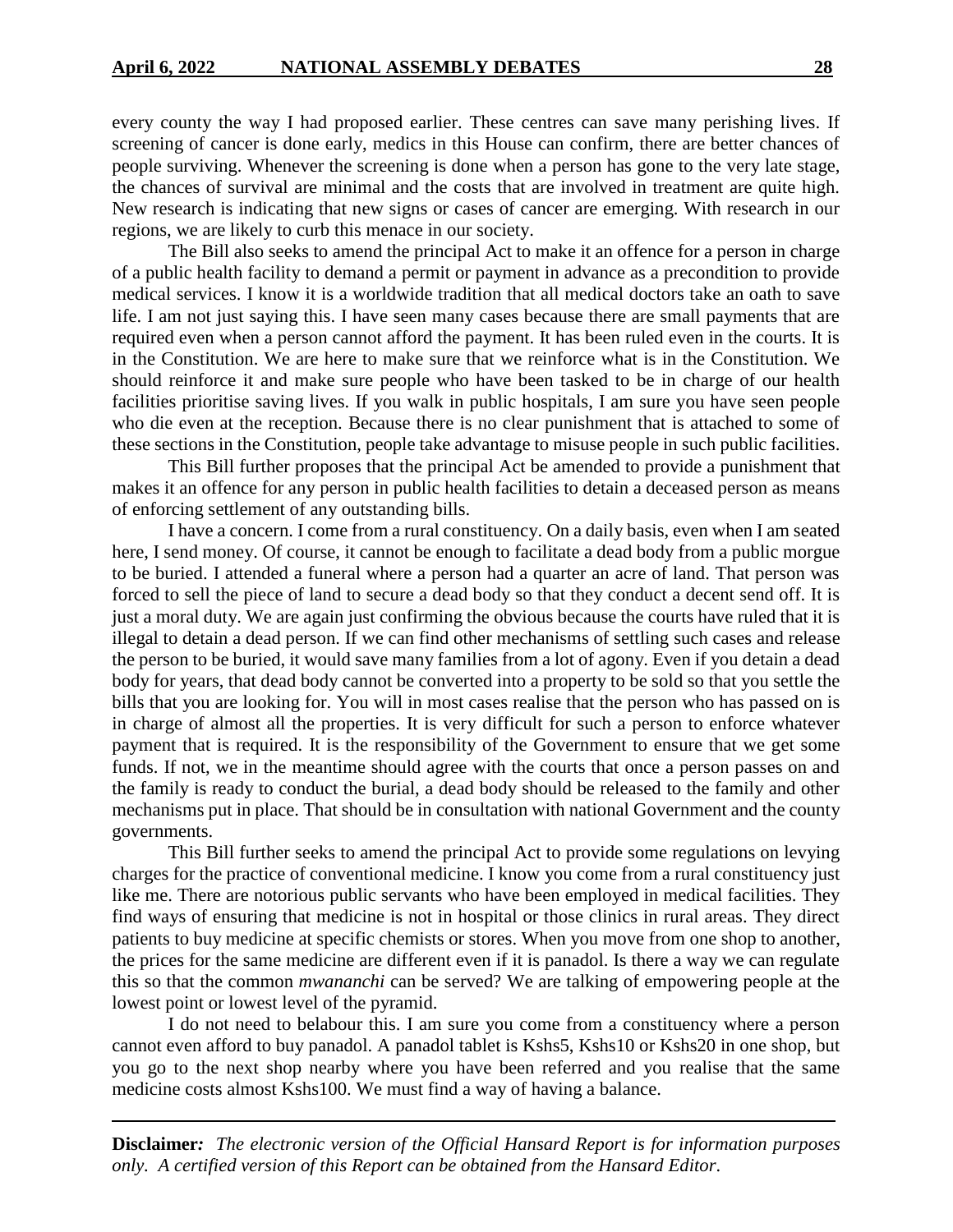Hon. Temporary Deputy Speaker, this Bill does not in any way delegate legislative powers, neither does it limit fundamental rights and freedoms of any citizen.

The Bill concerns county governments in terms of Article 110(1) of the Constitution as it affects the functions and powers of the county governments as set under part two of the Fourth Schedule of the Constitution. I wish to bring to your attention that the enactment of this Bill will definitely occasion additional expenditure of public funds. However, even if money is going to be involved in this Bill, in Section 5 of No. 21 of 2017 of the principal Act, I propose the following amendment:

"Every person has the right to the highest attainable standard of health which shall include progressive access for provision of promotive, preventive, creative, palliative and rehabilitative services."

It is in the Constitution and it is the responsibility of every government to ensure that her citizens enjoy this kind of benefits in all health facilities.

We should not be waiting for emergencies so that we act. I am sure that it is only in this country that some things happen. If I may refer to what is happening now in this country about fuel: Parliament discussed it before the Cabinet Secretary of Energy came out to address the nation. The Government is waiting for such a thing to become an emergency so that it can come out with a long statement to address the nation. It is important that we put some measures in place so that we curb this kind of problems that many citizens are going through at the moment.

"Every person shall have the right to be treated with dignity, respect and have their privacy respected in accordance with the constitution and this Act."

When we talk of dignity, you and I have insurance covers that can take us to some medical facilities that the common *mwananchi* cannot access. The Government talks of the national insurance cover but if you go to the villages today, you will be surprised. Some of those cards have been given to old *mamas* and men in the village who do not know how to use them. When they go for medication in any facility, they realise that some of those cards have no money. I have such cases. That is conmanship in the Government systems. We must bring that to an end. "The national and county governments shall ensure the provision of free and compulsory—

(a) vaccination for children under five years of age; and

(b) maternity care."

These things are in the Constitution but how can we enforce them? If you go to the clinics in the village, the people in charge ask for fees. That is why some of our children die at a young age because they are not given the attention they require. The mothers in the House, maternity care should be provided for free in all our medical facilities, especially public facilities.

For the purpose of implementing Subsection (3), the national Government shall in consultation with the respective county governments provide funds for the county governments to implement the amendments that I have just proposed.

In Section 7 of No. 21 of 2017, I propose to amend and have that every person has the right to emergency medical treatment. We have private and public medical facilities. If you walk to the emergency areas of our public hospitals or private health facilities, you will be shocked. Is there a way that we can ensure that when an accident happens, you can run to a facility and get emergency services? One time, on a Sunday, I had a patient who was close to me, I walked into one of the big hospitals – I do not want to mention the hospital – and their credit card machines were not working. Therefore, my ATM card could not work but they demanded payment before they could attend to my patient. I almost lost the patient at that very point. This proposal is in the law and we want to re-enforce it. Anybody who denies a person emergency services and deliberately refuses to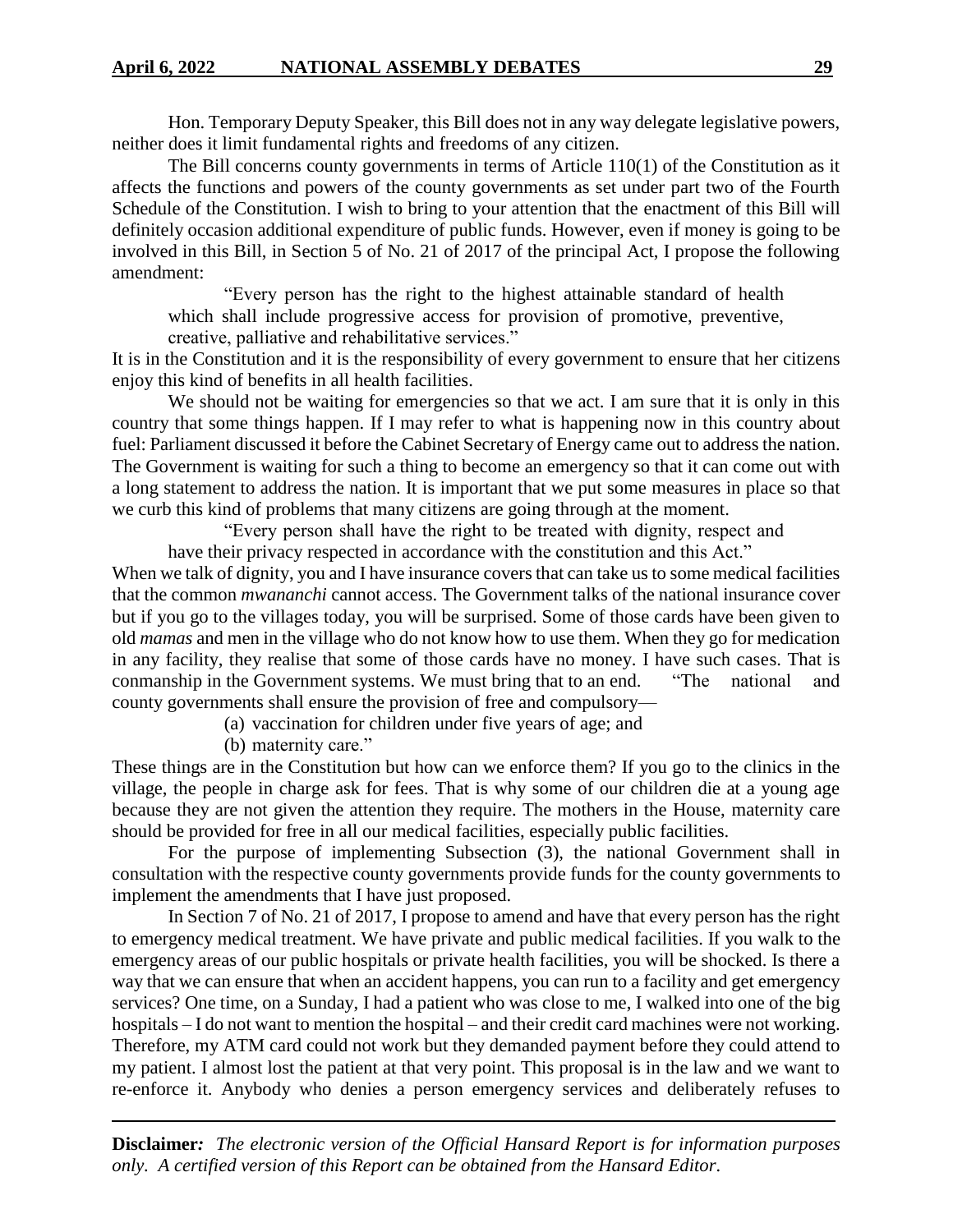stabilise the patient and make arrangements for a referral commits an offence. I will be making proposals on the kinds of offences.

With the recommendations and input of this House on this Bill, I will appreciate if we get it right on this Bill and ensure that our public hospitals and medical officers work. Medical officers do a lot of work. At times when you go to the reception of public hospitals, you are handled by subordinate staff who may not understand the conditions of a patient. We may end up losing a life.

For the purpose of Section 7, emergency medical treatment shall include the following:

- (a) Pre-hospital care;
- (b) stabilising the health status of an individual; or
- (c) arranging for referral in cases where the health provider of first call does not have facilities or capability to stabilise the health status of the victim.

I propose that any medical institution that fails to provide emergency medical treatment while having the ability to do so commits an offence and it is liable upon conviction to a fine not exceeding three million shillings.

If these amendments are captured, I am sure we will provide just the basic of what the citizens of this country require most. If we build good roads and good schools then we have a sick nation, who will use those good facilities? We must have proper medical care for all citizens in this country for us to be proud as Kenyans.

With those few remarks, I beg to move and request my good friend, Dr. Robert Pukose, the Member for Endebess to second.

**The Temporary Deputy Speaker** (Hon. Christopher Omulele): Hon. Pukose.

**Hon. (Dr.) Robert Pukose** (Endebess, JP): Thank you, Hon. Temporary Deputy Speaker. I beg to second The Health (Amendment) Bill, 2021 by Hon. Mwambu Mabonga.

This is a very important amendment and basing on what he has presented, it intends to establish regional cancer treatment centers. When we talk of regional, we mean where you have the country divided into various regions. Apparently, we have a model that is working for blood transfusion. We have regional blood transfusion centers within Nakuru, Eldoret, Kisumu, Nyeri, Embu, Nairobi, Mombasa and other places. In a way, it makes it easier and accessible for the sick to access healthcare by establishing these regions and providing them with the necessary support.

One of the biggest challenges that we face as a country after health was devolved is its implementation. Apparently, when we were devolving healthcare, the Transitional Authority never did a proper costing of the devolved functions. The Constitution talks of functions and the funds that must be devolved in a commensurate way. This is such that when you devolve a certain function, it must be followed by funds. One of the biggest challenges that we need to look back as a country is if we are going to have these regional centers for cancer treatment. Apparently, cancer has become one of the biggest challenges in our modern days. People with cancer are being taken to India when the disease is at an advanced stage. That means that if this person had an early diagnosis and treatment, the person would have got better. You hear of cases where people have been diagnosed and have lived their full lives. A case in mind is the late Rev. Desmond Tutu. He was diagnosed with cancer at the age of around 70 but lived up to around 105 years. That means, once you do an early diagnosis, one can get proper treatment and the disease cannot progress.

We have cases of our citizens who have confessed to having cancer at an early stage. They are now leading normal lives because it was diagnosed early enough and they had access to proper treatment. This Bill states that we need to have regional devolved centers. However, it will also be very important that those regions must have good facilities. When we have regional cancer centers,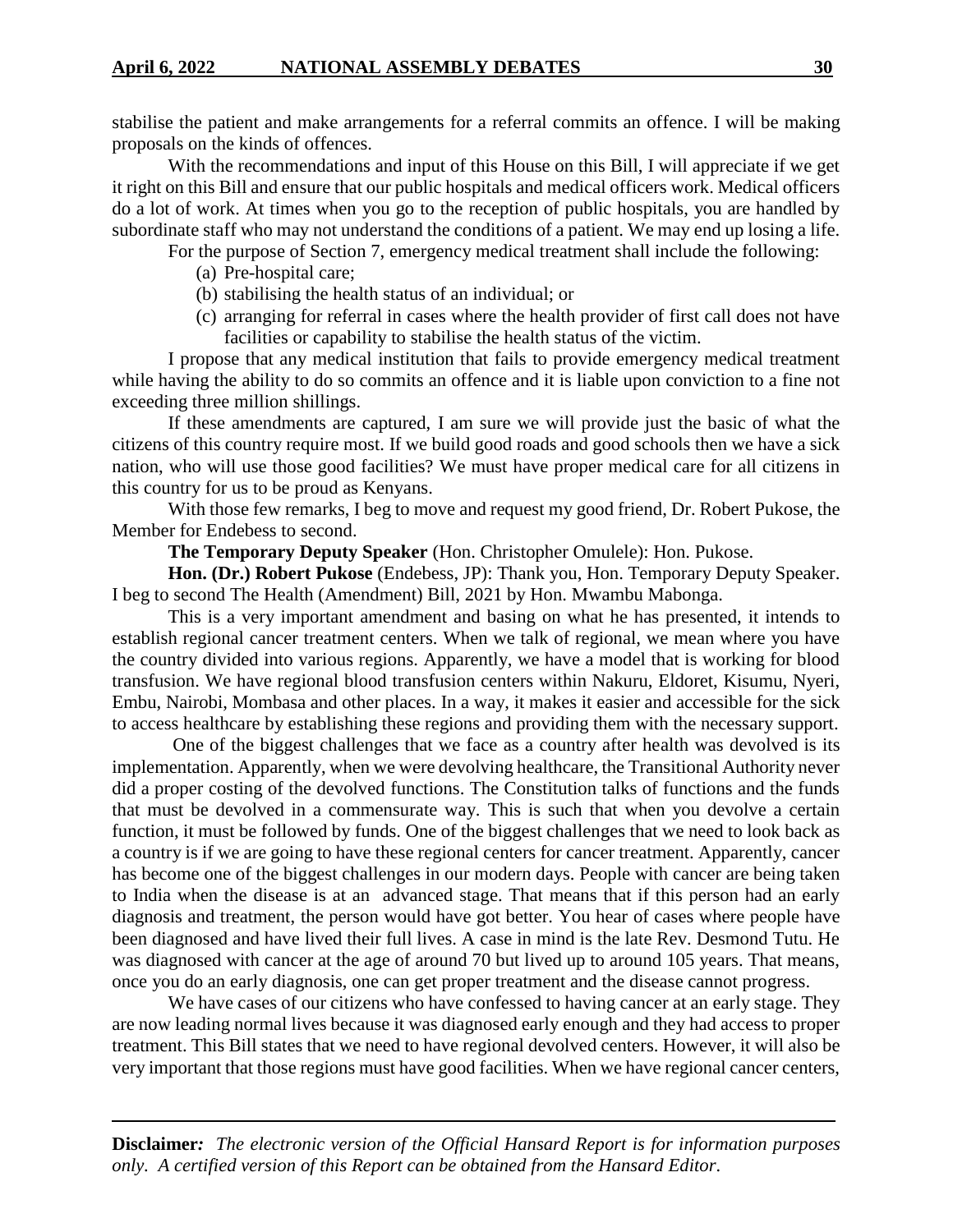we must provide expertise in terms of human resource and equipment for them to make early diagnosis and treatment.

The same amendments talk of having consultations with healthcare practitioners and the relevant statutory bodies. This is where you levy charges on the practice of conventional medicine in consultation with relevant statutory bodies and stakeholders.

We must be able to consult the doctors, patients and those who are involved in providing this healthcare in terms of how much we charge for certain services. For example, we must have uniformity in charges. The biggest challenge is that when somebody goes to a private hospital, charges are exorbitant while the same treatment offered in a Government facility attracts less charges. For example, you hear somebody was in ICU in one of the hospitals and was charged millions of money while another in a different facility was charged less. We therefore, need to have at least... If there is going to be a variation, it must not be exorbitant. It must not be a big variation in terms of charges. We must, at least, have conventional medicine which is the modern traditional medicine. We are differentiating it from the herbalists because they can charge any figure. Whatever they give you might be placeboes – something to just treat you psychologically. However, in terms of practice of conventional medicine, we need to have uniformity. If somebody's appendix is removed in Nairobi Hospital and for another in Kenyatta National Hospital, there should not be a big difference. It should be a small variation that allows everybody to have affordable health care.

The other important issue is that somebody should not pay a deposit before getting treated. Let that person be treated, thereafter look for the money. If you are working in a public facility built with taxpayers' money know that the drugs you are using are bought by taxpayers' money and the staff working there are paid salaries by taxpayers' money. So, why detain a body until they bring money to pay for the medical expenses? This Bill should criminalise that kind of practice such that any public officer working in a Government institution, a public facility, detaining a body for people to go and look for money should be surcharged or even be dismissed from that position. They are not worth it! Anybody working in a Government facility should not demand from persons a deposit before they are attended to. Admit the patient, let him or her start getting treatment then the relatives can look for money to pay for the treatment.

Hon. Mwambu is responding to his constituents, the ones in Endebess and everywhere else. Hon. Temporary Deputy Speaker, your constituents too want to go to hospital, be treated and then look for money to pay medical fees. They should not have a situation where a body is detained for people go look for money. To me, this is a good Bill. It responds to the wishes of many Kenyans. I hope this House will support it.

With those few remarks, I second.

#### *(Question proposed)*

**The Temporary Deputy Speaker** (Hon. Christopher Omulele): Hon. Member for Bumula, Hon. Mabonga, it is true that the courts have decreed that there is no property in a dead body in this country. However, the way we go about this, keeps me worried. This is because the troubles that you face from your constituents are the same ones I face. We seem to have more value in the dead that the living. The colossal sums of money we have spent on the death industry is amazing. If we deployed the money to other things we would really... But, that is the debate.

The first go on this is Hon. Mbui, Member for Kathiani.

**Hon. Robert Mbui** (Kathiani, WDM-K): I rise to support this Motion by Hon. Mabonga.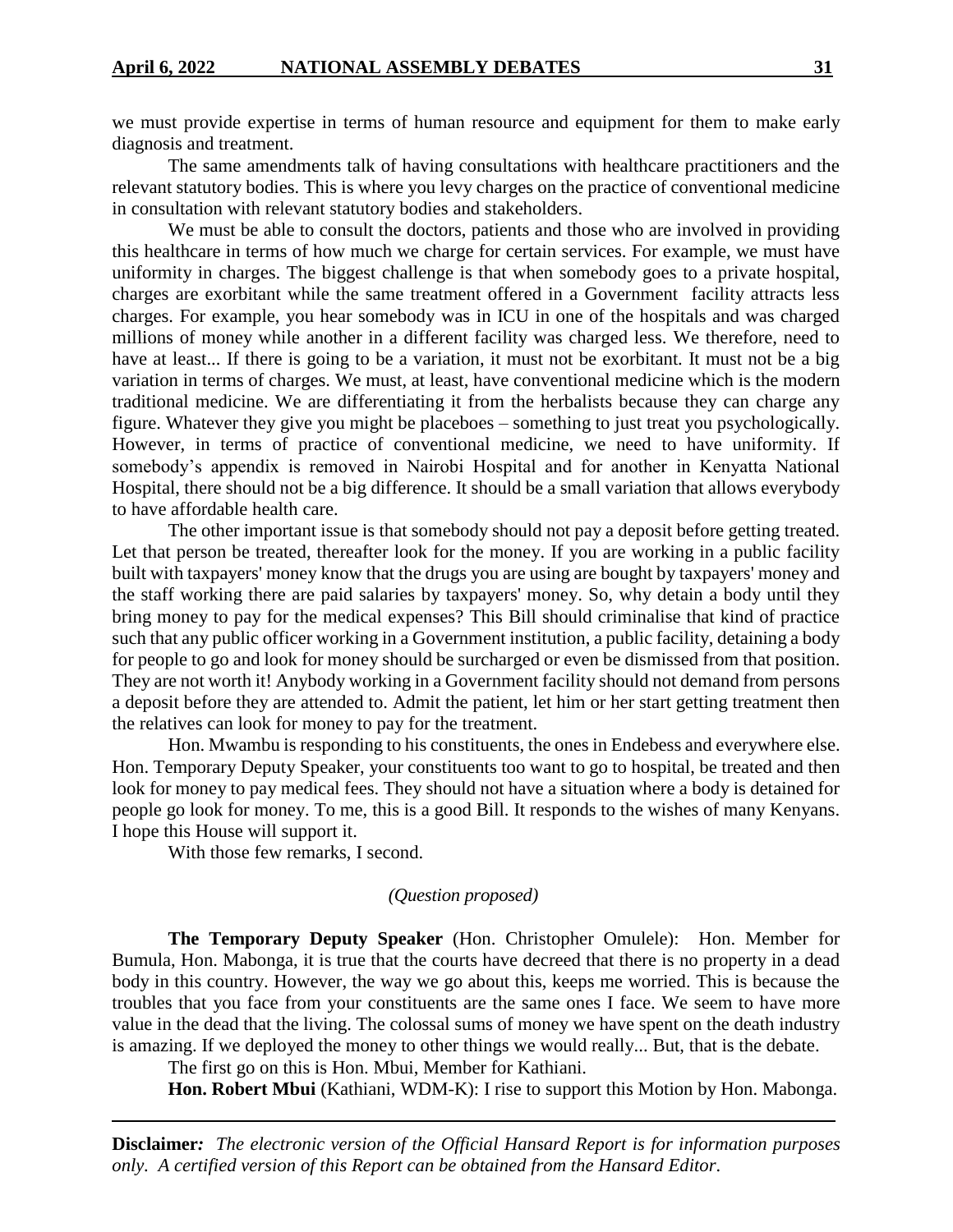First, I would like to thank him for coming up with a great Motion. One of the responsibilities of Members of Parliament is to legislate. Coming up with such great amendments to the Health Act is commendable. What Hon. Mabongah has done is to represent his people by dealing with issues of concern to them. At the same time, he is legislating by proposing amendments to the law. That is excellent. This is the kind of leadership that this country requires people that react to the problems of the nation. And they not only react but provide solutions, whether legislative or otherwise. It is not just about complaining. I listened to him—he did not complain or lament. He talked about real issues and he is providing solutions through legislation. If all of us, from the President to his deputy to Members of Parliament and to governors would do the same, this country would be far. We would not continuously complain on the streets about things that are going wrong.

Upon Independence, our forefathers identified three issues that they had to deal with: ignorance, poverty and disease. Disease is what we are dealing with now. It is a major problem that continues to affect Kenyans. In fact, it has become worse than when we got Independence. The types of diseases prevalent now are advanced. They are many more. Maybe it is because of the diet we eat or lifestyles we live. People now live luxurious lifestyles. We are prone to major lifestyle diseases. There is a big healthcare problem. That is why the Constitution addresses the issue of health. The Bill of Rights in the Constitution provides that everyone has a right to proper medical care. That means we have to access quality care so that we can live healthy lives. Setting up cancer centres in every region answers the question of providing proper medical care for our people. It is a very good proposal.

I have listened to the seconder who said that not only do we require these centres to be set up but they have to be properly manned and equipped. You can put a building and say it is a centre. Nothing will happen there. If you visit our constituencies, you will notice that before we were stopped from dealing with healthcare, we had put up dispensaries, which are still there. They are just buildings. There are no doctors, no equipment and no medicine. There is no treatment that takes place there but the people still call them hospitals. We need to come up with cancer centres that are properly equipped, properly manned and functional. In fact, we must provide the exact standards in legislation so that we ensure that we do not just put up buildings in order to respond to what has been said.

The Constitution also provides that no one should be denied emergency medical treatment for any reason. I guess that is to do with first aid. From the proposal I have heard, the Member proposes it should not just be about emergency treatment. No one should be denied medical treatment. We need to figure out if it is possible. In private hospitals, it might be difficult to enforce. But in public hospitals, no one should be asked to make a payment before they are treated. I have heard the analysis that all these doctors are paid by taxpayers and the medicine is paid for by us. Why would people go to a hospital and be told to make a payment before they are treated? I think the proposal in the Bill makes sense, so that Kenyans can get value healthcare. The Universal Health Coverage (UHC) programme, where those who are able to pay for their healthcare pay while those unable to pay are paid for, will go a long way in ensuring that the problem the Bill seeks to address is sorted out. Going forward, we must ensure that the health of our people is properly taken care of.

I like the penalties proposed. If we had a way of making them heftier, I would propose that we increase the penalties. This is the problem that we face. People become sick, they are treated and get better. But people do not leave the hospital when they are completely well. They leave hospital to have bed rest at home. After being released, a doctor tells you that you cannot go home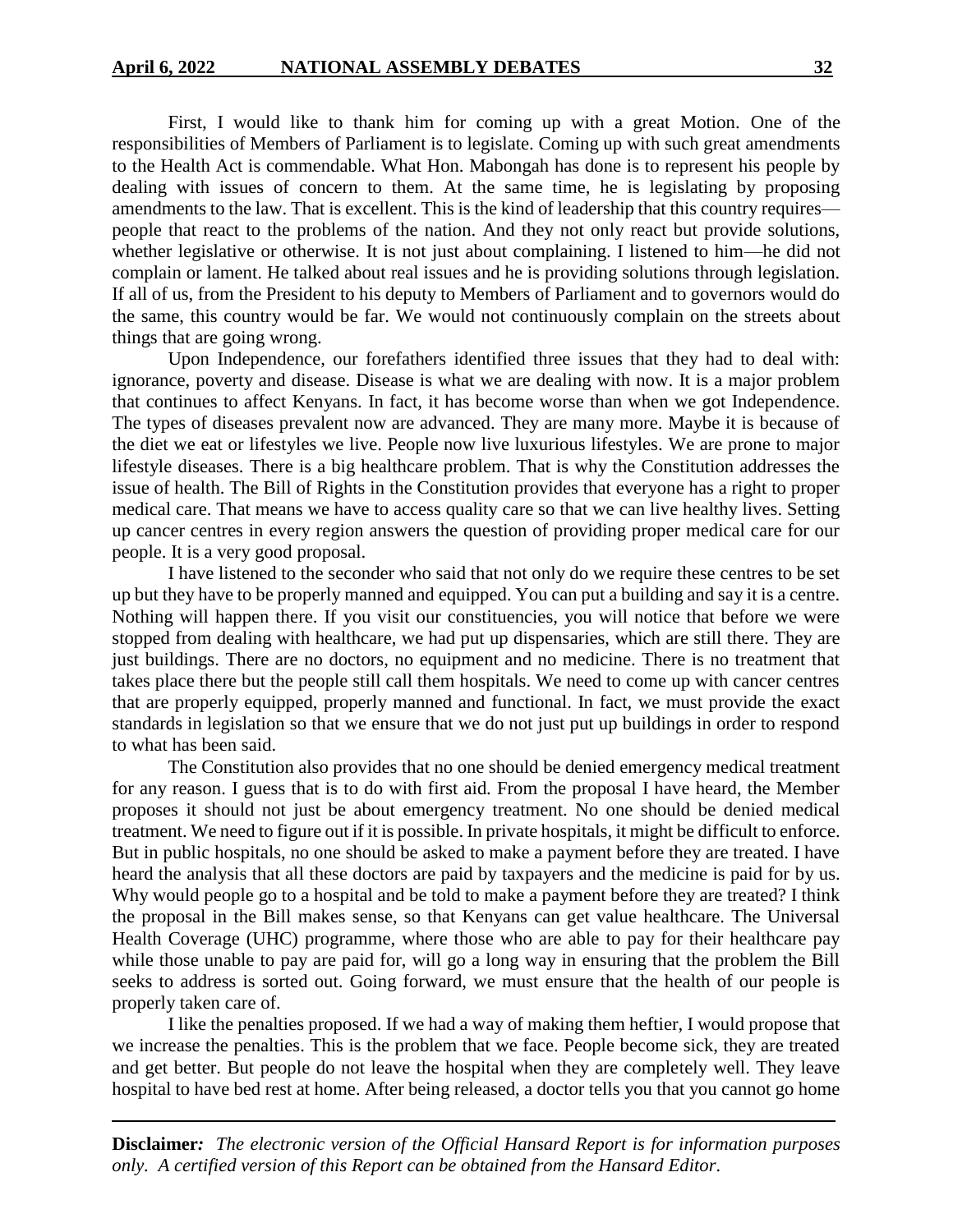because you have a bill of Ksh50,000 or Ksh20,000 or Ksh10,000 or Ksh5,000. Patients are detained. You turn sick people into prisoners. The medical problem now becomes a mental issue. Can you imagine the anguish of struggling with a medical condition while figuring out where to get money from? That is a problem that starts affecting the mind. You have seen cases where people go and sneak out with their loved ones from hospitals. We need to figure out how to protect hospitals and how to protect patients. I support the proposal that anyone found culpable should be punished severely. But we must also figure out how to protect hospitals so that people do not go in, refuse to make payments after treatment and walk out because the law says they do not have to pay. We need to marry these proposals with the NHIF Act so that we are sure that whatever happens in every hospital is safe for Kenyans.

We legislate for posterity. There was a proposal in this House to cushion oil marketers. We set aside some money from the levies to cushion oil marketers. Suddenly, it has become a problem because it is not sustainable. In the next one or two months, if prices of fuel keep going up, it will be impossible to cushion the marketers. Kenyans will have to pay much more for fuel. Clearly, when we come up with legislation, let us think far ahead. Let us look at the worst case scenario, so that we do not come up with legislation that becomes impossible to implement.

There is also the issue of detaining dead bodies. People say that dead bodies have no value. Hon. Temporary Deputy Speaker, you mentioned that Africans have a way of valuing dead bodies. In fact, some communities value people more when they are dead than when alive. I have gone to funerals where the dead is dressed up in a brand new suit, brand new shoes, brand new socks and brand new underwear. But when they were alive, the family never even gave them food to eat. That is the reality. We have also seen places where when someone passes on, their relatives rush home to put up a house so that the deceased can be buried where there is a house yet the dead had nowhere to call home before. It is a fact that Africans have a way of dealing with dead bodies. Let us find a way of protecting them. Those are our voters. How do we protect them? Once a person is deceased, detaining the body is a problem. Eventually, the bodies are disposed of in mass graves. Why keep the body and deny the family opportunity to bury their dead and then throw away the body? Let us come up with a way of releasing such bodies for decent burials to appease families.

If there is a debt, just like any other debt, we can pursue it into the future. Can you imagine a body as collateral for a bank loan? That is incredible. We need to figure out how to get the money paid and what can be written off. In government hospitals, some of these are our money. We should write them off so that we do not have to struggle. Members will tell you what they go through. The Mover has just confessed that he has sent funeral money. I want to tell him he should not say that on *The Hansard*. This is not the right time to send any money. The law says we should not make contributions. We can send money after the election. Be careful not to be seen to be sending money because it might be construed to mean you are inducing a voter to support you. Other than that, it is important to note that this is something we need to figure and sort out once and for all. I support the hefty penalties.

With those few remarks, Hon. Temporary Deputy Speaker, I support and thank the Mover.

**The Temporary Deputy Speaker** (Hon. Christopher Omulele): Hon. Mbui, you are now asking Hon. Mabongah how he is going to induce a dead body to vote for him. He is just helping and this is our problem really. Apart from Hon. Yussuf Haji, who does not have the problem of contributing to funerals, I am sure any Member who does not come from a Muslim constituency will part with some hefty sum of money every weekend for these purposes. We should get out of it soon. We need to re-look at the whole of philosophy of life and the dead, so that we divest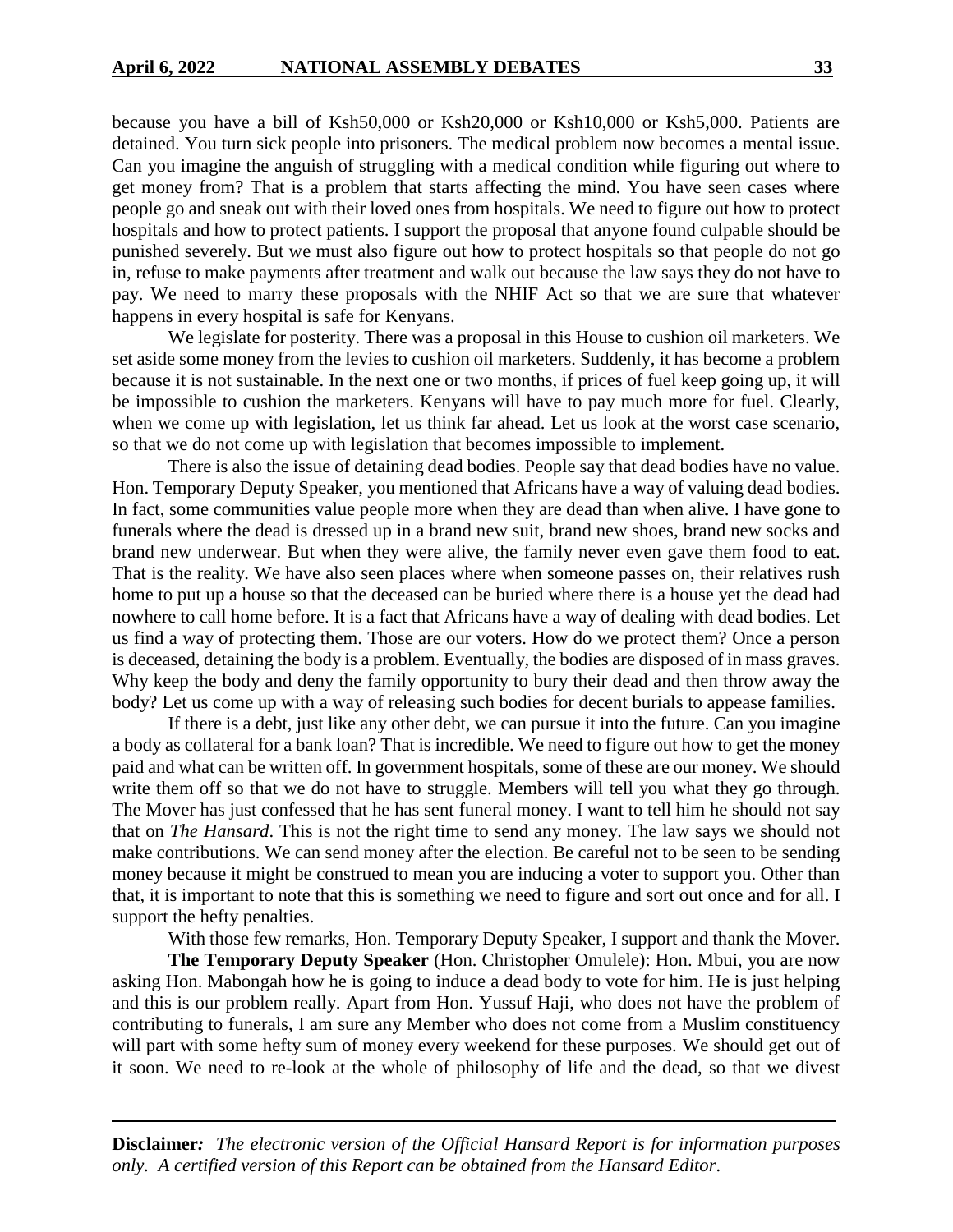ourselves from that. We should give a decent burial. However, we should not spend too much money in that process.

## *(Hon. Rahim Dawood spoke off record)*

Hon. Yusuf Haji, I will give you space before Hon. Sankok because we cut you out. The Member for North Imenti, you are out of order!

**Hon. Rahim Dawood** (North Imenti, JP): Hon. Temporary Deputy Speaker, I have been here for one hour.

**The Temporary Deputy Speaker (**Hon. Christopher Omulele): Member for North Imenti, you are out of order! You have not even keyed in.

**Hon. Rahim Dawood** (North Imenti, JP): I have keyed in here for one and a half hours.

**Hon. Yussuf Adan** (Mandera West, EFP): Thank you very much, Hon. Temporary Deputy Speaker for giving me this opportunity to contribute.

**The Temporary Deputy Speaker (**Hon. Christopher Omulele): Hold on, Hon. Haji. Member for North Imenti, we will not allow this. I will do this just once. Kindly, approach the Speaker's bench here. Please do. Proceed Member for Mandera West.

**Hon. Yussuf Adan** (Mandera West, EFP): Thank you very much, Hon. Temporary Deputy Speaker for giving me this opportunity to contribute. I sincerely thank the Mover of this Bill which is timely. It is the real issue that this country requires today.

Cancer is a killer disease, like few other diseases. However, its early detection is normally not there because the facilities are not well spread all over the constituencies and country. Hence, to detect whether a patient suffers from cancer at an early stage is a big problem. The Bill proposes establishment of cancer centres in various places: regional or even up to constituency level. That will help cancer patients to detect their condition early. When this happens, you are assured that patients will be attended to properly and they will survive. Early detection of cancer is very important. I support the idea of having cancer centres spread all over the country. This can be up to the constituency level. Cancer is a very expensive disease because it is detected when it is too late.

I also suggest that every cancer patient who does not have a medical insurance should be insured by the Government. These are very few people and some of them are already insured through their insurance systems. However, I suggest that the Government should insure the few who are not insured. It will not be very expensive. Many patients will get the necessary medical support that they require.

There is the issue of dead bodies being detained at the hospitals. This is not fair. When a patient goes to the hospital, he or she has no intention of dying there. The intention is to get treated, cured and go home. Diseases do not give notice, as you can be sick at midnight. You do not prepare that you would be sick the following day and have some money ready somewhere so that you go to the hospital the following day. Unfortunately, the person dies and then the body is detained by the hospital. That is a very unfortunate situation as diseases do not give notices. Hence, dead bodies should not be detained.

When people die in the Muslim culture, their bodies are disposed of immediately. You do not clothe dead bodies with very expensive clothes. You wrap them with a white cloth like the one I am putting on. This is done, even if the person was a Cabinet Secretary, rich or poor; once you die, you have to be disposed of immediately, at the least cost. You put a piece of white cloth round the body and dispose it immediately. Every Kenyan should follow that culture, though it takes time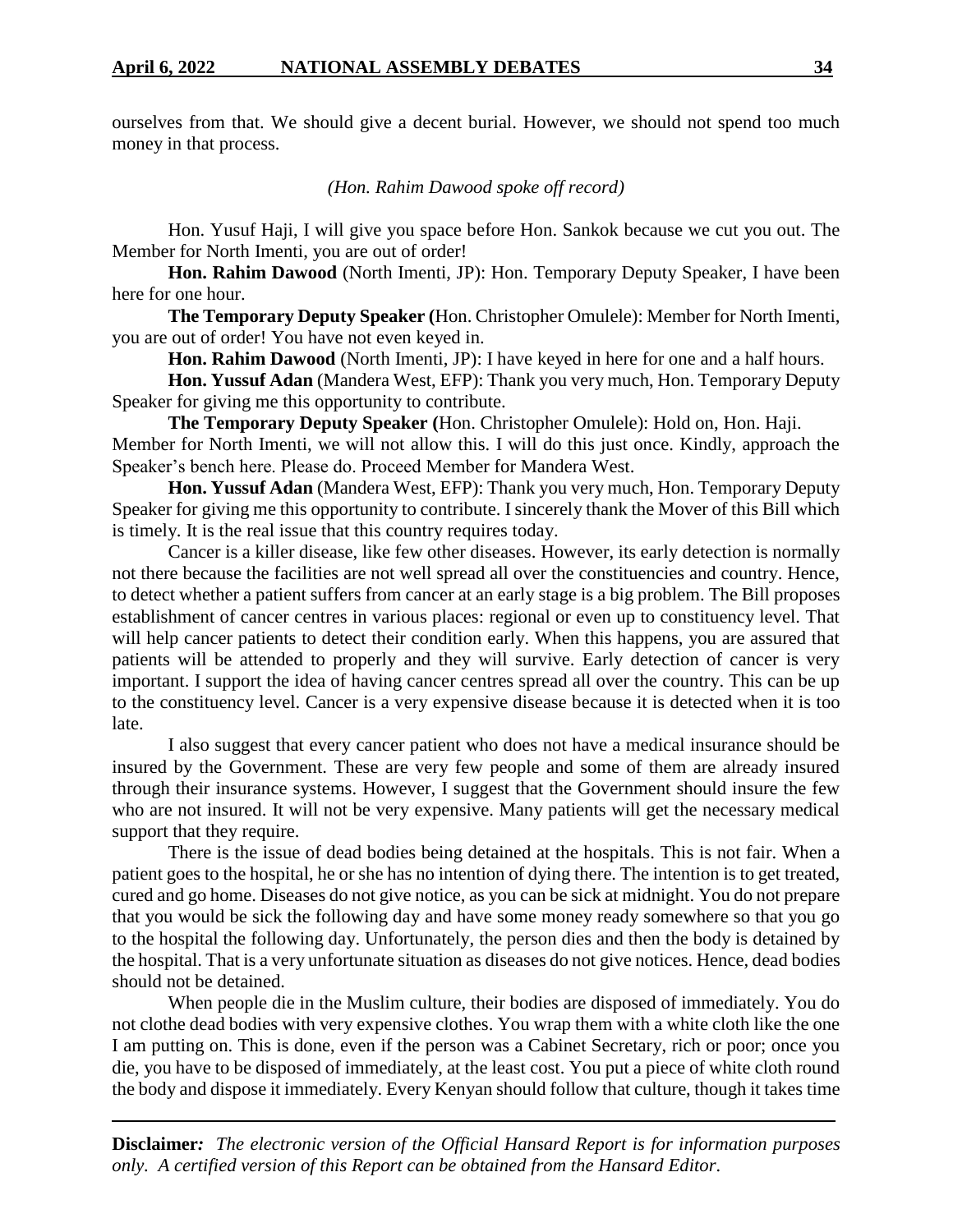to adopt. Since your neighbour practises that very good culture, you should adopt it slowly. You do not need to buy shoes, watch and other expensive ornaments for a dead body. He or she does not need them at all.

Hence, I support this Bill which is very timely. It is not only for his constituents, but for all Kenyans. If it goes through, the Member will have contributed to the welfare of all Kenyans. Thank you very much.

**The Temporary Deputy Speaker (**Hon. Christopher Omulele): Member for Mandera West, probably, the watches are for the dead to keep time with their fate elsewhere.

Hon. Dawood, it is true that you were here. I noticed that you were seated there. However, the gadget that you are using is not working. That is why you did not catch my eye. You were here. It is noted. I give you this opportunity to speak now.

**Hon. Rahim Dawood** (North Imenti, JP): Thank you, Hon. Temporary Deputy Speaker. I apologise. However, it was not my fault. I wanted to contribute to the National Construction Authority (Amendment) Bill as well. I waited until Hon. Mabongah asked for the closure of debate. The second time I wondered when I would contribute. Members came after me and contributed. I thank you for giving me this space.

I support this Bill by Hon. Mabongah which is very timely. I paid for one lady who had been detained in the hospital yesterday. We need to amend this Bill. We should not only criminalise detention of the dead, but also those who have hospital bills. They are detained in hospital against their will because they cannot pay off the Bills. There are people who cannot afford to go to private hospitals, but they have to go there. They cannot even pay a bill of Ksh20,000. They are detained there for long. When that happens, Ksh20,000 goes up to Ksh40,000. Initially, they could not even pay Ksh20,000. How will they pay Ksh40,000? I wish that Hon. Mabongah can make a few changes in this Bill. We should allow not only admission to public hospitals, but also when the patients are ready to go home, they can do it, despite the bills. If they are treated, what is the need of detaining them in the hospital? What purpose will it serve?

There is a body which was lying at Kenyatta National Hospital. The villagers were unable to bury the person for one month. They came to me. We worked it out. We took the body home to bury it. That gives a lot of anguish to the people who are bereaved. Instead of mourning they are now running around looking for ways to sell their cows, goats, their parcels of land or get money from a shylock which will come to hinder them in future. So, it is very important. Like you have mentioned, there should be a court ruling that bodies should not be kept in hospitals. However, hospitals still keep those bodies.

In the last Parliament, I had brought a Motion to pass ICU units together with blood donor units in each and every constituency. However, to date, the Government has not done anything about it. I hope, with this Bill, if signed to law, we will have those regional centres. As regards the cancer regional centres, we should not just have regional centres; we should have it down to the constituency level. Even if we get those regional centres, let us have oncologists on call, let us have the proper machinery like the one at the Kenyatta University Hospital, in each and every regional centre.

Cancer is a scourge, especially in Meru County. Twenty-five per cent of the patients who go to the Kenyatta come from Meru County. That informs my decision to make a clinic for Meru Hospice where I was a patron a couple of years back. I did establish for them a hospice with my own money not with NG-CDF. Even yesterday, we had cancer programme in the county. The previous governor, Cabinet Secretary Munya and Governor Kiraitu Murungi tried to establish a cancer centre where South Koreans are supposed to come and install machinery. We need to go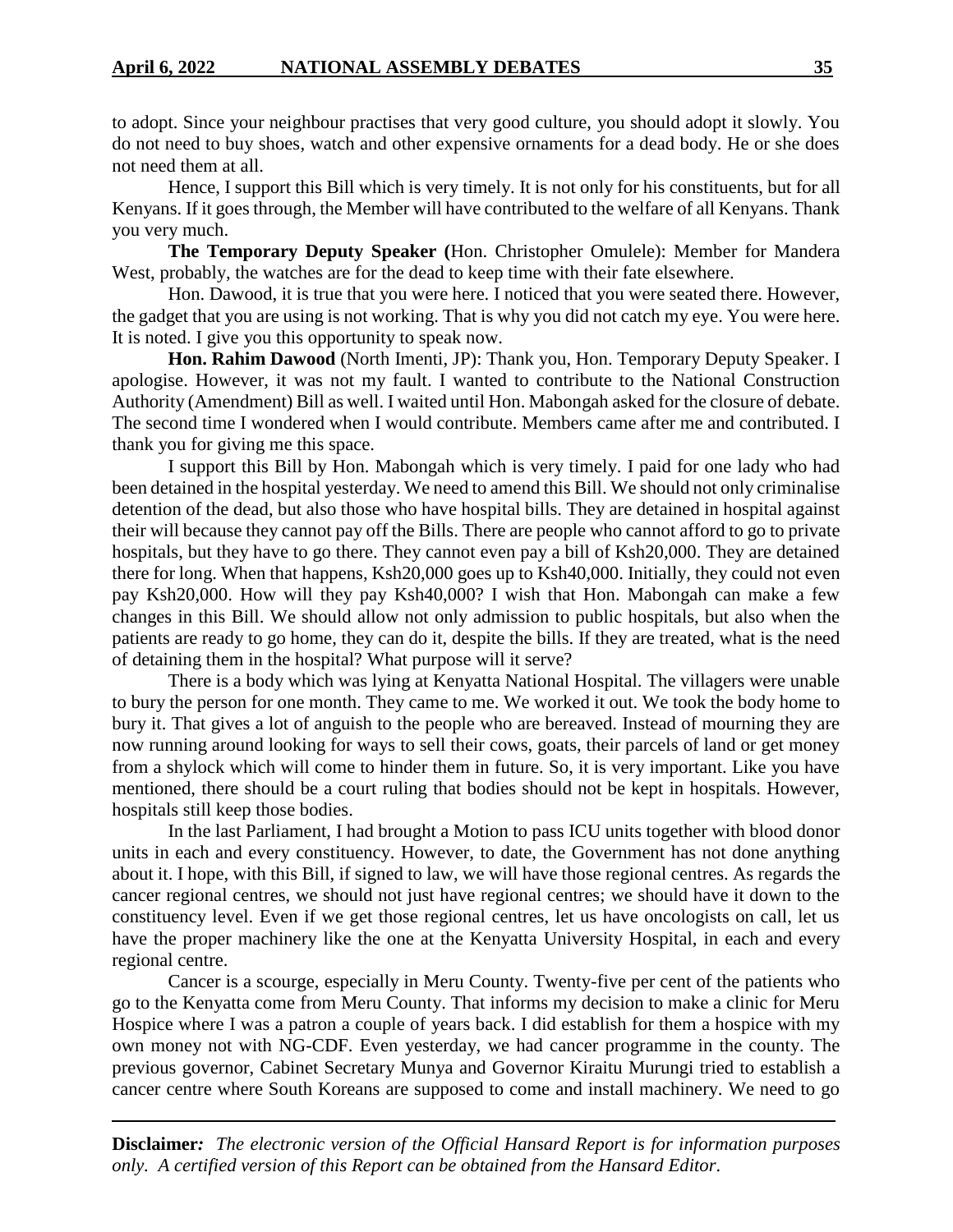further. Cancer treatment is very expensive. The Government needs to come up not just to establish those cancer centres, we need to subsidise the cost. Most of the poor people cannot pay the costs charged for cancer treatment. If we do not do that, we will not be doing much.

We also need to equip each and every regional centre or county centre. Otherwise, it will be very far, if it is a regional centre, where to put it when we have already devolved into counties because that is what is there. If for instance we have eastern regional centre and that would be Embu, how will it serve the whole of eastern province. That will not work at all. So, it needs to go down to devolved units which are the counties. That is what needs to be done.

The last one is the amendment which Hon. Mabongah has talked about; the fair charges. Like Hon. Pukose has said, the differences between a public and a private hospital are like day and night. Most of the times, machinery in public hospitals break down, so people do not have a choice. They have to go to a private hospital. When they go to a private hospital, the costs are prohibitive. I do not know if we can introduce an amendment at the Committee of the whole House to put a limit of between 10 and 20 per cent above the charges or the charges are printed through regulations of each and every service offered by a public, private or medical facility so that people know.

The charter is there. The charges are on a board, so people know what they are supposed to be paying. Charges need to be put on a board so that somebody does not get hijacked when they reach there and they do not have that kind of money.

The other thing which we need as Parliament in the next session, is to move the health workers to a health commission. We have issues with health workers who are under county governments. We need to retake the burden of health workers. What is happening at the moment is that many counties cannot handle health workers. There are normally many strikes. So, we need to do something like what the Teachers Service Commission (TSC) is. It is the same way we need to do a Health Service Commission which will take account of all needs of health workers. If we do not do that, we are falling apart.

We need even to think of hospitals. If they are Level 5 and above, they need to go back to the national Government. That is how we can make services much better. It is not that they are not good. Some hospitals are falling apart. The services offered are mediocre. We cannot do with that. There are many dispensaries in our counties which do not have hospitals and personnel. We need personnel in those dispensaries. There is no point in establishing a dispensary if personnel and medicines are not there.

I join my colleagues in congratulating Hon. Mabongah. With those few points, we need to make sure we always improve. We may always put a Bill and a law in place but, implementation is the main issue. We need to get implementation up to notch so that people who are retaining bodies do not continue. They will not get anything out of the body. By retaining it they are adding mortuary expenses. We need to see how we can do it. Admissions into hospitals should be free and not chargeable before entry.

Thank you, Hon. Temporary Deputy Speaker. I appreciate.

**The Temporary Deputy Speaker** (Hon. Christopher Omulele): Member for North Imenti; that is a very good contribution. It gives us a chance to reconsider the structure of our devolution and Constitution. Probably, some of these services need to be clustered. Some of these counties need to be clustered because some of the equipment that needs to be set up is quite expensive. We may not be able to do it across the 47 counties at once. We need to think on how to reach people in some of these counties.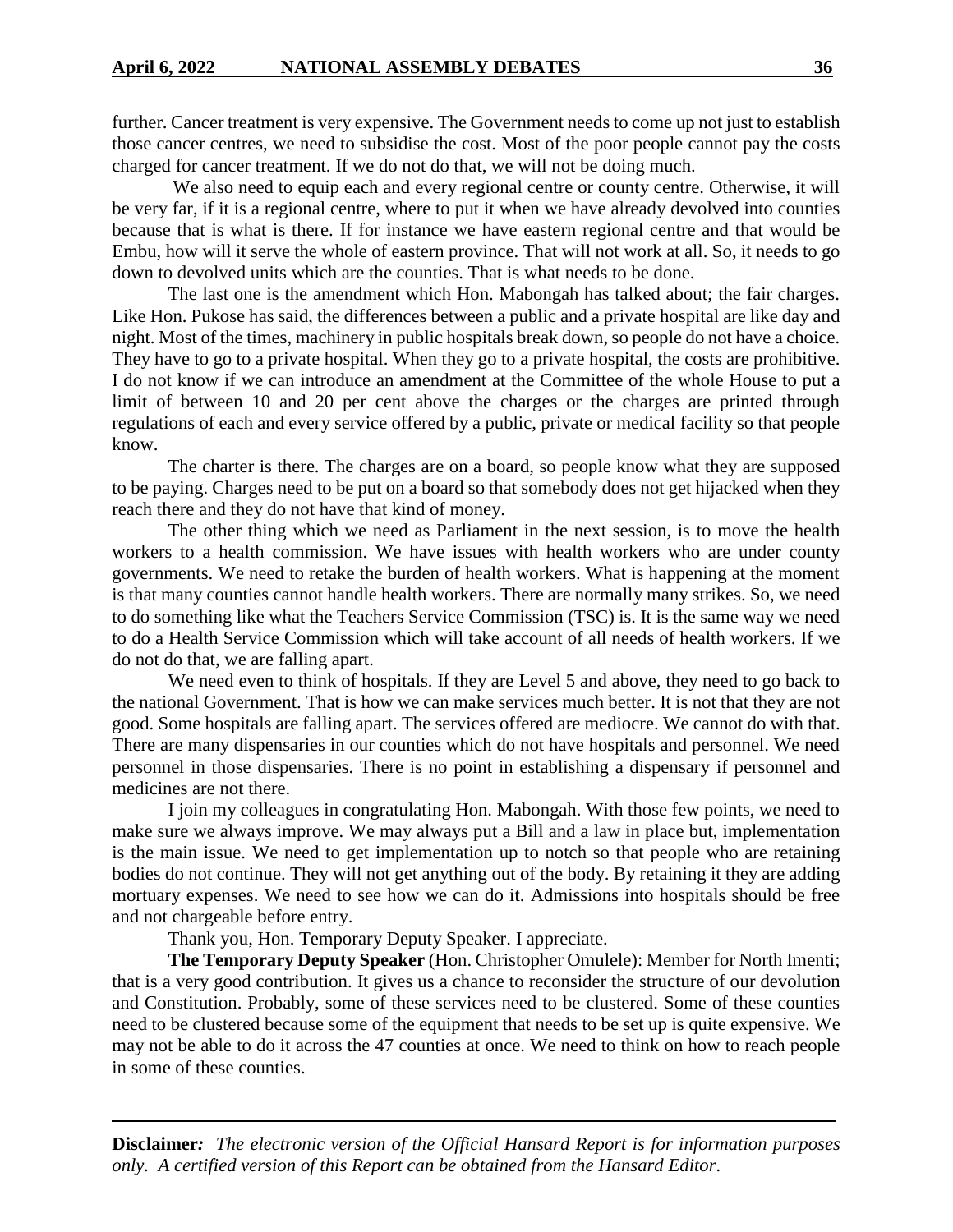The staff that are in charge of the gadgets in the House should up their game so that it is through when Members key in. Hon. Dawood has been here with this Temporary Deputy Speaker from 9.30 am. I was wondering whether he just wanted to give him company and not to speak. But all is well that ends well.

The Hon. Koyi Waluke, Member for Sirisia.

## *(Hon. David ole Sankok spoke off the record)*

Hon. Sankok, just hold on. You have also been with me here, but let us give the Hon. Waluke a chance.

**Hon. John Waluke** (Sirisia JP): Thank you very much, Hon. Temporary Deputy Speaker, for giving me a chance. I rise to support this Bill. It is timely. If we as a House pass it, it is going to help this country.

There are people in this country who are poor and they suffer, but they do not get proper medical care. It is due to lack of resources or finances. This Bill is considering so many issues that it can solve for us as a nation. Cancer is the main killer these days. I do not know whether it is because of the food that we are eating. Very many people are suffering from cancer. It is one of the most expensive diseases. It is really killing people. Health workers in this country are human beings like others, but some are inconsiderate because they are after money, especially in private hospitals. One month ago we raised money to pay for the hospital bill of one of our colleagues who died, the former MP for Mt. Elgon. His hospital bill was Ksh500 million and the hospital had refused to release his body before clearing the bill. If the bill was not cleared, the body of the late Hon. Serut could not be released for burial. Imagine if he was not a former MP. Many of us participated in raising money to pay for the hospital bill for the body of the late Hon. Serut to be taken home for burial.

This Bill is going to solve problems like this one. To refuse to release a dead body until a hospital bills are paid is not fair. Members of this House should pass this Bill. However, it is going to be a problem for hospitals to claim their money after they have treated patients and they die. Some of the hospitals are too expensive. The Government should take care of the medical bills, especially through the National Hospital Insurance Fund (NHIF). There are people who cannot afford five shillings and others who cannot afford a meal. Because they are human beings, when they become sick and in need of treatment, they should be treated like human beings. If they do not have the NHIF card, the Government should intervene because eventually if such people die, hospitals will refuse to release their bodies.

I urge the House to pass this Bill so that it can help us. The people who suffer in this country with patients and dead bodies are us MPs because they are our voters. If somebody dies, the family will call an MP every day to seek for help. What we do is to assist them to pay for the release of the deceased bodies. This Bill has come at the right time. As a House, we need to consider and pass it so that we give the huge burden of handling hospital bills of patients and dead persons to the Government.

I support the Bill.

Thank you.

**The Temporary Deputy Speaker** (Hon. Christopher Omulele): The Hon. Sankok. You should know that sometimes I give the floor to a Member who is not necessarily on top of my list. There are many other considerations. Have a go at it, Hon. Sankok.

**Hon. David ole Sankok** (Nominated, JP): Thank you, Hon. Temporary Deputy Speaker. We were dealing with the issue of the MP, Dawood whose delegation box was not working. That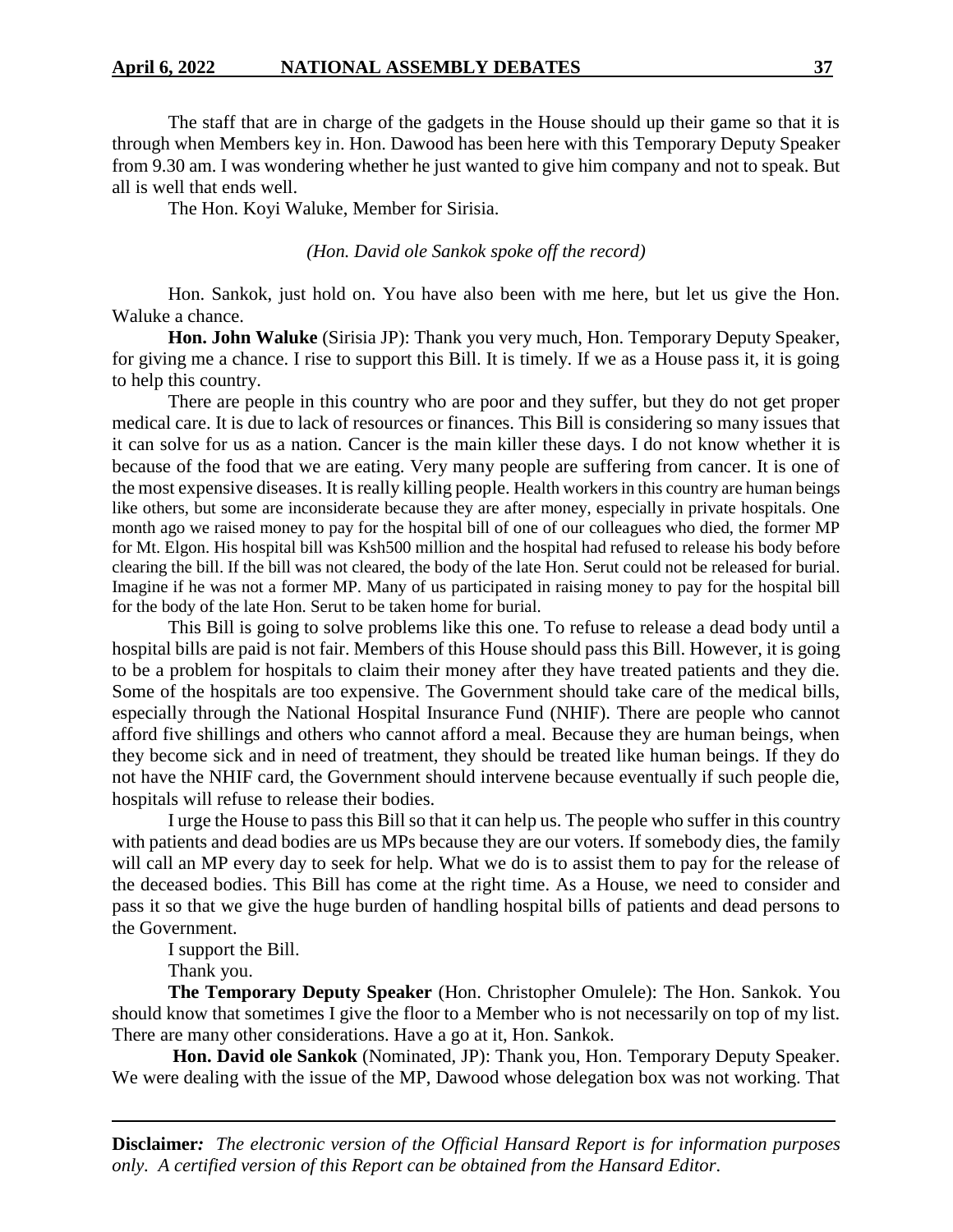could not be your mistake because there was no way you could know that it was not working. I wish he was here. Normally I call him MMN. I will tell you the meaning when we are alone.

I rise to support this important Bill. It has come at the right time. Cancer is a disease that not only eat our flesh, blood and bones but also, our resources at a rate that we can only equate with the appetite of broiler chicken.

I would like to congratulate Hon. Mwambu Mabonga from Bumula for bringing this important Bill to this House because it will sort out so many issues.

Cancer unlike other diseases that are caused by organisms that are frail like viruses, bacteria and fungi in our body cells that have behaved abnormally, multiply uncontrollably and destroy other body tissues – so, dealing with it require a lot of medical expertise because you have to know when to kill the abnormal body cells without touching the ones that are normal. Chemotherapy or radiotherapy have a lot of side effect to our bodies.

Kenyans are one disease away from poverty. Many families are one cancer patient away from becoming destitute because of the skyrocketing cost of treatment in Kenya. When this Bill was first brought to enable us have ways of controlling the said skyrocketing medical bills, how then can we come in? Should we do so through universal healthcare, NHIF **so** that we can be able to cushion our poor families? Those of us who are privileged to be Members of Parliament and County Assemblies; and top civil servants can access best medical services; and be able to pay for them. However, remember that our constituents and voters are also human beings with feelings; and are suffering down there because they cannot afford medical bills. Most of them have lost their lives and loved ones because they are not able to access proper medical care.

It also beats logic that a patient must pay before admission and treatment. A medical condition is an emergency. You can faint while in this House. You may have money, but not in your pocket. You may have money, but in assets and need to dispose them first to be able to pay. However, when you are told you can die as you wait for payment; or when you are told you cannot be treated until you dispose your assets or you get the money, it then beats logic. It beats morality and all known medical oaths. When Clause 3(4) therefore, propose a Kshs3 million fine for any medical practitioner or doctor who refuses to treat a patient until they pay, then, we should support.

Where did the rain start beating us on issues of our health sector? I was a student leader at the University of Nairobi during the introduction of parallel degree program. I was suspended, jailed and tortured for saying that when you charge your potential workers while training them, they will come and pass that fee to the common *mwananchi*. I remember complaining on a KTN News talk show that you cannot have grade A with money become grade C, and grade C topped with money becoming grade A. When parallel degree programme was introduced, when you had grade C and fortunate enough to have money, approximately Ksh4 million, you could train to be a doctor. What happens with a doctor who has trained using Ksh4 million? They will need a return on their investment. That is what we witness currently. You end up having half-baked doctors, because they paid for their degrees. But are they the best? Are they knowledgeable enough? That is what we witness and that is why there is medical tourism to India.

Talking about India, there is no university there that is better, in terms of ranking, in training doctors than the University of Nairobi. But we go there because their health system is mainstreamed. We have to go further and deal with the issue of training of medical personnel. I saw it coming. I knew one day I would be vindicated. Charging while training not only medical personnel, but also engineers and architects would bring us to this quagmire. So many buildings are collapsing in the hands of half-baked engineers and architects. You see medical misdiagnosis courtesy of the parallel degree programme. Apart from what Hon. Mabongah has proposed, we